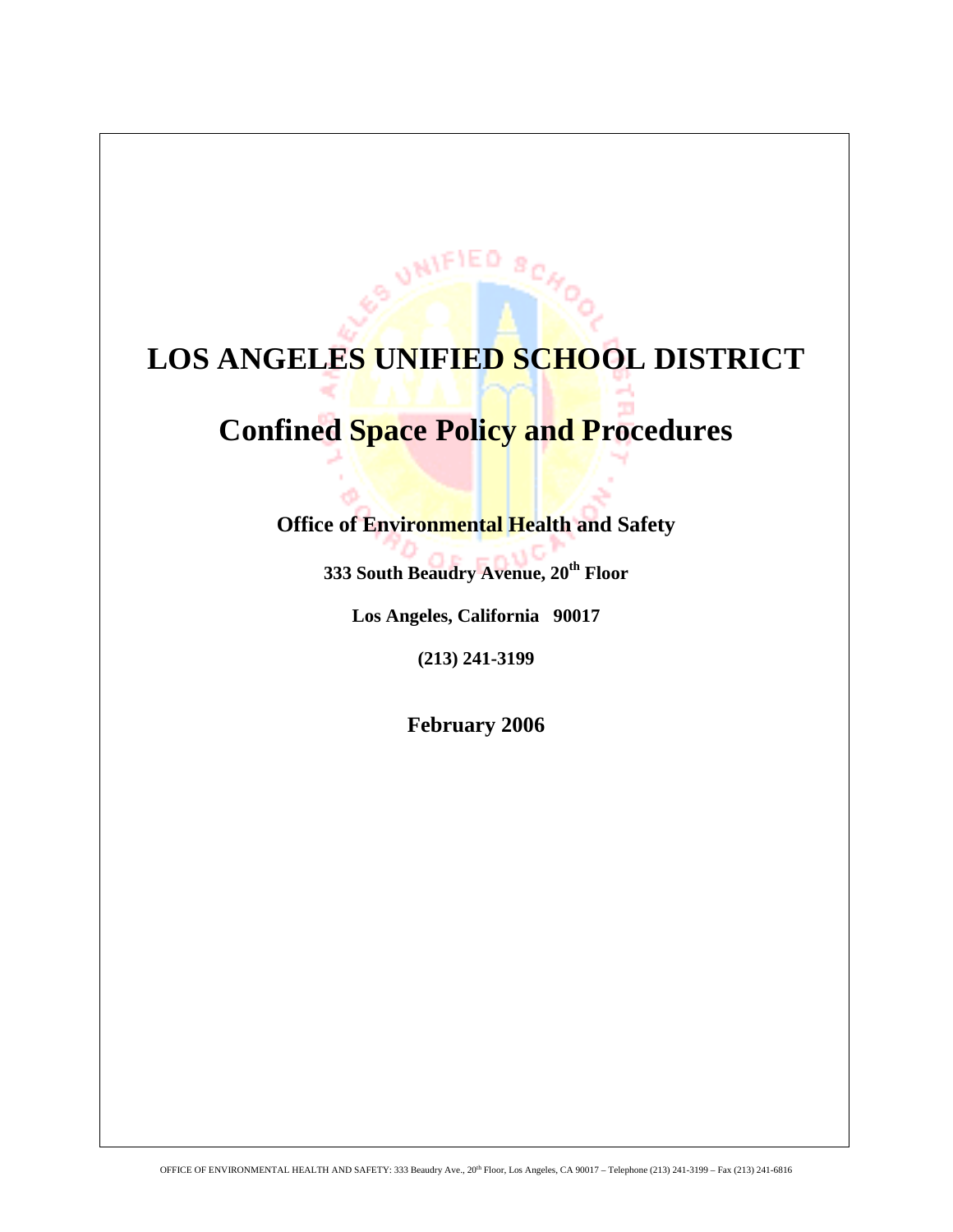# **TABLE OF CONTENTS**

| 1.0        |                                                                                                                                                                                                                                                                                                                                                                                                                                                                                                             |
|------------|-------------------------------------------------------------------------------------------------------------------------------------------------------------------------------------------------------------------------------------------------------------------------------------------------------------------------------------------------------------------------------------------------------------------------------------------------------------------------------------------------------------|
| 2.0        |                                                                                                                                                                                                                                                                                                                                                                                                                                                                                                             |
| <b>3.0</b> |                                                                                                                                                                                                                                                                                                                                                                                                                                                                                                             |
| 4.0        |                                                                                                                                                                                                                                                                                                                                                                                                                                                                                                             |
|            | <b>ATTACHMENT</b> 1: Responsibilities of Confined Space Entry Team Members<br><b>ATTACHMENT 2: Confined Space Entry Permit</b><br><b>ATTACHMENT 3: Hot Work Permit</b><br><b>ATTACHMENT</b> 4: Identification and Evaluation of Confined Spaces<br><b>ATTACHMENT 5: Confined Space Inventory</b><br><b>ATTACHMENT</b> 6: Confined Space Labeling and Signs<br><b>ATTACHMENT 7: Confined Space Equipment</b><br><b>ATTACHMENT 8: Entry Conditions</b><br><b>ATTACHMENT 9: Ventilation in Confined Spaces</b> |
|            | <b>ATTACHMENT 10: Atmospheric Testing Requirements</b><br><b>ATTACHMENT 11: Air Monitoring Log</b><br><b>ATTACHMENT 12: Rescue Requirements</b><br><b>ATTACHMENT 13: Confined Space Records</b>                                                                                                                                                                                                                                                                                                             |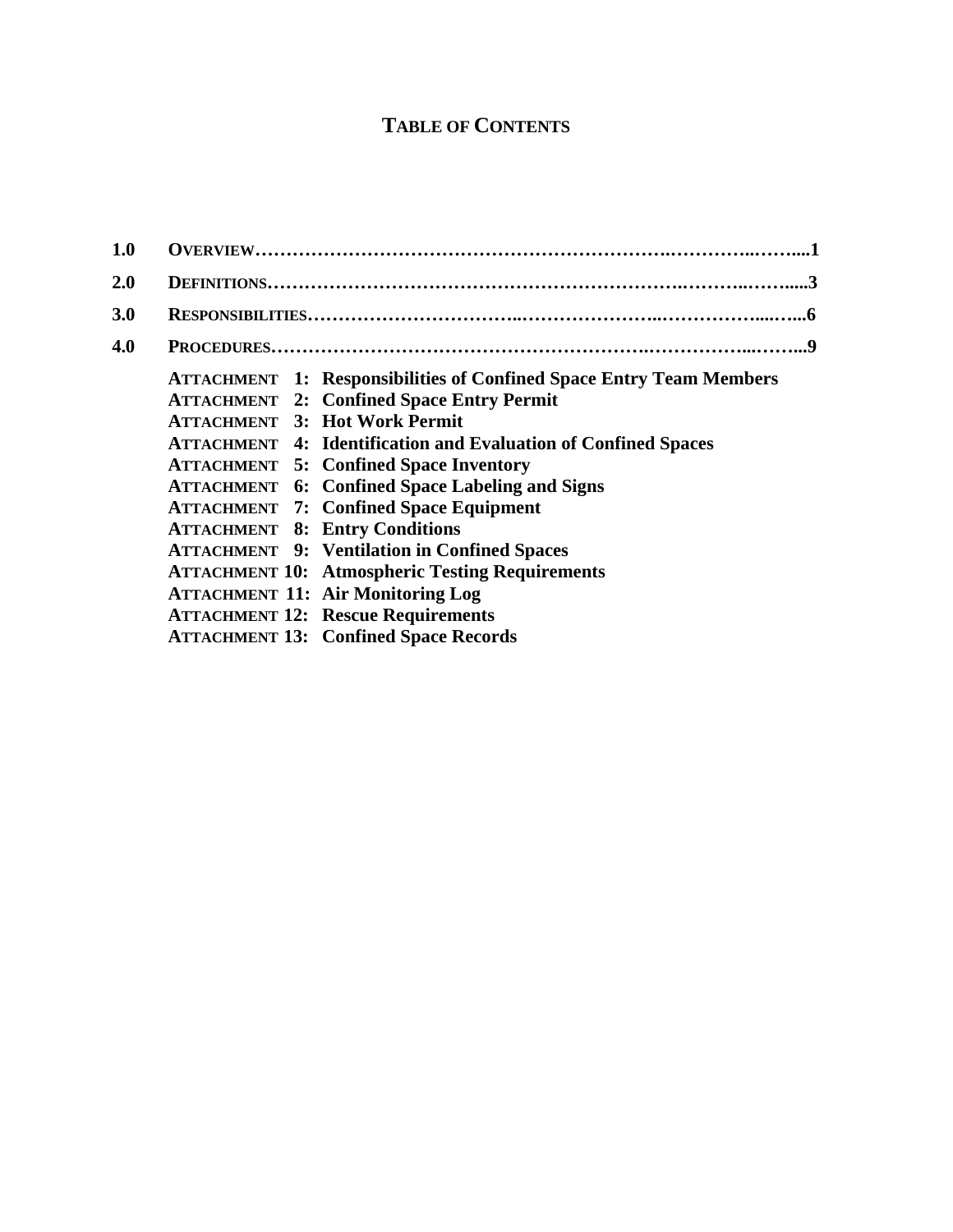# **CONFINED SPACE POLICY AND PROCEDURES**

# **1.0 OVERVIEW**

Confined spaces may present a serious risk to workers due to the potentially serious or lifethreatening injuries that may occur while entering or working in confined spaces. The purpose of the District's Confined Space Policy and Procedures is to establish and provide guidance on how to work safely in these spaces. These policies and procedures were developed in accordance with Title 8, California Code of Regulations (CCR), Sections 5156 – 5159, and Section 1502, and apply to all employees, contract workers who are under the direct supervision of District personnel, and to contractors who enter District confined spaces.

There are two types of confined space per 8 CCR section 5156: those that require a permit for entry and those that can be entered without a permit. A confined space is defined as a space that has all of the following characteristics:

- Is large enough and so configured that an employee can enter and perform their assigned work.
- Has limited or restricted means for entry or exit.
- Is not designed for continuous employee occupancy.

Examples of non permit-required confined spaces are: well-ventilated vaults in which there is no atmospheric contaminant, attics in which there is no damaged asbestos, and crawlways under building in which there is no damaged asbestos, steam lines, or other hazards that could reclassify the space into "permit-required." While entry permits are not required, the California Occupational Safety and Health Administration (Cal/OSHA) requires that non permit-required confined spaces have written operating and rescue procedures.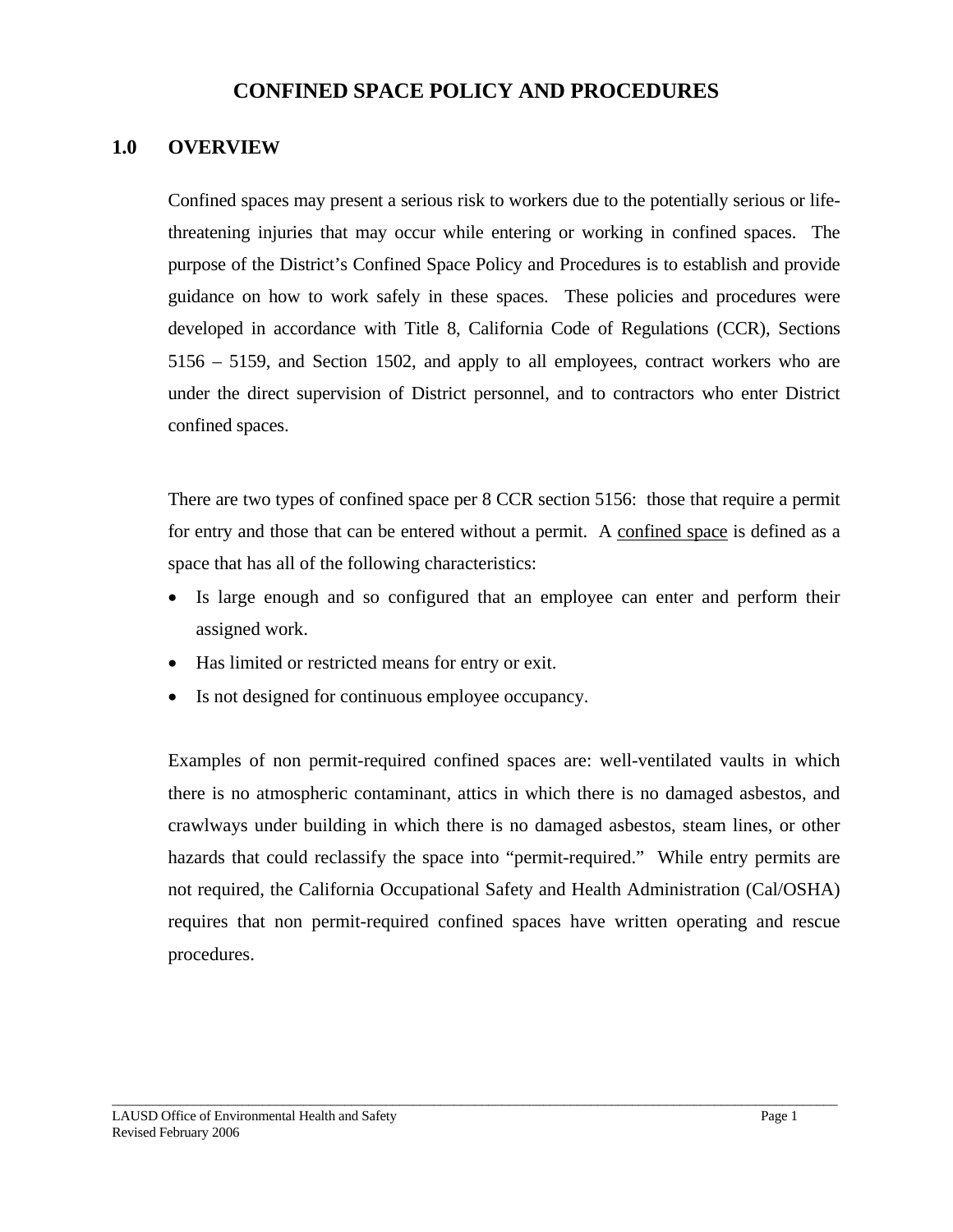A permit-required confined space has one or more of the following characteristics:

- Contains or has a potential to contain a hazardous atmosphere.
- Contains a material that has the potential for engulfing an entrant.
- Has an internal configuration such that an entrant could be trapped or asphyxiated by inwardly converging walls or by a floor that slopes downward and tapers to a smaller cross-section.
- Contains any other recognized serious safety or health hazard.

Examples of permit-required confined spaces are: sewers or spaces where hazards include engulfment, the presence of toxic gases such as hydrogen sulfide, the presence of explosive gases, and oxygen deficiency. Other permit-required confined spaces can be produced due to welding fumes, the presence of solvent vapors, or of abrasive blasting work.

The District considers all confined spaces to be permit-required until proven safe from atmospheric hazards by testing and evaluation prior to entry and determined to be safe from any other serious safety or health hazards. Other confined spaces may not require a permit, but may be turned into permit-required spaces if additional hazards are introduced.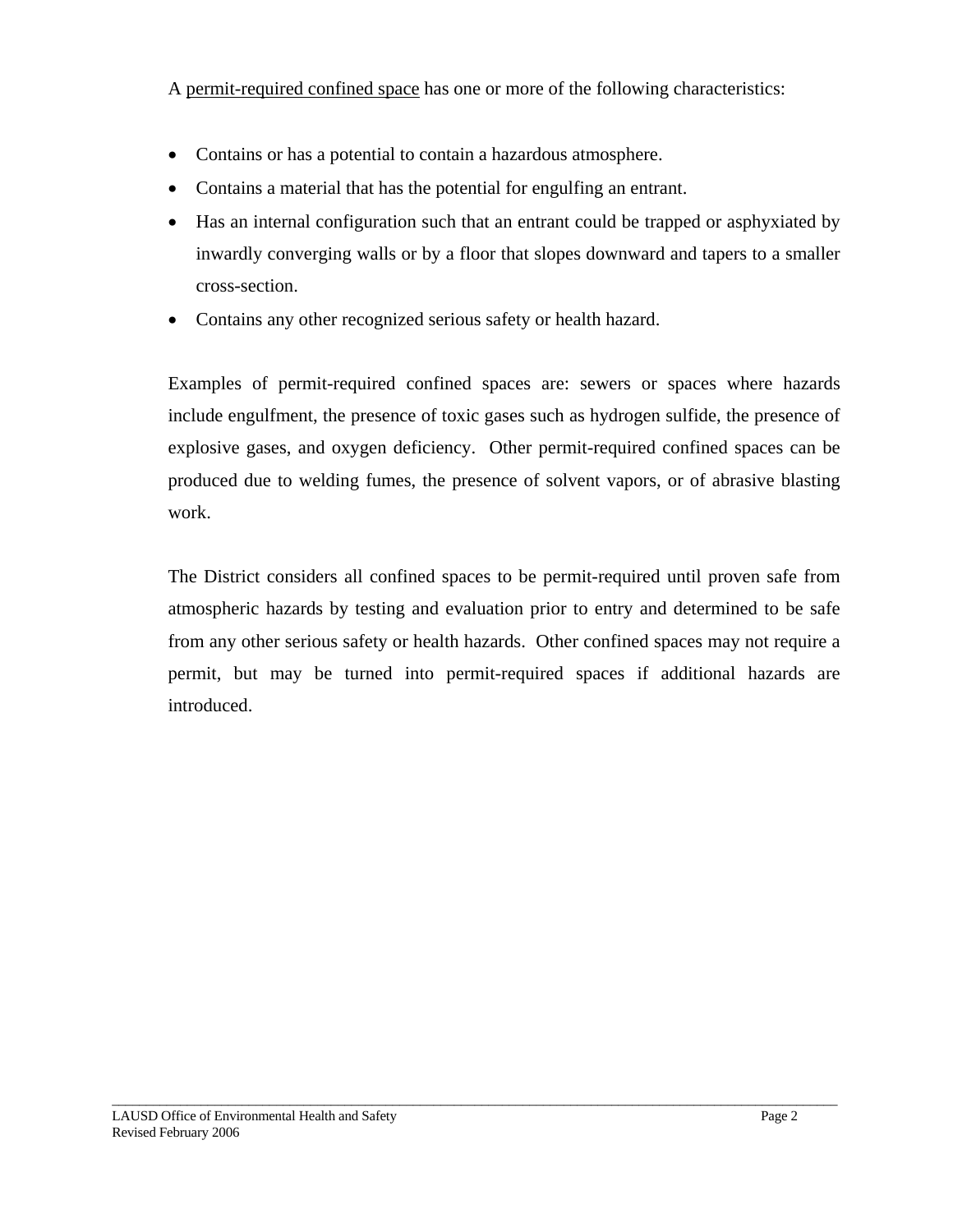# **2.0 DEFINITIONS**

| <b>Attendant</b>                        | An individual stationed outside one or more permit spaces who<br>monitors the authorized entrants and who performs all attendant's<br>duties assigned in the confined space policy.                                                                                                                                                                                                                                                                                                                                               |
|-----------------------------------------|-----------------------------------------------------------------------------------------------------------------------------------------------------------------------------------------------------------------------------------------------------------------------------------------------------------------------------------------------------------------------------------------------------------------------------------------------------------------------------------------------------------------------------------|
| <b>Blanking or Blinding</b>             | The absolute closure of a pipe, duct, or line by the fastening of a<br>solid plate that completely covers the bore and that is capable of<br>withstanding the maximum pressure of the pipe, duct, or line<br>with no leakage.                                                                                                                                                                                                                                                                                                     |
| <b>Confined Space</b>                   | A document established by the employer, that authorizes specific<br>employees to enter a permit-required confined space and contains<br>requirements for operating inside the space.                                                                                                                                                                                                                                                                                                                                              |
| <b>Combustible Liquid</b>               | A liquid having a flash point at or above 100°F.                                                                                                                                                                                                                                                                                                                                                                                                                                                                                  |
| <b>Double Block and</b><br><b>Bleed</b> | A method of closure of a line, duct, or pipe accomplished by<br>closing and locking or tagging a drain or vent valve in the line<br>between the two closed valves.                                                                                                                                                                                                                                                                                                                                                                |
| <b>Engulfment</b>                       | The surrounding and effective capture of a person by a liquid or<br>finely divided solid substance that can cause death by filling or<br>plugging the respiratory system, or that can exert enough force on<br>the body to cause death by strangulation, constriction, or<br>crushing.                                                                                                                                                                                                                                            |
| <b>Flammable</b>                        | An aerosol, gas, liquid, or solid capable of burning.                                                                                                                                                                                                                                                                                                                                                                                                                                                                             |
| <b>Flammable</b><br>(Explosive) Limits  | The percent level of a flammable vapor or gas mixed in air<br>between which a flame or an explosion will occur if an ignition<br>source is present. The leanest mixture at which this will occur is<br>call the <u>lower flammable limit</u> (LFL), or <u>lower explosive limit</u><br>(LEL). The richest mixture at which it will occur is the upper<br>flammable limit (UFL), or upper explosive limit (UEL). The<br>range (in percent) of vapor mixture between the lower and upper<br>limits is known as the flammable range. |
| <b>Hazardous</b><br>Atmosphere          | An atmosphere that may expose employees to the risk of death,<br>incapacitation, injury, acute illness, or impairment of ability to<br>self-rescue from one or more of the following causes:                                                                                                                                                                                                                                                                                                                                      |
|                                         | Flammable gas, vapor, or mist in excess of 10 % of its lower<br>٠<br>flammable limit (LFL).<br>Airborne combustible dust at a concentration that meets or<br>٠<br>exceeds its LFL.<br>Atmospheric oxygen concentration below 19.5 % or above<br>٠<br>23.5 %.                                                                                                                                                                                                                                                                      |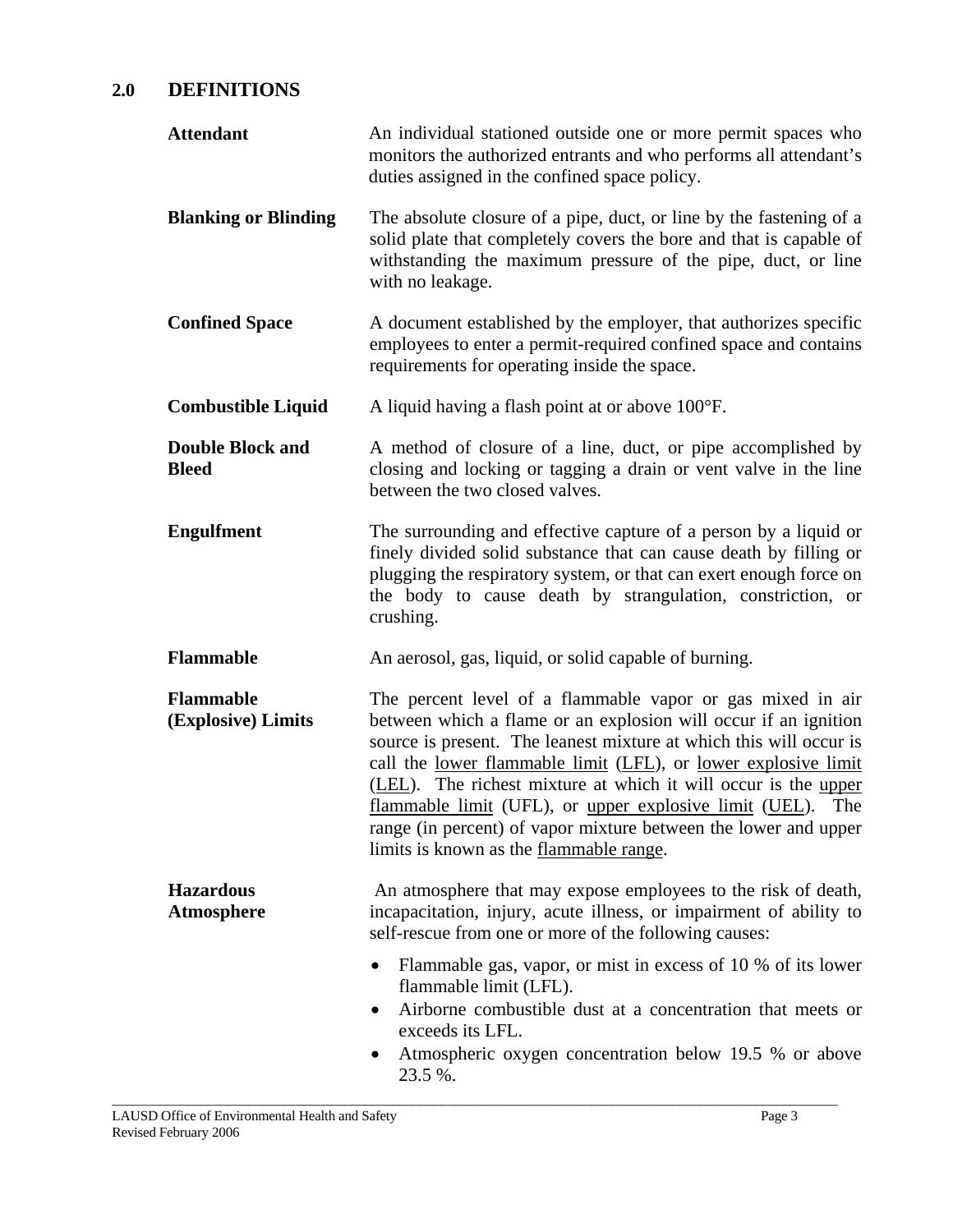|                                              | Atmospheric concentration of any substance for which a<br>Permissible Exposure Limit is published in 8 CCR, Section<br>5155 (Airborne Contaminants) which could result in<br>employee exposure in excess of the permissible exposure<br>limit.<br>Any other atmospheric condition that is immediately<br>dangerous to life or health. |
|----------------------------------------------|---------------------------------------------------------------------------------------------------------------------------------------------------------------------------------------------------------------------------------------------------------------------------------------------------------------------------------------|
| <b>Hot Work</b>                              | Any activity involving fire-producing operations such as burning,<br>cutting, heating, riveting, welding, or similar operations; may<br>also include spark-producing operations such as grinding, drilling<br>or abrasive blasting.                                                                                                   |
| <b>Immediately</b>                           | Any condition that:                                                                                                                                                                                                                                                                                                                   |
| <b>Dangerous to Life</b><br>or Health (IDLH) | Poses an immediate or delayed threat to life.<br>$\bullet$<br>Causes irreversible adverse health effects.<br>Interferes with an individual's ability to escape unaided from<br>$\bullet$<br>a permit space.                                                                                                                           |
|                                              | Note: Some IDLH materials may produce health effects that<br>may pass without medical attention, but may be followed by<br>sudden and possibly fatal collapse 12-72 hours after exposure.                                                                                                                                             |
| <b>Inerting</b>                              | The displacement of the atmosphere in a permit space by a non-<br>combustible gas, such as nitrogen, to such an extent that the<br>resulting atmosphere is non-combustible.                                                                                                                                                           |
| <b>Isolation</b>                             | The process by which a permit space is removed from service<br>and completely protected against the release of energy and<br>material into the space by such means as:                                                                                                                                                                |
|                                              | Blanking or blinding.<br>• Removal or misalignment of pipe sections or ducts.<br>Double block and bleed systems.<br>Lockout or tagout of all sources of energy.<br>٠<br>Blocking or disconnection of all mechanical linkages.                                                                                                         |
| <b>Line Breaking</b>                         | The intentional opening of a pipe, line, or duct that is or has been<br>carrying flammable, corrosive, or toxic material, an inert gas, or<br>any fluid at a volume, pressure, or temperature capable of<br>causing injury.                                                                                                           |
| <b>Non-Permit</b><br><b>Confined Space</b>   | A confined space that does not contain an atmospheric hazard, or<br>have the potential to contain any atmospheric hazard capable of<br>causing death or serious physical harm.                                                                                                                                                        |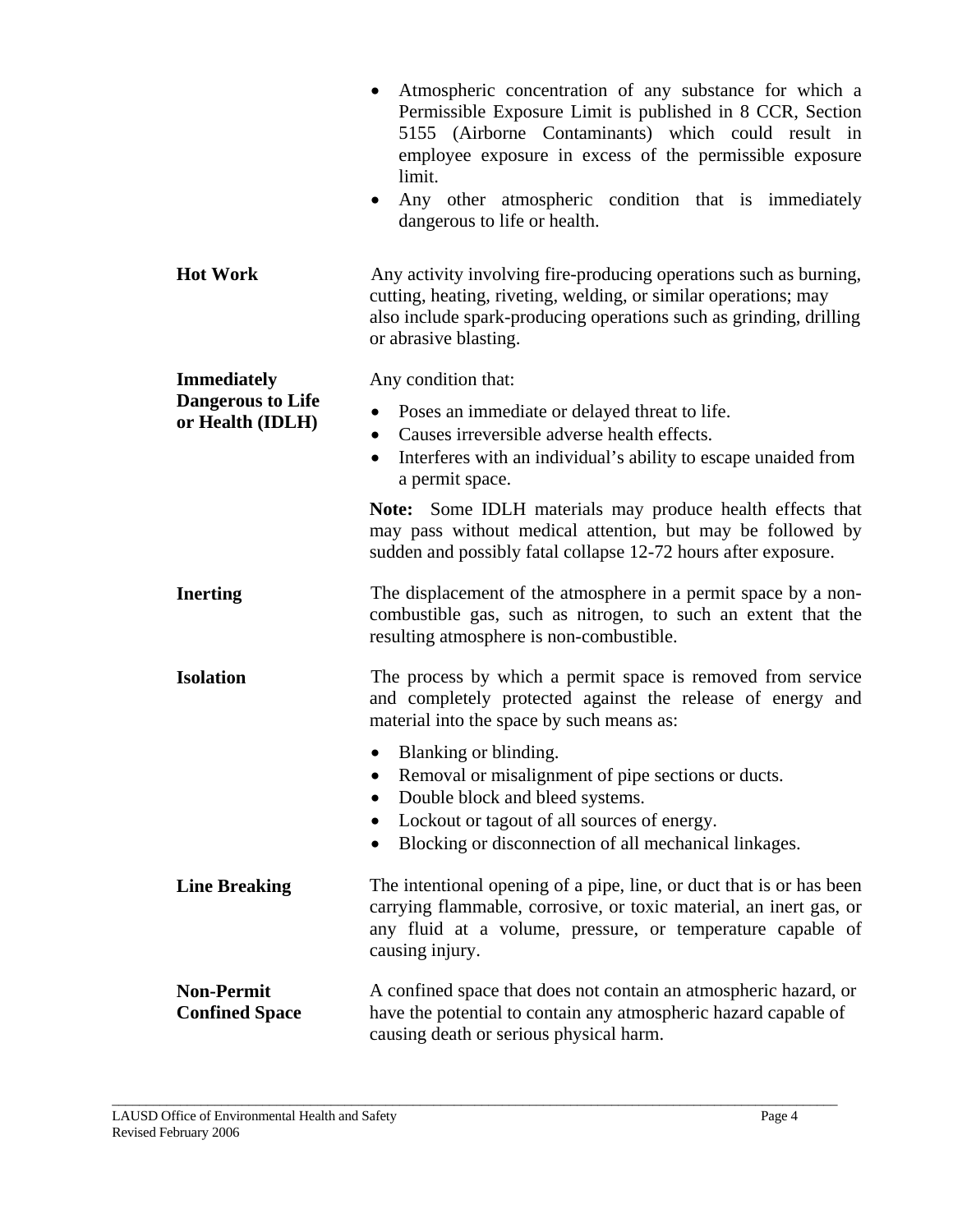| <b>Oxygen Deficient</b><br>Atmosphere | An atmosphere inside a confined space containing less than<br>19.5% oxygen by volume.                                                                                                                                                                                                                                                                                                                                                                                                                                                                                                                                                                                                                                                                                                                                                                                                                                                                                                                                                                                             |
|---------------------------------------|-----------------------------------------------------------------------------------------------------------------------------------------------------------------------------------------------------------------------------------------------------------------------------------------------------------------------------------------------------------------------------------------------------------------------------------------------------------------------------------------------------------------------------------------------------------------------------------------------------------------------------------------------------------------------------------------------------------------------------------------------------------------------------------------------------------------------------------------------------------------------------------------------------------------------------------------------------------------------------------------------------------------------------------------------------------------------------------|
| <b>Oxygen Enriched</b><br>Atmosphere  | An atmosphere inside a confined space containing more than<br>23.5% oxygen by volume.                                                                                                                                                                                                                                                                                                                                                                                                                                                                                                                                                                                                                                                                                                                                                                                                                                                                                                                                                                                             |
| <b>Permit System</b>                  | A written procedure for preparing and issuing permits for entry<br>and for resuming normal functioning of the permit space<br>following termination of entry.                                                                                                                                                                                                                                                                                                                                                                                                                                                                                                                                                                                                                                                                                                                                                                                                                                                                                                                     |
| <b>Retrieval System</b>               | The equipment (including a retrieval line, chest or full-body<br>harness, wristlets, if appropriate, and a lifting device or anchor)<br>used for non-entry rescue of persons from permit-required<br>confined spaces.                                                                                                                                                                                                                                                                                                                                                                                                                                                                                                                                                                                                                                                                                                                                                                                                                                                             |
| <b>Toxic Material(s)</b>              | A material in concentration or amount which exceeds applicable<br>limits established by a regulatory standard, such as CCR § 5155,<br>5208, and 5209. In the absence of an applicable standard, a<br>material that has the capacity to produce personal injury or illness<br>through ingestion, inhalation, or absorption through any body<br>surface.                                                                                                                                                                                                                                                                                                                                                                                                                                                                                                                                                                                                                                                                                                                            |
|                                       | Regulations require the following limits not be exceeded:<br>• Permissible Exposure Limits (PEL): Employee exposure to an<br>airborne contaminant in a workday, expressed as an 8-hour<br>Time Weighted Average (TWA) concentration that shall not be<br>exceeded.<br>• Time Weighted Average (TWA): An employee's eight-hour<br>exposure to airborne contaminants during a workday, as<br>measured or calculated by the formula in Cal/OSHA<br>regulations.<br>• Short Term Exposure Limits (STEL): An employee exposure<br>to an airborne contaminant, expressed as a 15-minute time-<br>weighted average concentration, shall not exceed the STEL at<br>any time during the workday.<br>• Ceiling Limits: The maximum concentration of an airborne<br>contaminant to which an employee may be exposed at any<br>time.<br>• All Other Substances without a Ceiling Limit: Employee<br>exposure to concentrations above the PEL shall be controlled<br>to prevent harmful effects such as narcosis, significant<br>irritation of the eyes, skin or respiratory tract, or chronic |

\_\_\_\_\_\_\_\_\_\_\_\_\_\_\_\_\_\_\_\_\_\_\_\_\_\_\_\_\_\_\_\_\_\_\_\_\_\_\_\_\_\_\_\_\_\_\_\_\_\_\_\_\_\_\_\_\_\_\_\_\_\_\_\_\_\_\_\_\_\_\_\_\_\_\_\_\_\_\_\_\_\_\_\_\_\_\_\_\_\_\_\_\_\_\_\_\_\_\_\_\_\_\_\_\_\_

irreversible tissue change.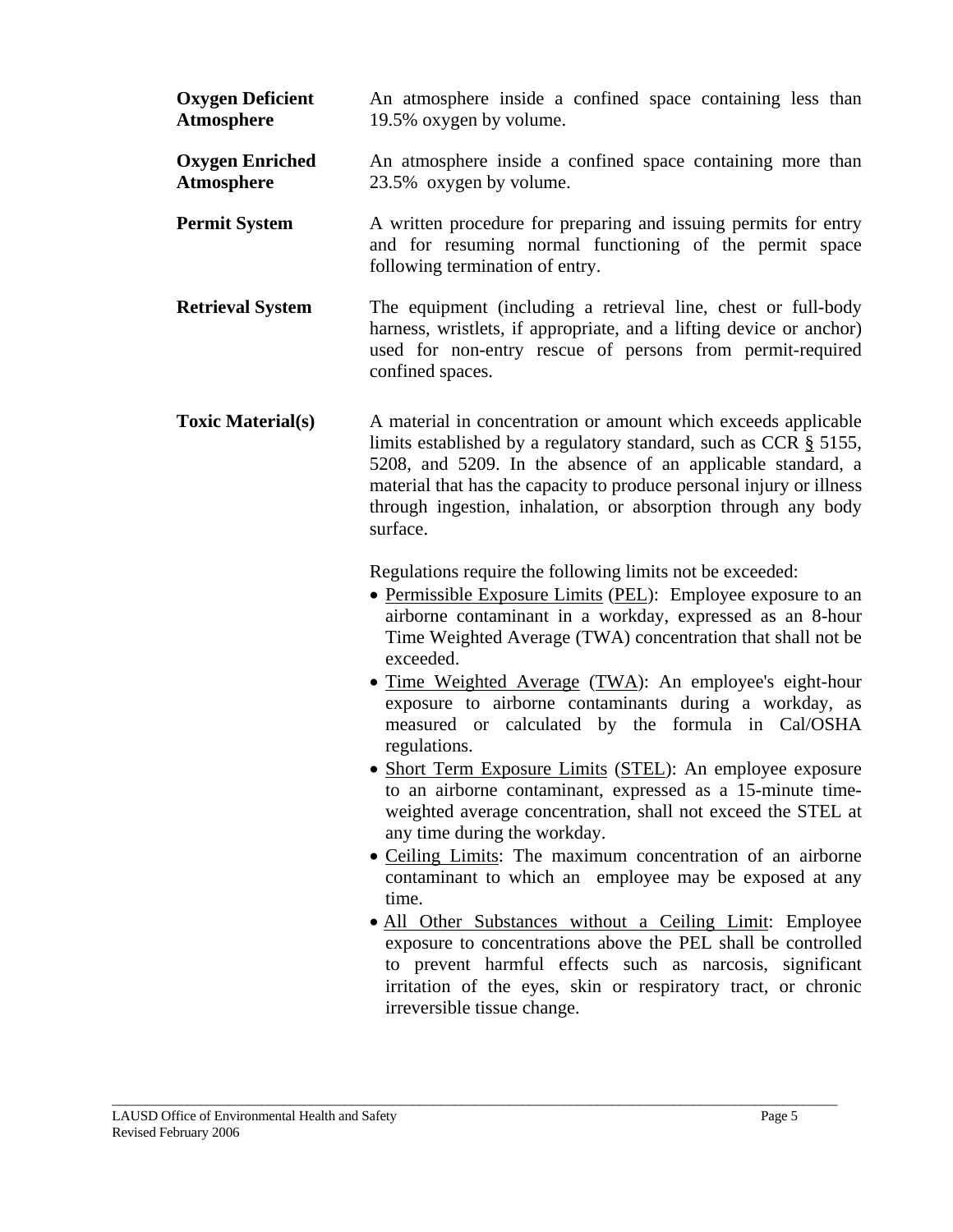# **3.0 RESPONSIBILITIES**

District staff, contract employees, and contractors who perform confined space work shall understand and follow these procedures and related (Cal/OSHA) regulations before entering a confined space. This policy and procedure shall be placed at each Maintenance and Operations Branch office, and shall be made available to any affected employee or his/her representative for review.

# **3.1 Employees** are responsible for:

- Recognizing hazards associated with confined spaces.
- Following procedures outlined in the Confined Space Policy and Procedures.
- Inspecting and maintaining confined space equipment.
- Performing duties in compliance with training received.
- Reporting any concerns, unsafe conditions, or difficulties regarding the Confined Space Entry Policy and Procedures to the supervisor.

# **3.2 Confined Space Entry Team** is responsible for:

- Ensuring that the Confined Space Entry Team consists of at least four members: authorized entrant, attendant, entry supervisor, and a backup person for rescue.
- Fulfilling the duties of authorized entrants and attendants during confined space entry operations. Details of the duties/responsibilities of the entrants and attendants can be found listed in Attachment 1.

# **3.3 Supervisors** of the Confined Space Entry Teams are responsible for:

- Defining the scope of work for every confined space entry.
- Designating Entry Team members. A supervisor may act as the Entry Supervisor, or may designate an Entry Supervisor for each job requiring one.
- Arranging for employee training and monitoring atmospheric conditions.
- Ensuring that the Confined Space Entry Team completes entry permits (Attachment 2).
- Ensuring that a Confined Space Rescue Team is available for all needed confined space rescues.
- Notifying other District staff as needed.
- Ensuring team members have necessary training to make confined space assessments.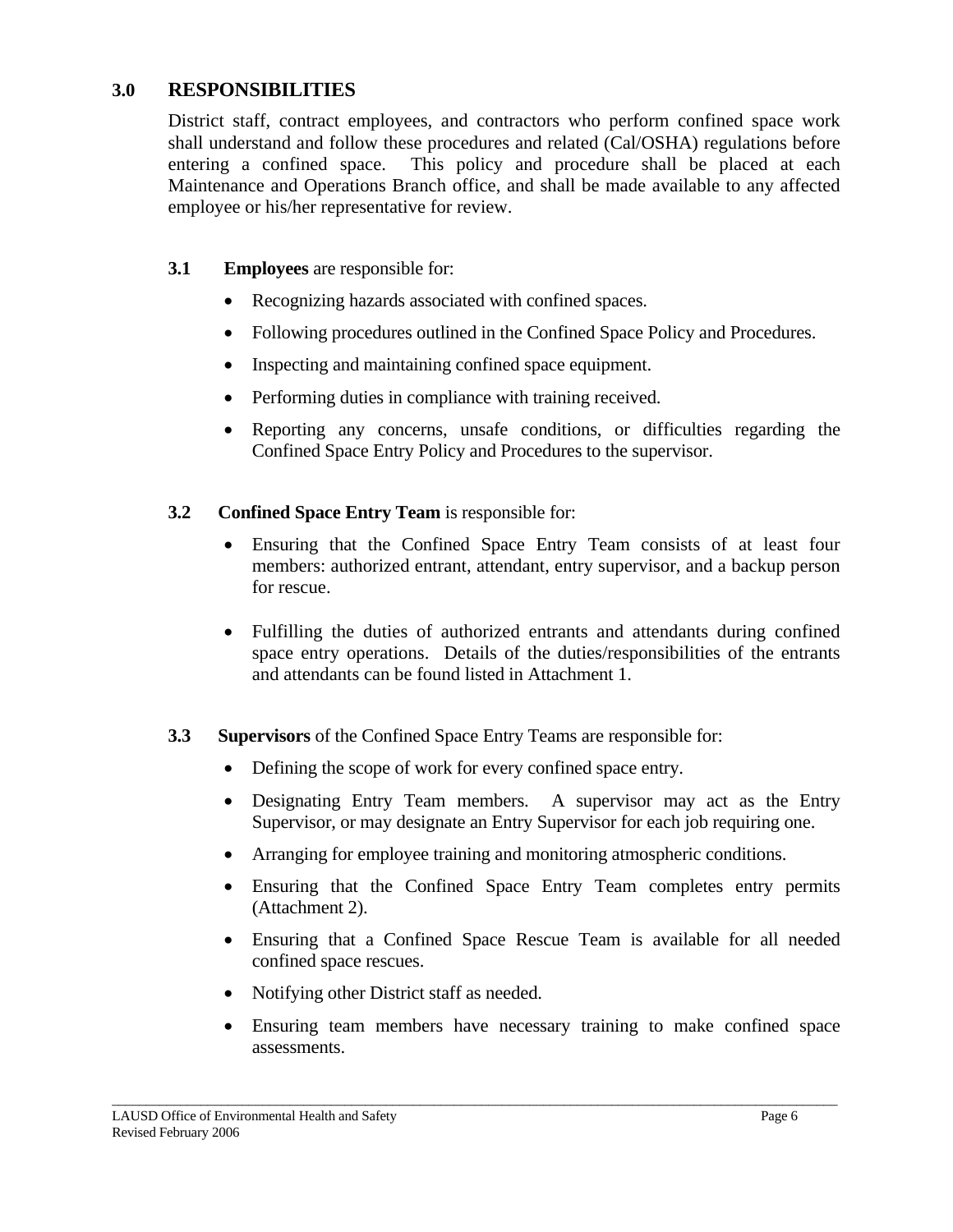- Labeling all permit-required confined spaces, or restricting access by other equally effective means as instructed by the Office of Environmental Health and Safety (OEHS).
- Identifying hazards for each confined space by examining past and current uses, physical characteristics and configuration, and potential hazards.
- Identifying all confined spaces which employees are required to enter and providing a current inventory to OEHS.
- Informing employees and contractors working under their supervision about the existence, location, and dangers of all permit-required confined spaces and preventing entry into those spaces by unauthorized or unqualified personnel, and documenting such communications.
- Ensuring that authorized Maintenance and Operations personnel prepare, authorize, and cancel all hot work permits (Attachment 3).
- Ensuring that prior to authorized entry into a permit space, the entry supervisor prepares an entry permit documenting that all pre-entry preparations have been completed, including the hot work permit requirements (Attachments 2 and 3).
- **3.4 OEHS** is responsible for:
	- Providing guidance on confined space identification and labeling.
	- Maintaining the master confined space inventory.
	- Evaluating and approving equipment to be used during entries.
	- Ensuring that an annual review of the Confined Space Policy & Procedures is completed.
	- Providing industrial hygiene support services for personnel air and sound monitoring related to confined spaces.
	- Ensuring that either OEHS staff or pre-approved Maintenance and Operations personnel prepare, authorize, and cancel all hot work permits.
	- Performing a hazard analysis of the permit-required confined space, to identify ventilation requirements and control measures to be implemented to ensure that entry conditions are acceptable and that hazards do not endanger the entry team.
	- Stopping work when required to prevent injuries due to unsafe conditions.
	- Providing information on hazardous chemicals.

# **3.5 LOCAL DISTRICT FACILITIES DIRECTORS** are responsible for**:**

\_\_\_\_\_\_\_\_\_\_\_\_\_\_\_\_\_\_\_\_\_\_\_\_\_\_\_\_\_\_\_\_\_\_\_\_\_\_\_\_\_\_\_\_\_\_\_\_\_\_\_\_\_\_\_\_\_\_\_\_\_\_\_\_\_\_\_\_\_\_\_\_\_\_\_\_\_\_\_\_\_\_\_\_\_\_\_\_\_\_\_\_\_\_\_\_\_\_\_\_\_\_\_\_\_\_

• Notifying contractors if confined spaces will be entered in the scope of work for a contract and to comply with these policies and procedures.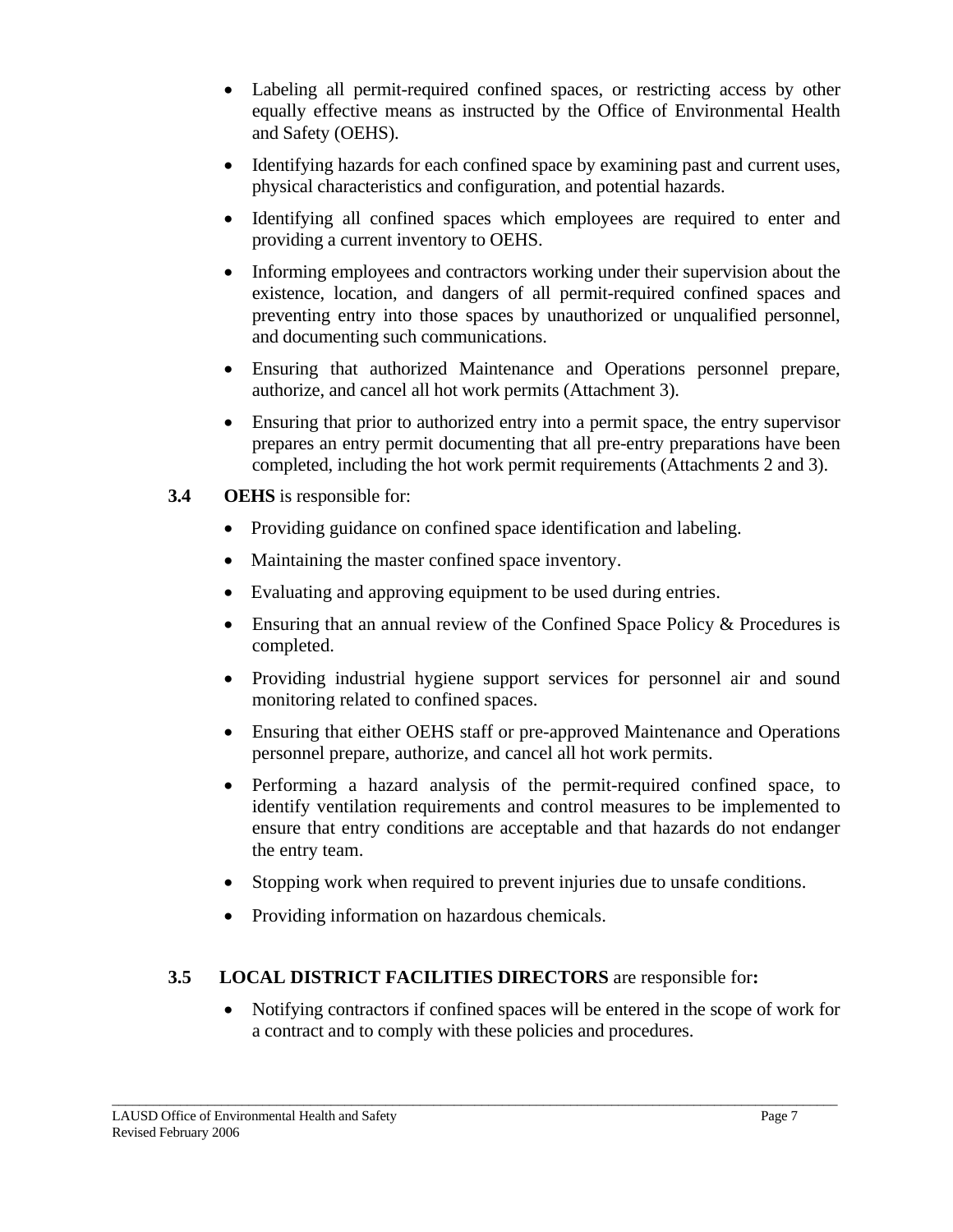- Notifying contractors that confined space entries shall be coordinated between the contractor and District personnel when both may enter the space, with all employees, regardless of employer, working in the permit space implementing identical entry procedures.
- Arranging for District staff to debrief the contractor at the end of entry operations, covering the permit space procedures that were implemented as well as any hazards that were encountered during entry procedures, and any recommended changes in procedures for future operations.

# **3.6 OWNER'S AUTHORIZED REPRESENTATIVES (OAR'S)** are responsible for notifying the contractor of:

- Any permit-required confined space(s) and that permit space entry is allowed only through compliance with the District's permit space policy.
- Anticipated and identified hazards, previous experience with the space, and the factors that designates it as a permit space.
- Any precautions and/or procedures that the District has implemented for the protection of employees in or near the permit spaces where contractor personnel will be working.
- Rescue and emergency procedures designated for the job.

# **3.7 CONTRACTORS** are responsible for:

- Obtaining any available information regarding the worksite's permit space hazards and entry operations from the District.
- Ensuring contractor employee's compliance with Cal/OSHA regulations.
- Coordinating confined space entry operations with the District. If District and contractor employees are working simultaneously in a permit space, both the District staff and the contractor will implement the same entry procedures.
- Informing the District of the permit-required confined space policies and procedures that he/she intends to follow. If it differs from the District's permit-required confined space policy and procedures, the contractor must follow the more stringent policy and procedures.
- Obtaining information on the rescue and emergency procedures in place.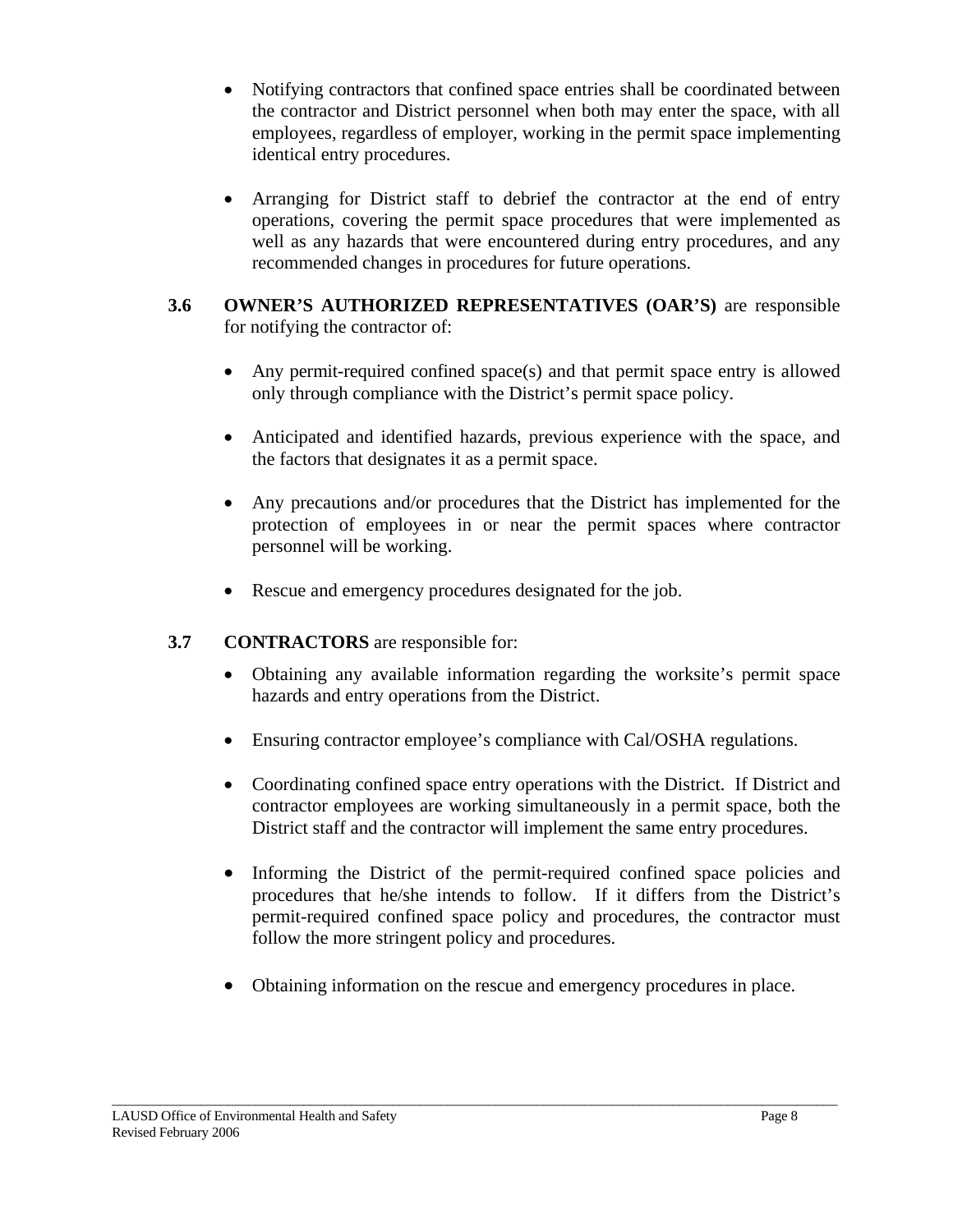# **4.0 PROCEDURES**

# **4.1 GENERAL REQUIREMENTS OF CONFINED SPACE PROCEDURES**

# **4.1.1 IDENTIFICATION AND EVALUATION OF CONFINED SPACES**

- Confined spaces must be identified and evaluated for hazards before allowing entry. "Entry" occurs when any part of the body enters the space.
- Attachment 4, "Identification and Evaluation of Confined Spaces," provides additional directions to the Entry Team Supervisor on requirements that must be met as part of the entry procedures.
- The Confined Space Entry Supervisor shall use these procedures for determining whether a confined space meets the criteria to classify it as a permit-required confined space. If it is determined that the work area is a permit-required confined space, these procedures shall be followed for regulating employee entry, identifying and controlling permit space hazards, and properly protecting any District or contract employee. Confined spaces may be reclassified from "non-permit," to "permit-required," or from "permit-required" to "non-permit" based on hazards present in the space. To request a reclassification, contact OEHS.
- OEHS must be notified in writing at least 24 hours prior to initiation of any permit-required confined space work and hot work in confined spaces by faxing the completed confined space entry permit, (Attachment 2), and if required, the Hot Work Permit (Attachment 3 excluding the guidance and instruction information) to OEHS at 213- 241-6816, and calling an OEHS Duty Officer at 213-241-3199. OEHS must approve the confined space entry permit. An employee may enter a permit space only when the permit has been completed and approved by the entry supervisor.
- The most current District-wide confined space inventory is provided in Attachment 5. Appropriate permit-required confined space controls, work practices, and employee protective equipment (if applicable) cannot be fully implemented until all potential hazards within each space are identified as described in Attachment 5.
- Permit-required confined spaces shall be labeled as noted in Attachment 6. Labeling of non-permit spaces to inform employees of potential hazards is recommended.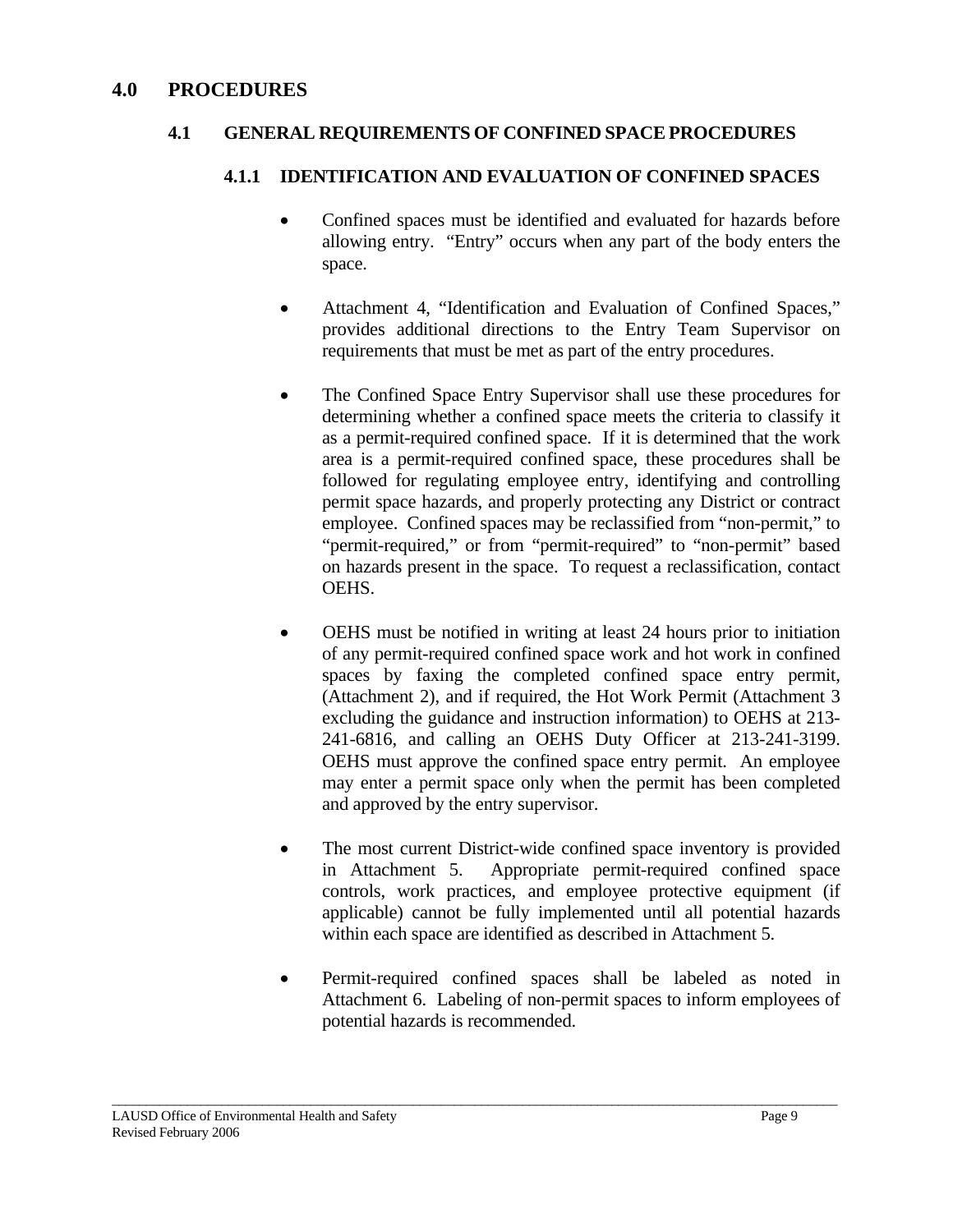• Confined space equipment shall be made available as noted in Attachment 7.

# **4.1.2 ENTRY CONDITIONS**

Acceptable entry conditions for any permit-required confined space work will be specified as part of the entry permit prior to entry into the permit space. Acceptable entry conditions must exist in a permit space to allow entry and to ensure that employees involved with a permit-required confined space entry can safely enter into and work within the space. Attachment 8 lists conditions to be addressed prior to entry. Attachment 9 provides information on how confined spaces may be ventilated to help achieve entry conditions.

# **4.2 PERMIT- REQUIRED CONFINED SPACES**

# **4.2.1 PRE-ENTRY PROCEDURES**

Before entering a confined space, the Entry Supervisor will:

- Review and approve entry permits prior to entering a permit-required confined space as detailed in Attachment 2, Confined Space Entry Permit (also noted in section 4.1).
- Sign the entry permit to authorize entry.
- Post the completed permit at the entry to the space or other visible location at the worksite, so entrants can confirm that pre-entry preparations have been completed.

# **4.2.2 ATMOSPHERIC TESTING AND MONITORING**

 Atmospheric testing is required to determine the presence of oxygen deficiency, oxygen enrichment, and explosive or toxic levels of gases. Testing shall be conducted per the requirements specified in Attachment 10, and recorded in the log on Attachment 11.

# **4.2.3 VENTILATION**

Air contaminant hazards within a permit space may be controlled with the use of ventilation. Further details of ventilation use are provided in Attachment 9.

# **4.2.4 PROCEDURES FOR LARGE OR CONTINUOUS SYSTEMS**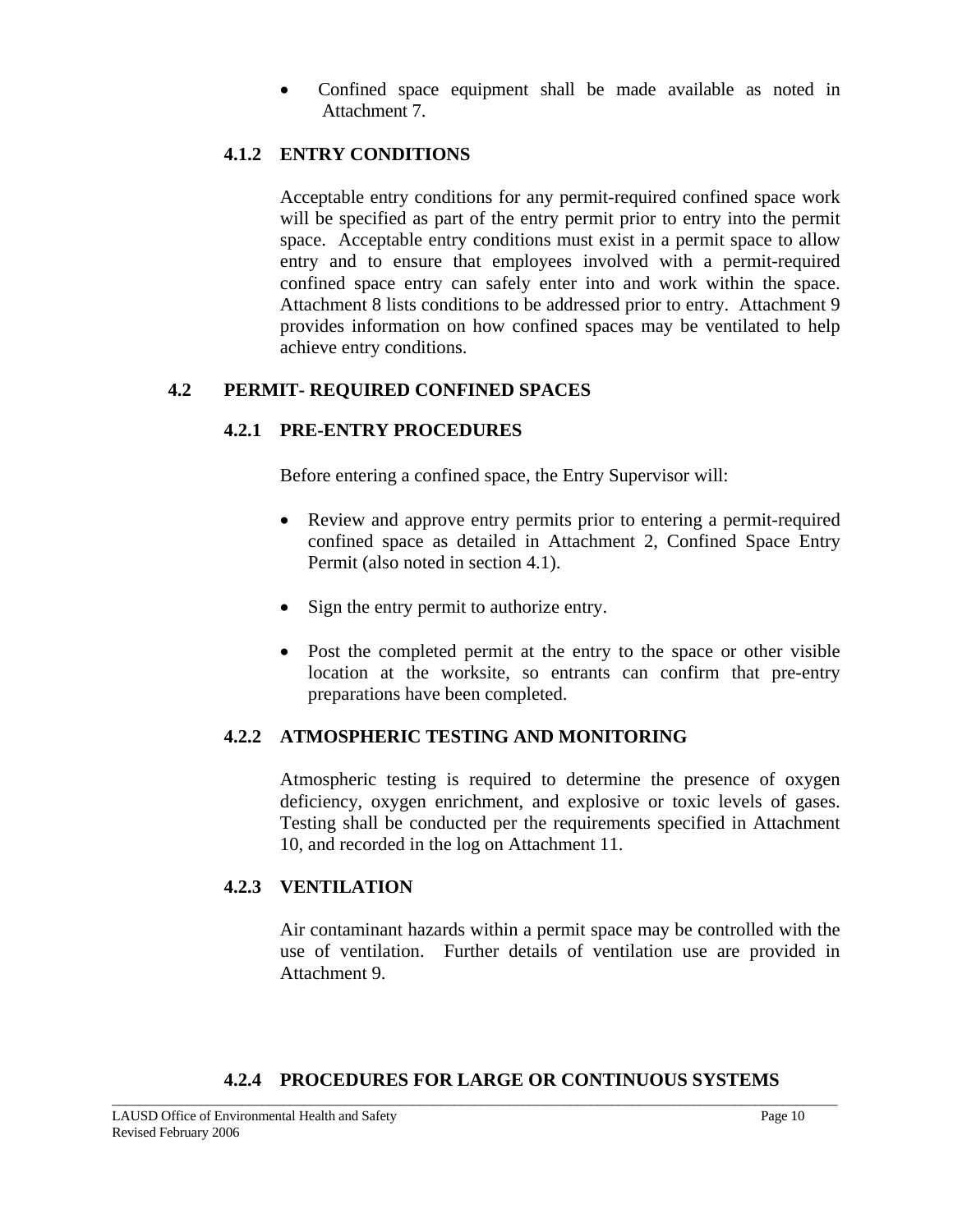Sewers and tunnels are examples of work areas that are considered large or continuous. These spaces do not allow the space to be isolated prior to or during the permit-required work, so new contaminants may be encountered for the duration of the entry. To deal with these types of unknown conditions, the following safety procedures shall be utilized:

- Testing of the space shall be conducted prior to entry according to the procedures described in Attachment 10.
- Monitoring shall be conducted using continuous air monitoring. Once the entrants arrive at their work site, an examination of any previous monitoring data should be conducted by the entry supervisor **prior** to initiation of the scheduled work, along with pre-entry monitoring.
- Evaluating conditions in the space as noted on the Confined Space Entry Permit. If conditions exceed the acceptable levels set by the entry permit, the space shall not be entered. If conditions are exceeded during the entry, the space shall be evacuated and re-evaluated by OEHS prior to re-entry.

# **4.2.5 RESCUE AND EMERGENCY SERVICES**

- Rapid response in emergencies and rescue ability is required to protect employees in confined spaces. Employees may self-rescue, or may be retrieved by mechanical means by attendants.
- Confined space entry rescue and emergency services will be performed by District employees trained in confined space rescue, with a "911" call also placed.
- The Entry Supervisor is responsible for ensuring that rescue services are in place during a permit-required confined space operation.
- Additional rescue requirements are listed in Attachment 12.

\_\_\_\_\_\_\_\_\_\_\_\_\_\_\_\_\_\_\_\_\_\_\_\_\_\_\_\_\_\_\_\_\_\_\_\_\_\_\_\_\_\_\_\_\_\_\_\_\_\_\_\_\_\_\_\_\_\_\_\_\_\_\_\_\_\_\_\_\_\_\_\_\_\_\_\_\_\_\_\_\_\_\_\_\_\_\_\_\_\_\_\_\_\_\_\_\_\_\_\_\_\_\_\_\_\_

# **4.2.6 ENTRY TERMINATION**

Terminate entry and cancel the entry permit when entry operations covered by the entry permit have been completed, or a condition that is not allowed under the entry permit arises in or near the permit space, such that it may affect entry.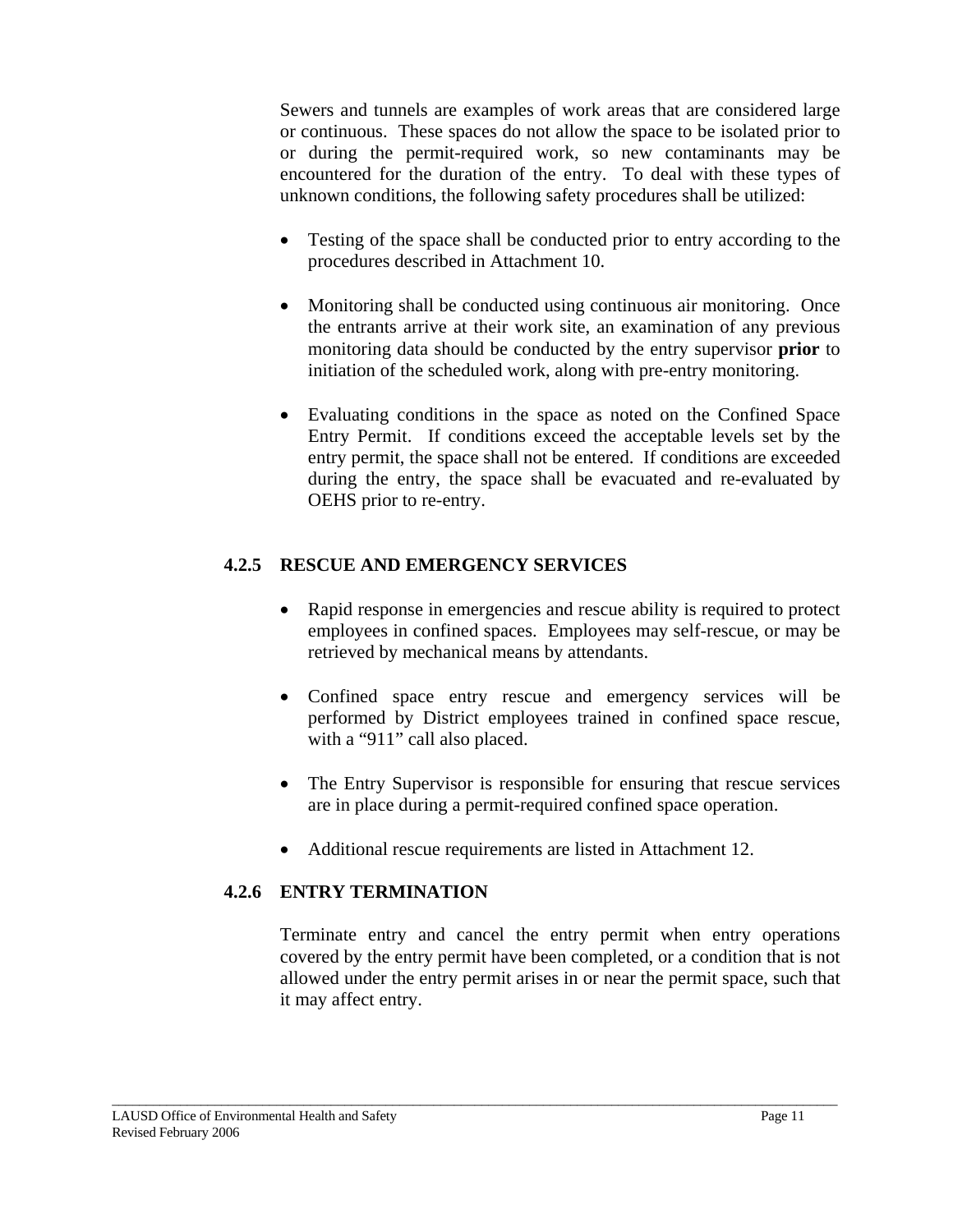# **4.3 HOT WORK REQUIREMENTS/HOT WORK PERMITS**

Any time hot work is authorized within a confined space, the work must be approved by a Hot Work Permit, located in Attachment 3 (also noted in section 4.1). This must be attached to the entry permit at the confined space job site.

# **4.4 TRAINING**

All employees involved in confined space operations must be properly trained on the hazards involved, their duties/responsibilities, completion of entry permits and entry, operating and emergency procedures. OEHS will conduct the necessary Cal/OSHA required training for affected staff. No person shall enter permitrequired or non-permit confined space until the required training has been completed.

# **4.5 POST-ENTRY REQUIREMENTS AND RECORDKEEPING**

\_\_\_\_\_\_\_\_\_\_\_\_\_\_\_\_\_\_\_\_\_\_\_\_\_\_\_\_\_\_\_\_\_\_\_\_\_\_\_\_\_\_\_\_\_\_\_\_\_\_\_\_\_\_\_\_\_\_\_\_\_\_\_\_\_\_\_\_\_\_\_\_\_\_\_\_\_\_\_\_\_\_\_\_\_\_\_\_\_\_\_\_\_\_\_\_\_\_\_\_\_\_\_\_\_\_

 After completion of permit-required confined space work, the Entry Supervisor shall retain the entry logs, air monitoring logs, hot work permits, and entry permits per Attachment 13.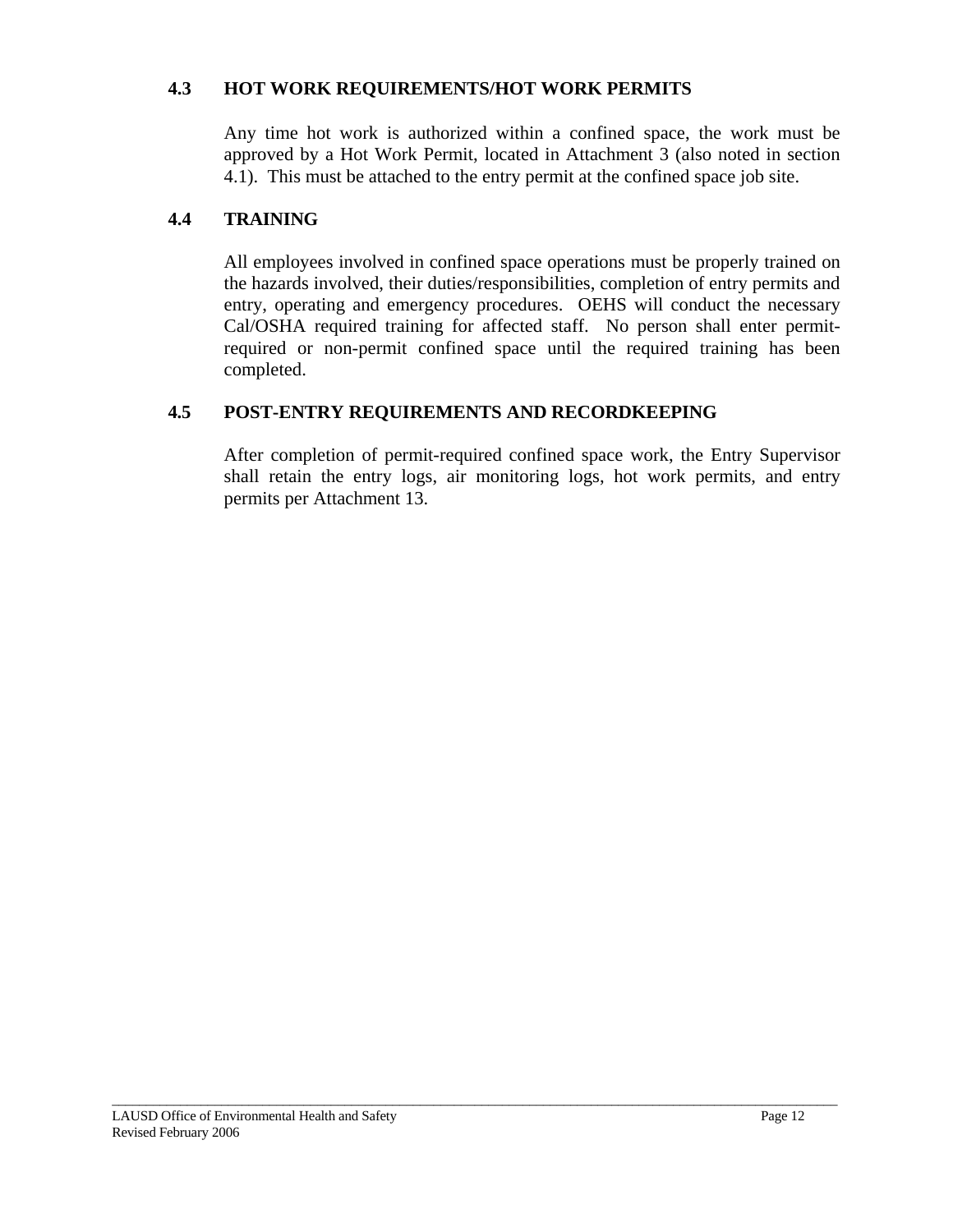# **Attachments**

|  | Attachment 1: Responsibilities of Confined Space Entry Team Members & Attendant |
|--|---------------------------------------------------------------------------------|
|  | Roster                                                                          |
|  | Attachment 2: Confined Space Entry Permit                                       |
|  | Attachment 3: Hot Work Permit                                                   |
|  | Attachment 4: Identification and Evaluation of Confined Spaces                  |
|  | Attachment 5: Confined Space Inventory                                          |
|  | Attachment 6: Confined Space Labeling and Signs                                 |
|  | Attachment 7: Confined Space Equipment                                          |
|  | Attachment 8: Entry Conditions                                                  |
|  | Attachment 9: Ventilation in Confined Spaces                                    |
|  | Attachment 10: Atmospheric Testing Requirements                                 |
|  | Attachment 11: Air Monitoring Log                                               |
|  | <b>Attachment 12: Rescue Requirements</b>                                       |
|  | <b>Attachment 13: Confined Space Records</b>                                    |
|  |                                                                                 |
|  |                                                                                 |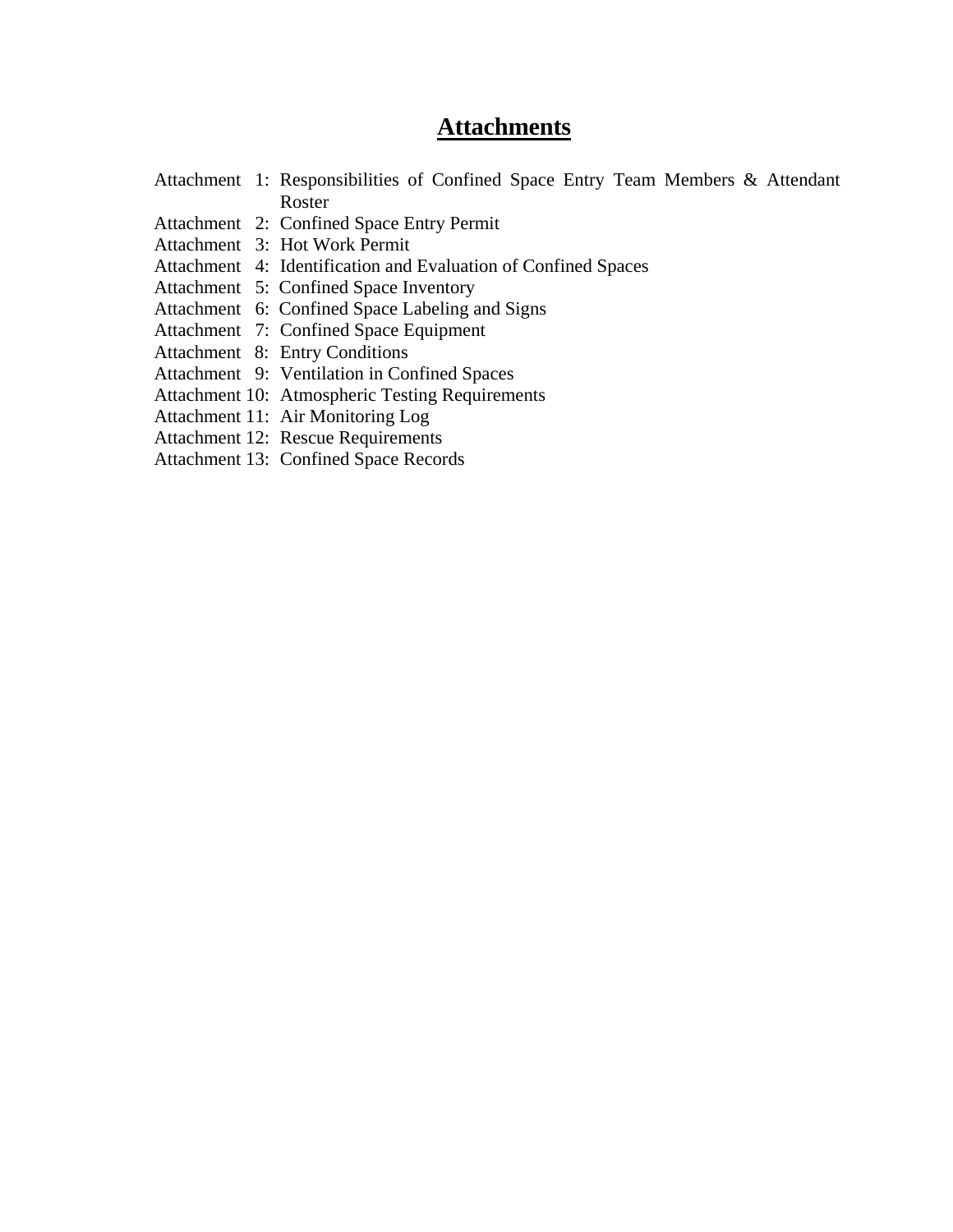### **Responsibilities of Confined Space Entry Team Members**

The Confined Space Entry Team will consist of at least four members: authorized entrant, attendant, entry supervisor and a standby person in the event an entry rescue is needed. The Entry Supervisor plans and controls the entry. The Attendant monitors operations in the space, and can order an evacuation if needed. Authorized Entrants perform work in the confined space.

### **Authorized Entrant Responsibilities**

#### Before You Go In:

- Discuss your training with the Entry Supervisor.
- Discuss with the Entry Supervisor the hazards and safety measures needed for this job.
- Look into the space to make sure that valves and electrical power have been locked out.
- Discuss with the Entry Supervisor any hazardous chemicals present and their effects on your ability to self-rescue.
- Understand the requirements of the confined space entry permit, and follow them at all times.
- Check the following required equipment to ensure it is in good condition: confined space personnel-rated tripod, approved personnel-rated hoist, wire rope, equipment winch, approved lighting, approved personal protective equipment, approved spark-proof tools, ventilation equipment, communications equipment, fire extinguishers, and any other needed equipment for the particular job.
- Use retrieval systems or other methods whenever an authorized entrant enters a permit space. Retrieval systems include retrieval lines, harnesses, lifting devices, and anchors. Retrieval systems must meet the Cal/OSHA requirements noted in Title 8 CCR, Section 5157(k)(3). Authorized entrants may enter the space if other conditions indicate it is safe to do so. A chest or full-body harness, with a retrieval line attached at the center of the entrant's back near shoulder level, or above the entrant's head shall be used. One end of each entrant's retrieval line must be attached to a mechanical device or fixed point outside the permit space so that non-entry rescue can begin as soon as the attendant becomes aware that rescue is necessary. A mechanical device must be available to retrieve personnel from vertical type permit spaces more than five feet deep.

#### After You Go In:

Maintain contact with the attendant or entry supervisor.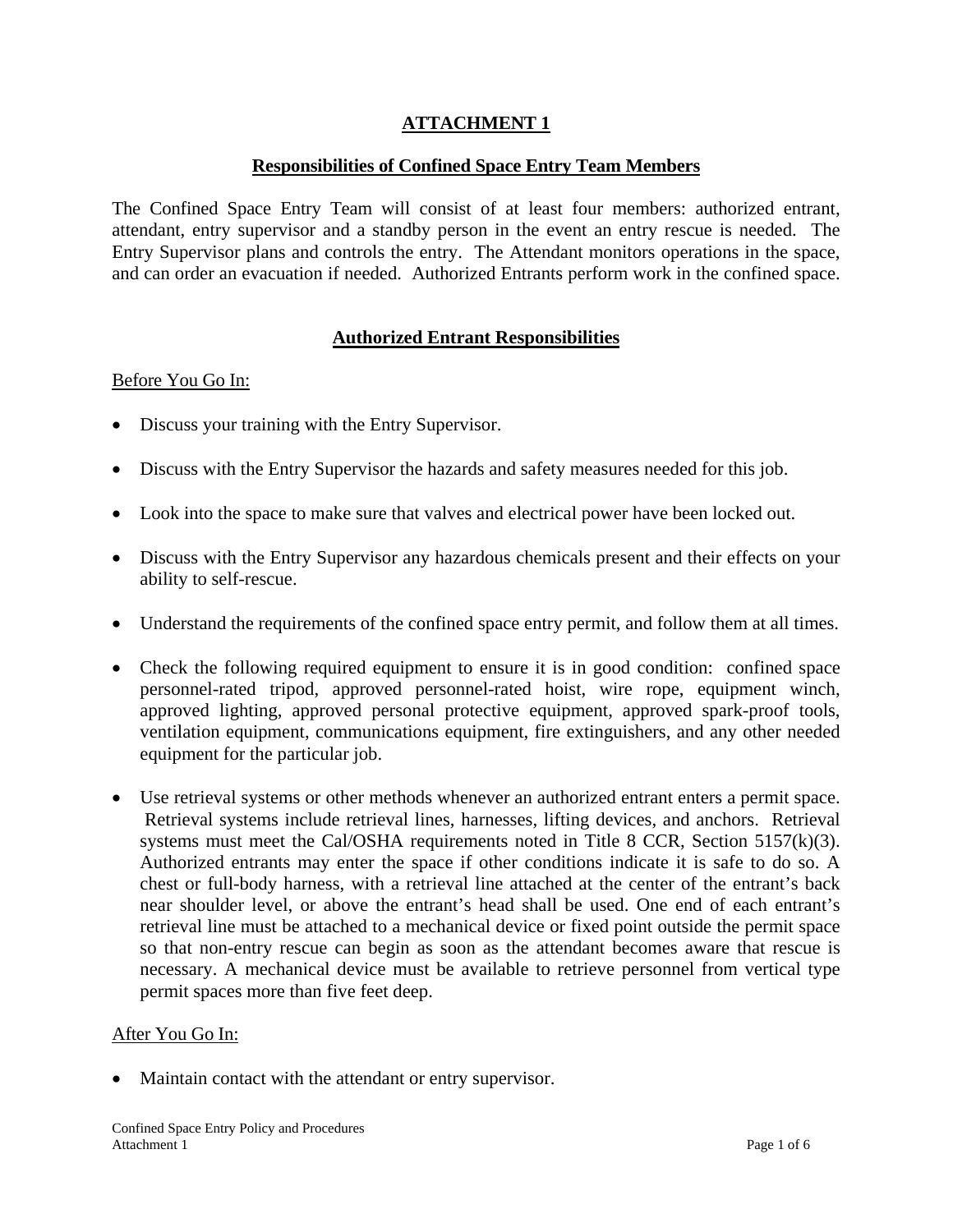- Exit the confined space if directed by the attendant or entry supervisor, or an alarm is activated, you recognize a warning sign of exposure to hazardous chemicals, or you observe a prohibited condition.
- Notify the attendant by shouting or by other means listed on the entry permit if self-rescue is initiated.
- Leave the permit space as quickly as possible if an "exit" order or alarm is given by the attendant or entry supervisor, any warning signs of exposure are noticed, or if a prohibited condition is noticed.
- STOP WORK if an unsafe condition occurs that could harm entrants and immediately notify the Entry Supervisor.

*Note: This sheet is a brief summary of your responsibilities provided as a reminder only. For complete details, refer to your training materials and to the LAUSD Confined Space Policy and Procedures.*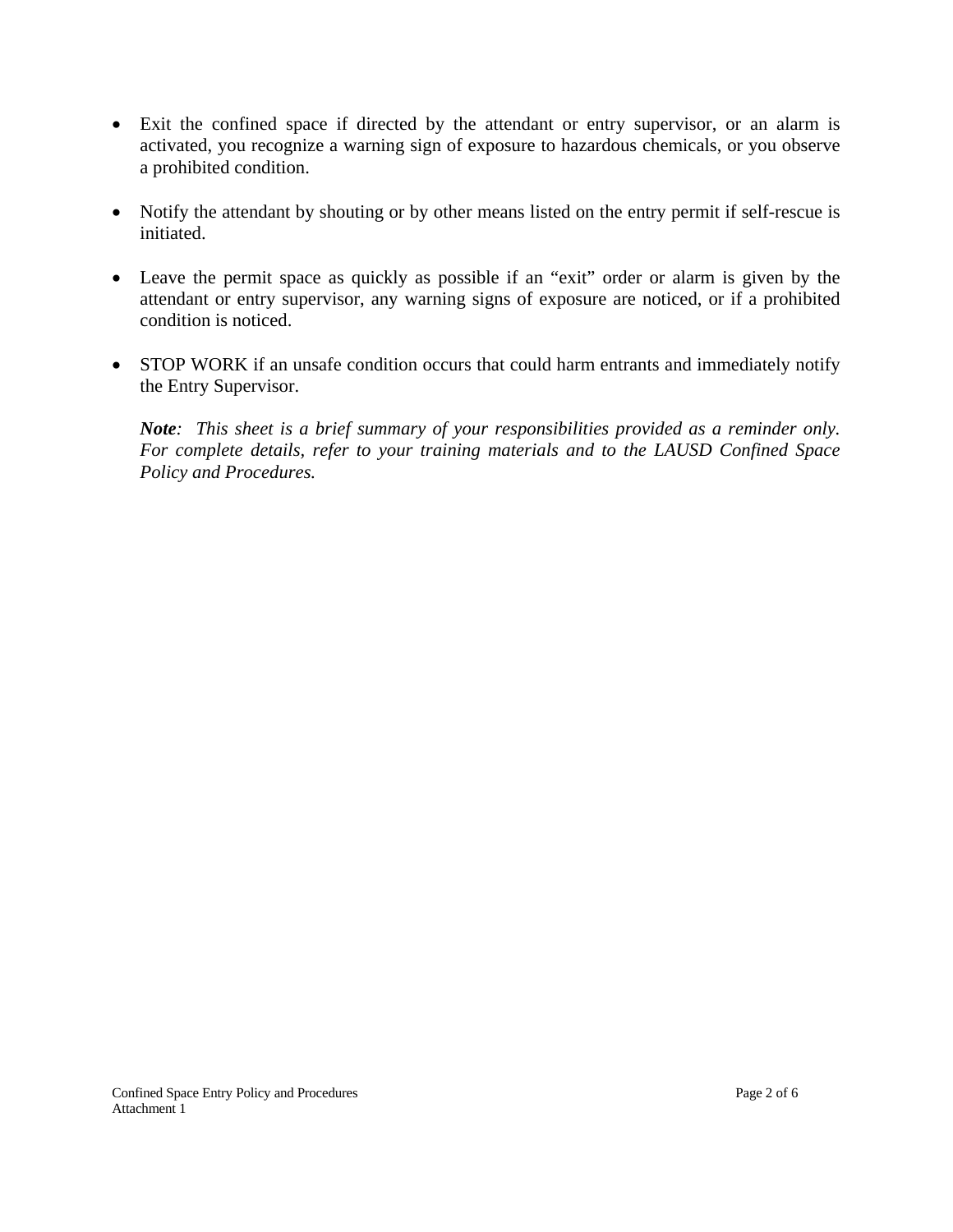# **Attendant Responsibilities**

### Before Entry:

Discuss your training with the Entry Supervisor.

# After Entry:

- Monitor the entrant's communication. If contact is lost, and there are changes in the communications indicating disorientation, or other changes occur outside the space that could endanger entrants, signal the entrants to end the entry and leave the space.
- Keep an exact count of entrants in the permit space at all times on the Attendant Roster, and make sure the entry permit lists the entrant(s) by name and employee number if there are duplicate names.
- Ask the Entry Supervisor about special hazards associated with the job. Recognize the signs of chemical exposure (see Material Safety Data Sheets (MSDS) for details.)
- Provide standby help to entrants in the space. You may only leave the confined space entry point if you are relieved by another attendant, an entry supervisor, or to summon help during an emergency.
- Keep unauthorized persons out of the space, and be alert to work conditions and their possible affect on entrants.
- Give any rescue or medical personnel information about the hazards in the confined space.
- Perform no other work that could interfere with your main duty of monitoring, protecting, and assisting entrants. You can assist entrants in ways such as passing equipment into and out of the space.
- Call 911 in the event an entry rescue is initiated.
- STOP WORK if an unsafe condition occurs that could harm entrants and immediately notify the Entry Supervisor.

 *Note*: *This is a brief summary of your responsibilities provided as a reminder only. For complete details, refer to your training materials and to the LAUSD Confined Space Policy and Procedure.*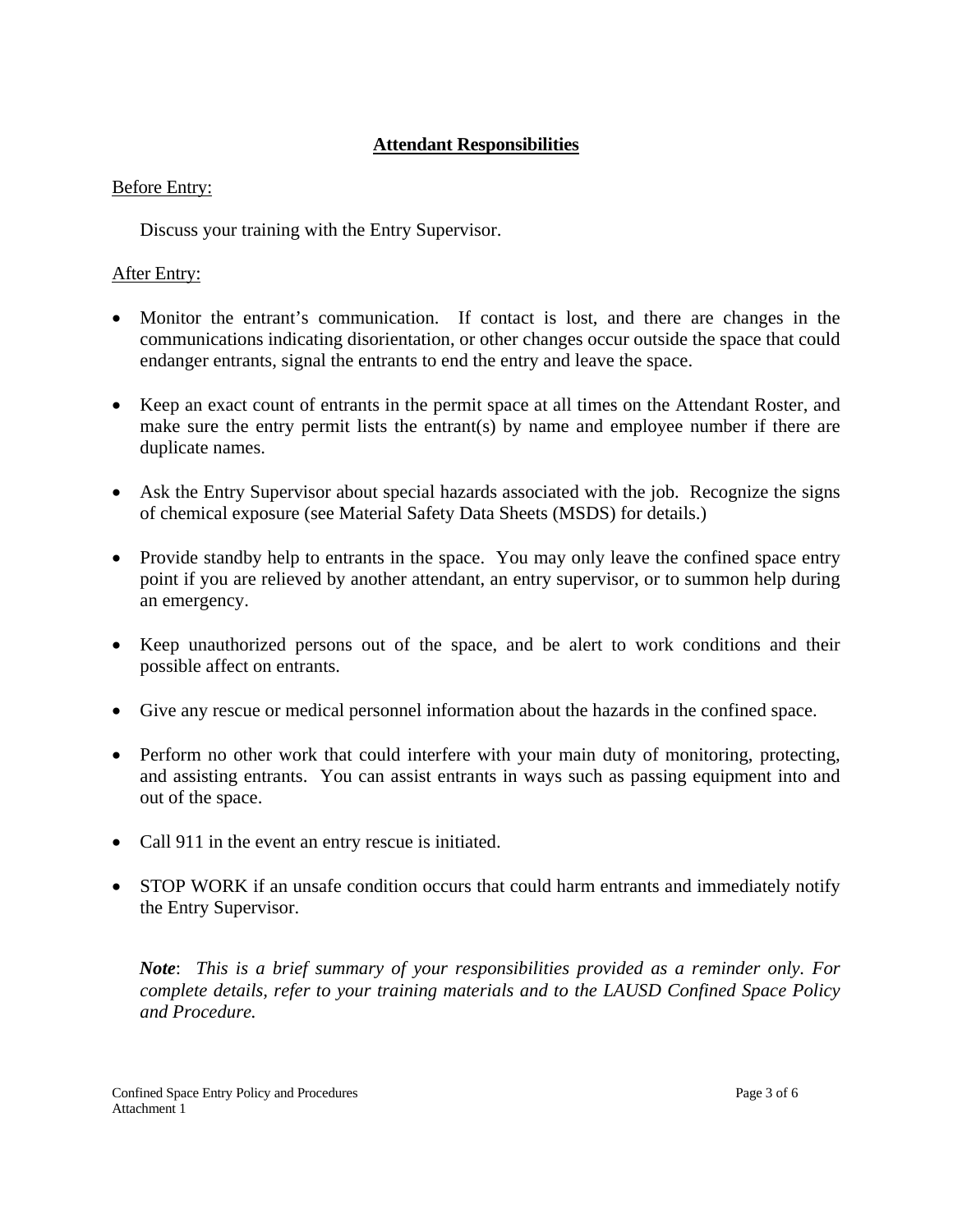### **Confined Space Attendant Roster**

# **DATE: \_\_\_\_\_\_\_\_\_\_\_\_\_\_ FACILITY OR SITE NAME: \_\_\_\_\_\_\_\_\_\_\_\_\_\_\_\_\_\_\_\_\_\_\_\_\_\_\_\_\_\_\_\_\_\_\_ LOCATION CODE**: **\_\_\_\_\_\_\_\_**

**Attendant to document entrance and exit time of all entrants. To be posted at job site, and returned to Supervisor on job completion.** 

**Attendants:** \_\_\_\_\_\_\_\_\_\_\_\_\_\_\_\_\_\_\_\_\_\_\_\_\_\_\_\_\_\_\_\_\_\_\_\_\_\_\_\_\_\_\_\_\_\_\_\_\_\_\_\_\_\_\_\_\_\_\_\_\_\_\_\_\_\_\_

| <b>Entrants Name</b> | <b>Time In</b> | Time Out |
|----------------------|----------------|----------|
|                      |                |          |
|                      |                |          |
|                      |                |          |
|                      |                |          |
|                      |                |          |
|                      |                |          |
|                      |                |          |
|                      |                |          |
|                      |                |          |
|                      |                |          |
|                      |                |          |
|                      |                |          |
|                      |                |          |
|                      |                |          |
|                      |                |          |
|                      |                |          |
|                      |                |          |
|                      |                |          |
|                      |                |          |
|                      |                |          |
|                      |                |          |
|                      |                |          |
|                      |                |          |
|                      |                |          |

Approved by Entry Supervisor: **\_\_\_\_\_\_\_\_\_\_\_\_\_\_\_\_\_\_\_** Date: **\_\_\_\_\_\_\_\_\_\_\_\_\_\_\_\_\_\_\_\_\_\_\_\_\_\_**

Confined Space Entry Policy and Procedures Page 4 of 6 Attachment 1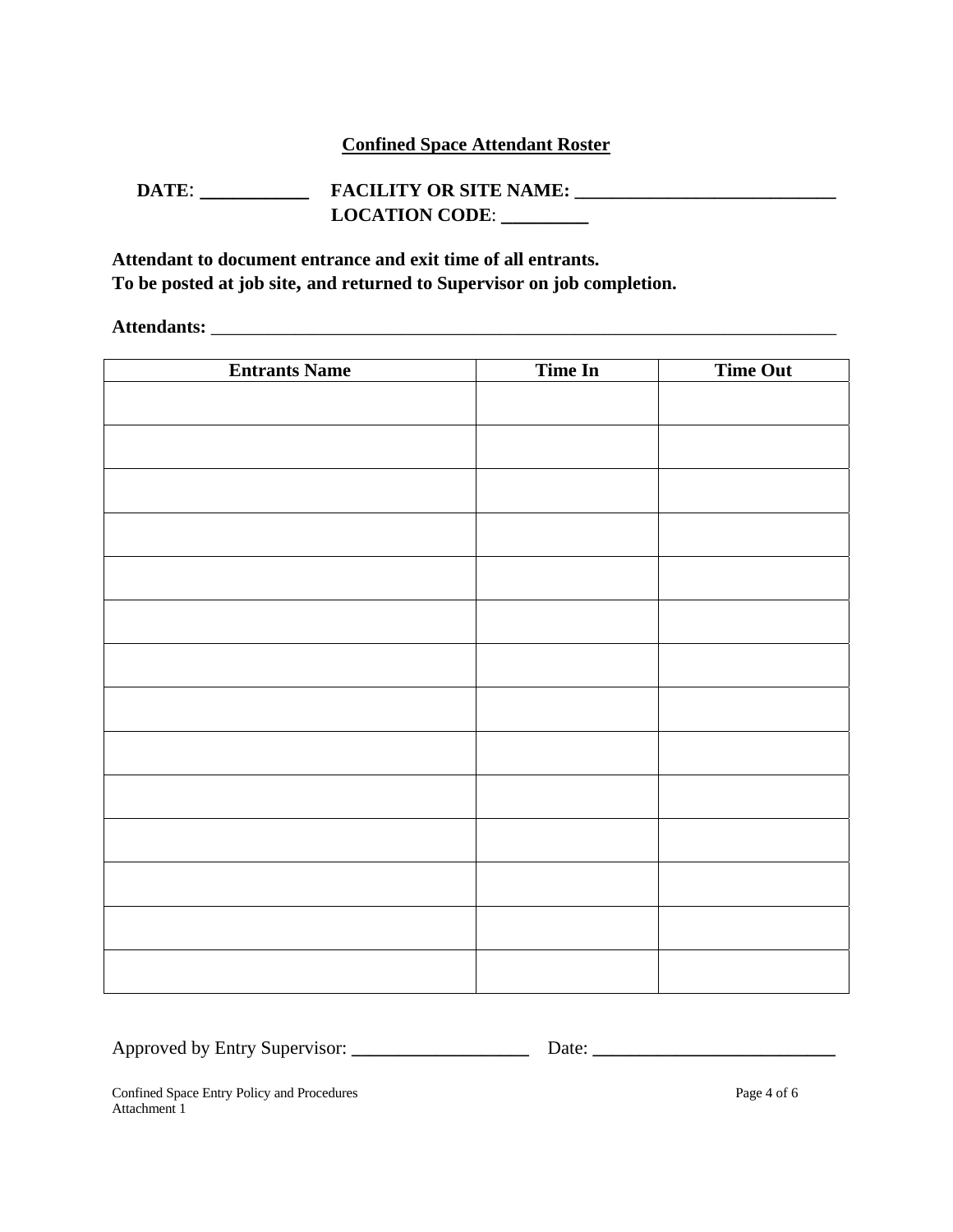# **Entry Supervisor Responsibilities**

### Before Entry:

- Define the scope of work for every confined space entry.
- Designate attendants and entrants.
- Make sure all required safety equipment is in good condition and on site.
- Notify OEHS to request reevaluation of a confined space from non-permit to permitrequired when changes in the use, shape, potential hazards, or air contaminants increase the hazards to the entrants, with the intent of designating the space as permit-required based on the hazard.
- Give a brief pre-entry "tailgate training" to the attendant and entrants related to any known hazards that they may find in the permit space, and how to protect themselves including the effects of hazardous chemicals, and possible impacts on self-rescue ability. All Material Safety Data Sheets (M.S.D.S's) for chemicals present should be available for review. For questions, contact OEHS at (213) 241-3199.
- Notify OEHS at least 24 hours prior to the initiation of any confined space operations.
- Make sure that all Entry Team members have received all required safety training.
- Make sure all respirator wearers have received respirator fit-tests, medical exams, and are clean-shaven on the day when respirators may need to be worn.
- Verify that rescue equipment is in good working order, and that staff have been trained on its use.
- Make sure that any energy sources within the confined space are isolated in accordance with lockout/blockout policies and procedures. For additional questions, see Cal/OSHA regulations.
- Make sure acceptable entry conditions are present before a permit space entry.
- Make sure that all entries have been logged on the entry permit, all tests specified by the permit have been conducted, and that the equipment specified by the permit is in place before signing the permit.
- Sign the confined space entry permit.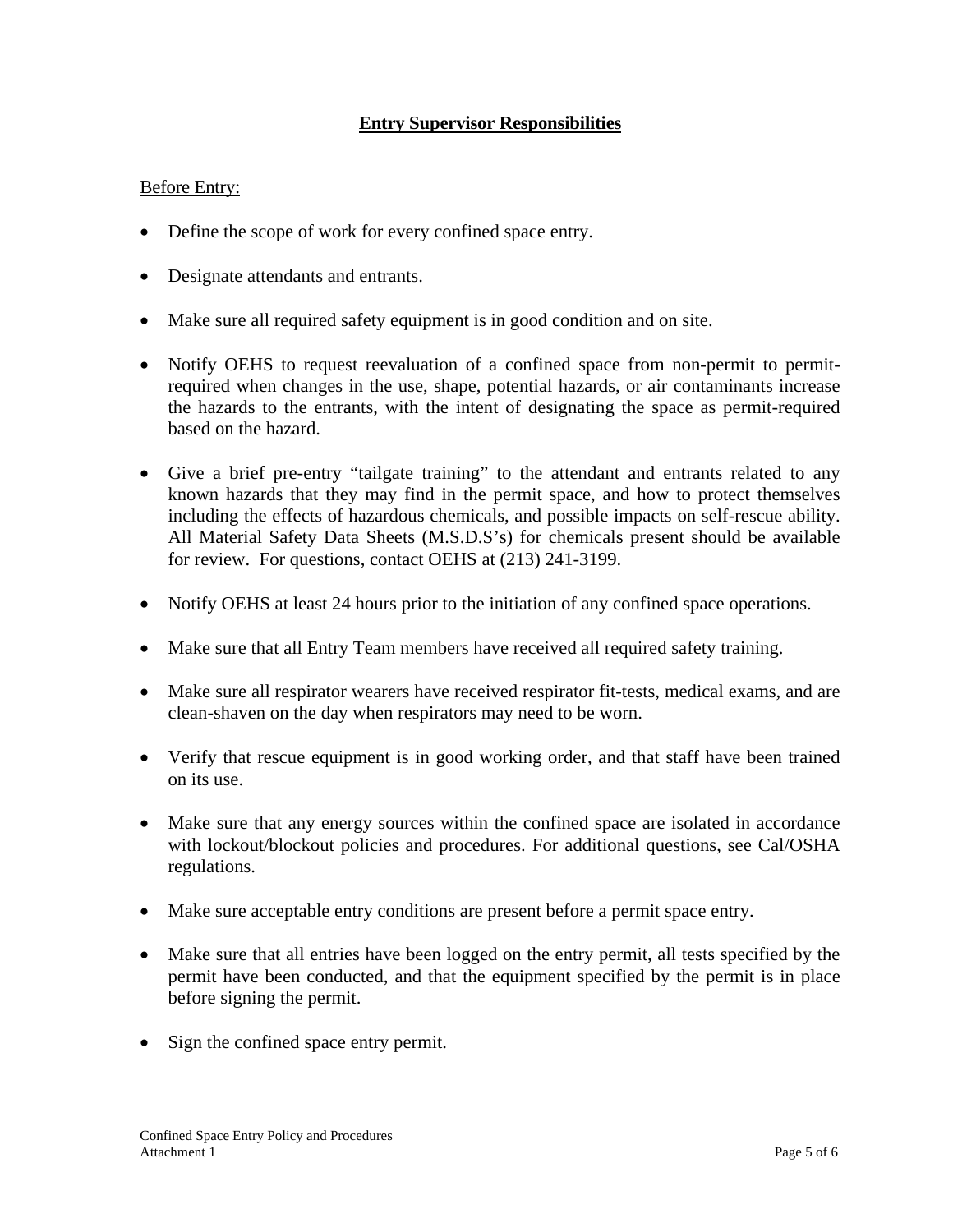### During Entry:

- Monitor atmospheric conditions for the confined space. Check with attendant for condition changes.
- Authorize entry and oversee entry operations.
- Ensure constant communication with entrants.
- Ensure that entry operations comply with the terms and conditions on the entry permit. End the entry if conditions change from those noted on the permit.
- Remove unauthorized individuals who enter or attempt to enter the permit space.
- Ensure that transfer is made to another authorized entry supervisor whenever you must leave the site, and that the terms and conditions of the permit are maintained.
- Ensure that the completed Confined Space Entry Permit is posted at the work site during the entry.
- Terminate the entry and cancel the entry permit once the job is completed.
- Stop work for any unsafe conditions.

### **After Entry:**

- Send original entry permits, attendant rosters, and supporting documentation to OEHS at the end of each permit entry. Maintain copies of records at the local Maintenance and Operations Branch office.
- Keep each canceled entry permit for at least one calendar year.
- Document any problems or concerns encountered during an entry operation on the entry permit.

*Note: This is a brief summary of your responsibilities provided as a reminder only. For complete details, refer to your training materials and to the LAUSD Confined Space Policy and Procedures.*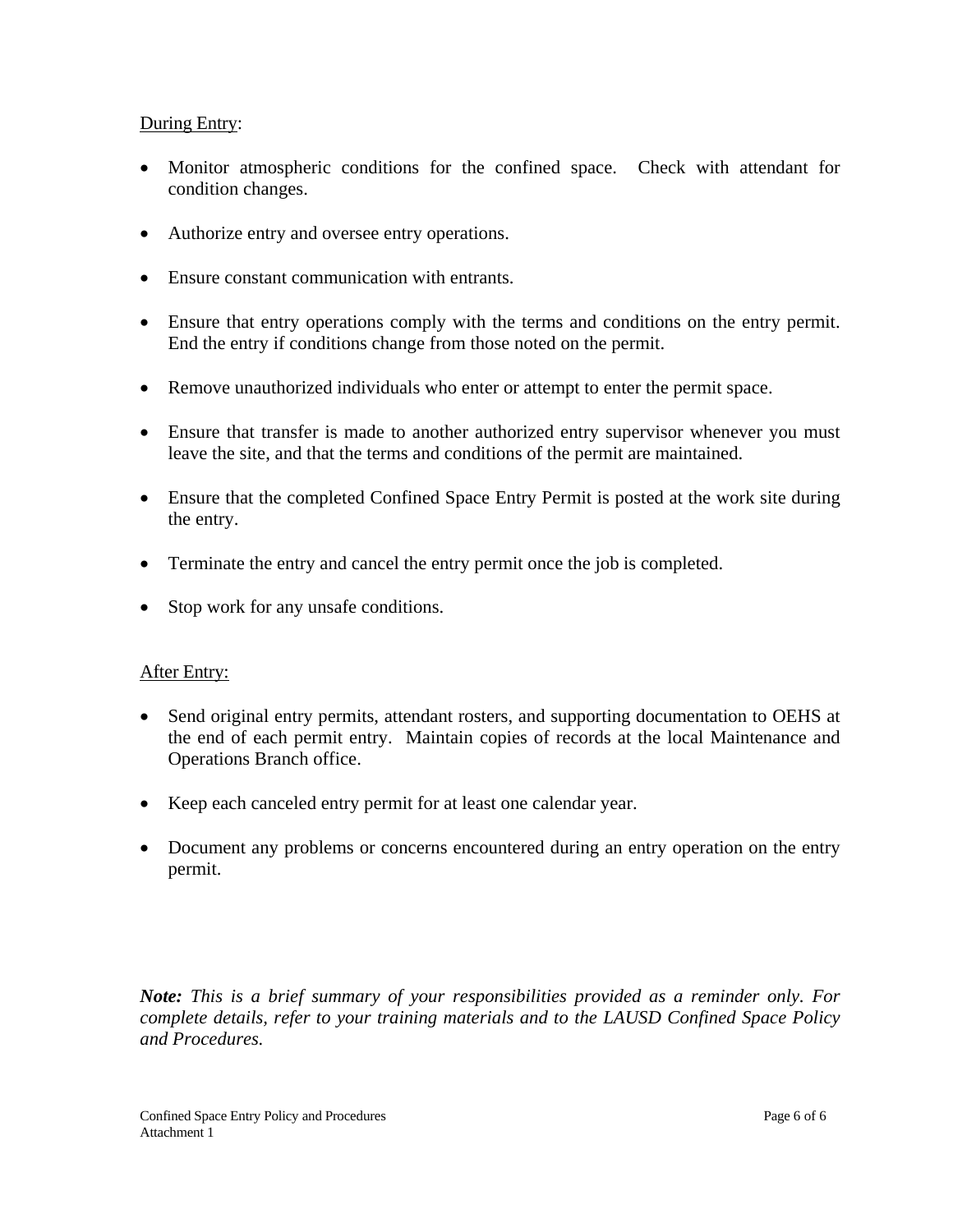# **Confined Space Entry Permit**

### **Instructions for completing the permit**

Before authorizing entry into a permit-required space, the Entry Supervisor will document that all pre-entry preparations have been completed and that the entry conditions of the permit-required confined space are cleared for entry. These items must be entered on the permit:

- Location of the permit space to be entered.
- Purpose of the entry.
- Date and authorized time span of the entry permit.
- Names and I.D. number of authorized entrants that are in the permit space listed on the Attendant Log.
- Name of person assigned as attendant(s).
- Name of person serving as Entry Supervisor, and name of Entry Supervisor who originally authorized entry, if they are different persons.
- Hazards of the permit space to be entered.
- Measures used to isolate the permit space and to eliminate or control permit space hazards before entry.
- Acceptable entry conditions.
- Results of air monitoring results on the Air Monitoring Log (Attachment 11).
- Names of the emergency service, means to contact this service, and phone numbers.
- Name of on-site person currently first aid certified.
- List the communication procedures used by authorized entrants and attendants to maintain contact during the entry. List the safety equipment provided for personal protection, air monitoring, equipment calibration, communications, alarms, and rescue.
- List any additional permits, such as Hot Work, that have been issued to authorize work in the permit space.
- List any other information needed to ensure employee safety.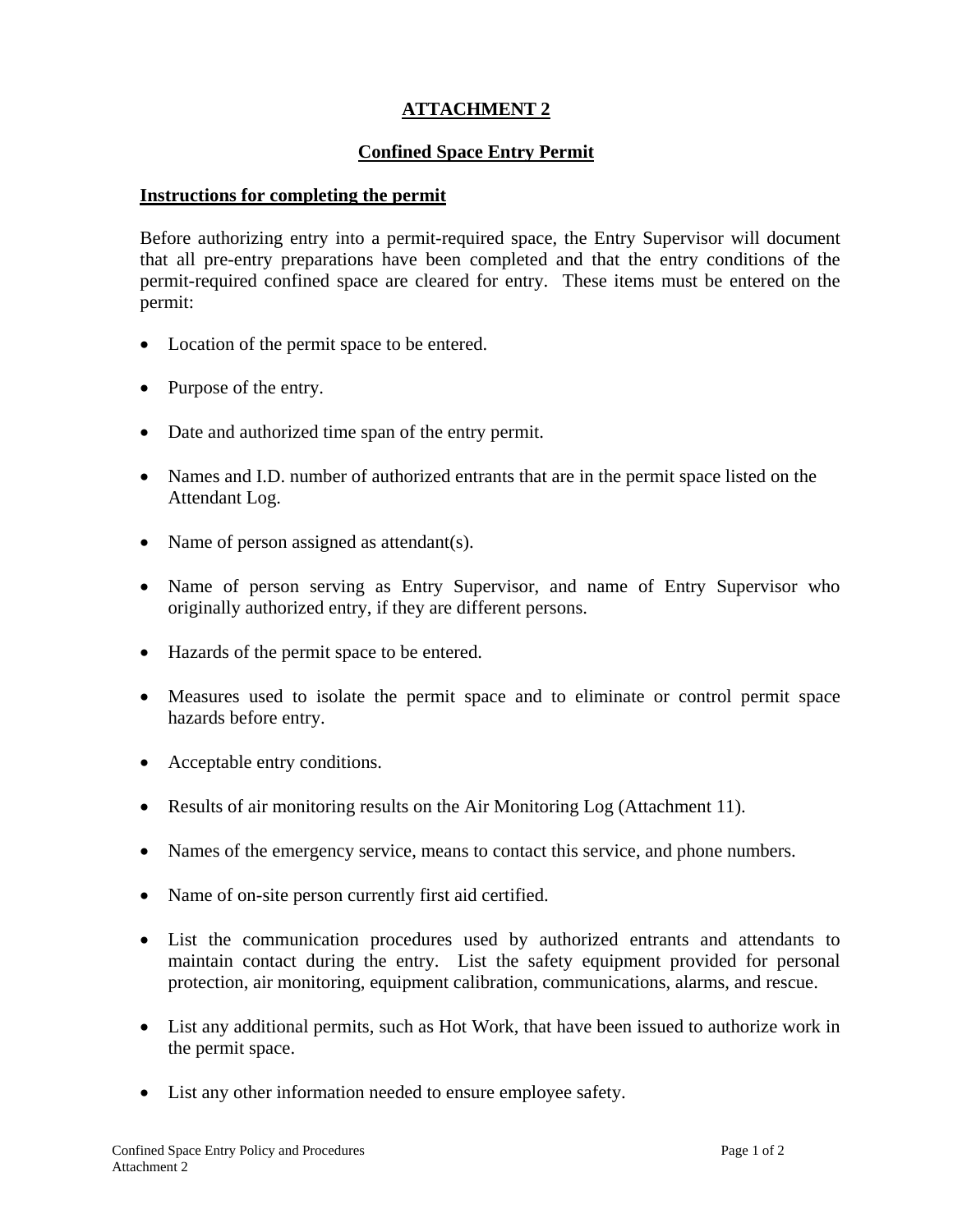#### **LAUSD CONFINED SPACE ENTRY PERMIT**

|                                                                                                                                |     |                |     | PERMIT EXPIRES AT END OF WORK SHIFT                                                                                                                                                                                                                                                                                                                                                                         |     |                        |     |
|--------------------------------------------------------------------------------------------------------------------------------|-----|----------------|-----|-------------------------------------------------------------------------------------------------------------------------------------------------------------------------------------------------------------------------------------------------------------------------------------------------------------------------------------------------------------------------------------------------------------|-----|------------------------|-----|
|                                                                                                                                |     |                |     |                                                                                                                                                                                                                                                                                                                                                                                                             |     |                        |     |
|                                                                                                                                |     |                |     |                                                                                                                                                                                                                                                                                                                                                                                                             |     |                        |     |
|                                                                                                                                |     |                |     |                                                                                                                                                                                                                                                                                                                                                                                                             |     |                        |     |
|                                                                                                                                |     |                |     |                                                                                                                                                                                                                                                                                                                                                                                                             |     |                        |     |
|                                                                                                                                |     |                |     | (7) MINIMUM REQUIREMENTS TO BE COMPLETED AND REVIEWED PRIOR TO ENTRY (Note: Items that do not apply, mark N/A. "No" responses will prevent entry until corrected.)                                                                                                                                                                                                                                          |     |                        |     |
| Procedure & Equipment/Pre Entry Checklist                                                                                      | Yes | N <sub>o</sub> | N/A | <b>Procedure &amp; Equipment/Pre Entry Checklist</b>                                                                                                                                                                                                                                                                                                                                                        | Yes | $\mathbf{N}\mathbf{0}$ | N/A |
| Direct reading gas monitor calibrated and tested.                                                                              |     |                |     | Hot work permit.                                                                                                                                                                                                                                                                                                                                                                                            |     |                        |     |
| Safety harnesses and lifelines for entry and standby persons<br>checked & available.                                           |     |                |     | Lighting (Explosion Proof).                                                                                                                                                                                                                                                                                                                                                                                 |     |                        |     |
| Hoisting/Emergency Escape Retrieval equipment checked and<br>available.                                                        |     |                |     | Respirator(s) (air purifying/other).                                                                                                                                                                                                                                                                                                                                                                        |     |                        |     |
| Communication Equipment Operational.                                                                                           |     |                |     | Fire extinguishers available and charged.                                                                                                                                                                                                                                                                                                                                                                   |     |                        |     |
| Is SCBA available for entry and standby persons?                                                                               |     |                |     | Secure area (post and flag).                                                                                                                                                                                                                                                                                                                                                                                |     |                        |     |
| Protective clothing, hardhat, safety glasses, protective footwear,<br>hearing protection available as needed for each entrant. |     |                |     | Standby safety personnel available.                                                                                                                                                                                                                                                                                                                                                                         |     |                        |     |
| All electric equipment listed Class I, Division I, Group D, and non-<br>sparking tools.                                        |     |                |     | Ventilation-Mechanical-in place and functional as needed.                                                                                                                                                                                                                                                                                                                                                   |     |                        |     |
| Lock Out/de-energize/and re-verify energy sources have been made<br>safe.                                                      |     |                |     | Ventilation- Natural Ventilation only.                                                                                                                                                                                                                                                                                                                                                                      |     |                        |     |
| Line(s) broken/capped/blanked/disconnected/ blinded, or blocked.                                                               |     |                |     | Purge-Flush and Vent.                                                                                                                                                                                                                                                                                                                                                                                       |     |                        |     |
| IDLH entry-Rescue on-site on standby.                                                                                          |     |                |     |                                                                                                                                                                                                                                                                                                                                                                                                             |     |                        |     |
| (8)<br>Other (List)                                                                                                            |     |                |     | Communication procedures and equipment: $\Box$ Radio $\Box$ Intercom $\Box$ Air horn $\Box$ Voice $\Box$ Rope signals (with entry crew trained on signals to be used)                                                                                                                                                                                                                                       |     |                        |     |
| Entry, standby, and back up persons: Successfully completed required training? Yes No Is training current? Yes No<br>(9)       |     |                |     |                                                                                                                                                                                                                                                                                                                                                                                                             |     |                        |     |
| (10)                                                                                                                           |     |                |     | Atmospheric monitoring frequency to be conducted every: hours (minimum is every 2 hours). Results to be recorded in Atmospheric Testing Log.                                                                                                                                                                                                                                                                |     |                        |     |
| (11)                                                                                                                           |     |                |     |                                                                                                                                                                                                                                                                                                                                                                                                             |     |                        |     |
| start.                                                                                                                         |     |                |     | VERIFICATION: We have reviewed the work authorized by this permit and the information on it. Written instructions and safety procedures have been received and are understood. Entry cannot be<br>approved if any squares marked in the "No" column of Question 8. This permit is not valid unless all appropriate items are completed. A copy of the permit is must be faxed to OEHS 24 hours prior to job |     |                        |     |
|                                                                                                                                |     |                |     |                                                                                                                                                                                                                                                                                                                                                                                                             |     |                        |     |
|                                                                                                                                |     |                |     |                                                                                                                                                                                                                                                                                                                                                                                                             |     |                        |     |
| ** This permit is to be posted at the job site, with a copy sent to OEHS following job completion.                             |     |                |     |                                                                                                                                                                                                                                                                                                                                                                                                             |     |                        |     |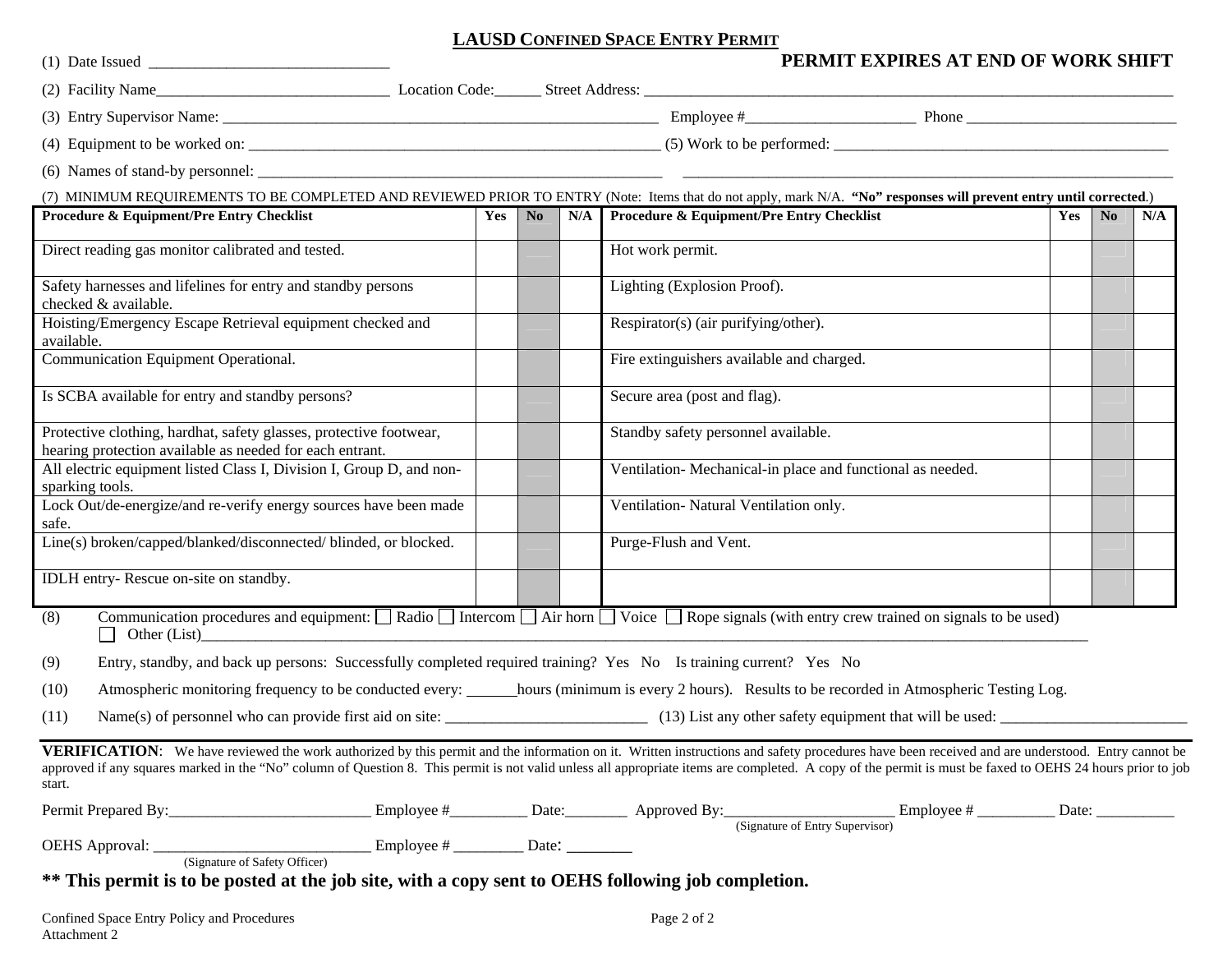### **HOT WORK PERMIT FORM COMPLETION INSTRUCTIONS**

### **Preparing for Hot Work:**

- Isolate the space by blanking or disconnecting pipes and process lines, depressurizing systems, decoupling mechanical linkages and locking out electrical devices at their power source.
- Clean the space by flushing, blowing, and purging pipes and/or ducts, cleaning used containers, ventilating containers and hollow spaces.
- Ventilate the space well in advance with fresh air using local exhaust ventilation with movable hoods or fixed enclosures at the point of your work.

### **Hot Work Entry Requirements:**

Once the Entry Supervisor has prepared the space, the following tasks shall be performed:

- Approval of the Hot Work entry permit for the confined space by the Entry Supervisor.
- Atmospheric testing at three levels of the space (top, middle and bottom) in the following order:
	- o **Oxygen content** safe levels are between 19.5% 23.5%
	- o **Flammability**  concentration of flammable gas, vapor, or mist must not be greater than 10% of the lower flammability limit (LFL).
	- o **Toxicity**  must not exceed the permissible exposure limit (PEL) for the contaminant in question. Contact OEHS for monitoring information.
- Ensure that all safety precautions have been taken and that conditions are safe.
- Notify all affected personnel of the hazards.
- Ensure that barriers and warning signs have been posted.
- Ensure that copies of the confined space entry and hot work (if required) permits have been completed and posted outside the permitted space.

#### **Special Equipment:**

It may be necessary to use equipment that guards against electrical shocks, fire, and explosion, such as spark resistant tools and explosion-proof lighting. List any such equipment on the entry permit.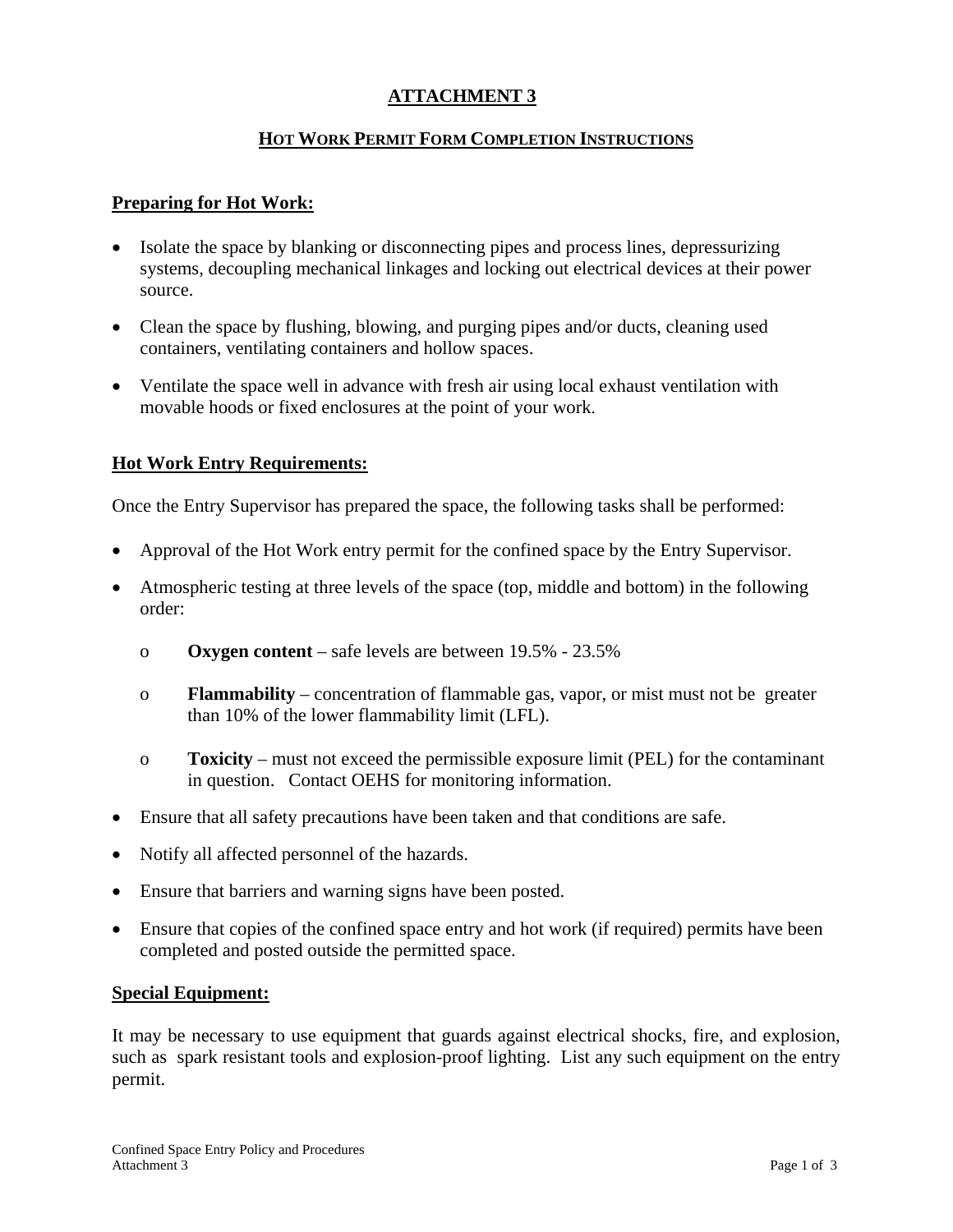### **Personal Protective Equipment (PPE):**

The Entry Supervisor will document on the Hot Work Permit any Personal Protective Equipment (PPE) that will be worn during the work.

### **Hot Work Permit:**

The Hot Work permit will be attached to the Entry Permit. The following information will be listed on the Hot Work Permit:

- Site or facility name.
- The date and time of the entry.
- Permit expiration date.
- The kind of work that will be done in the space.
- The names of people authorized to enter the space, serve as attendants, and the entry supervisor.
- Other items as noted on the permit.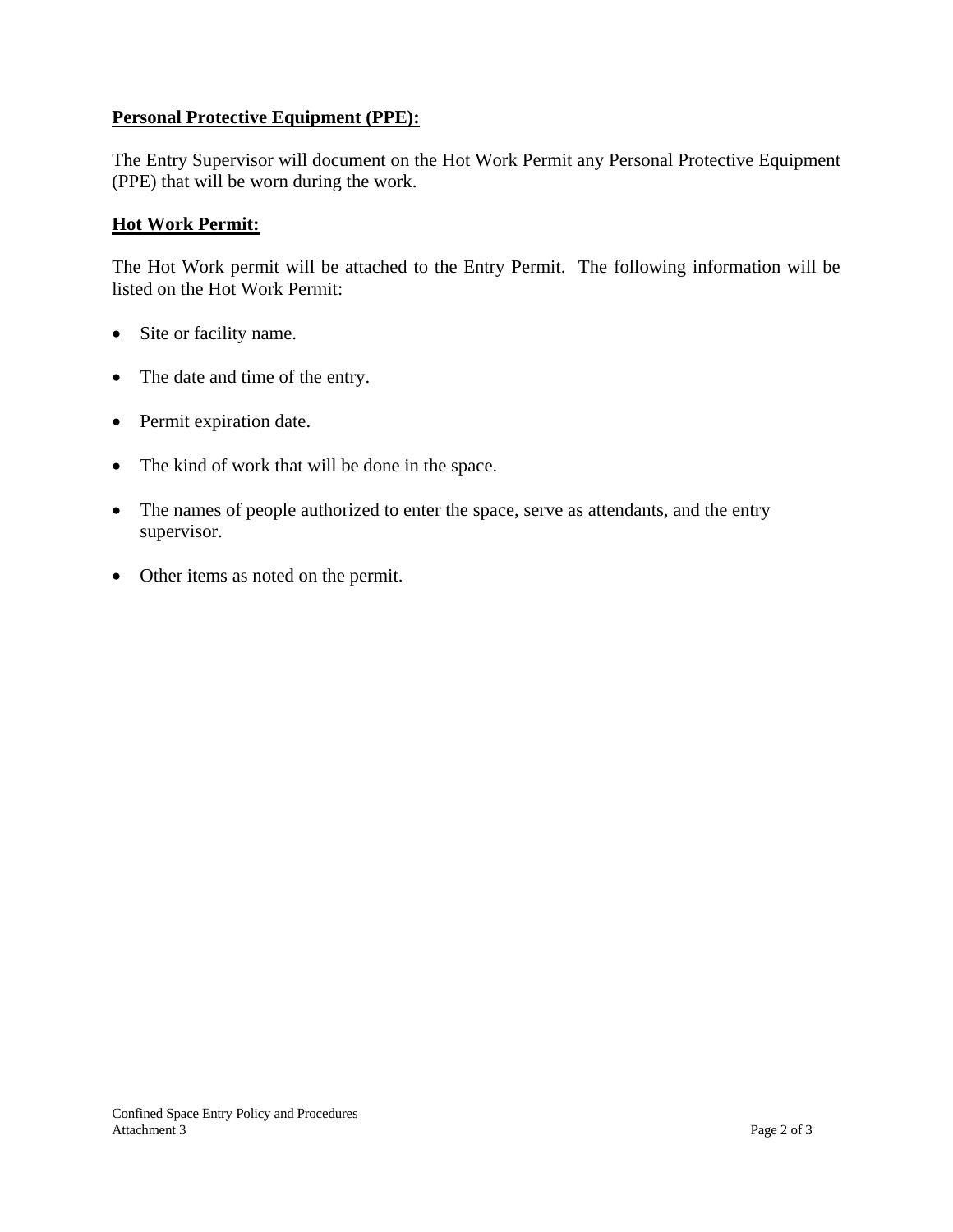### **HOT WORK PERMIT**

This form must be completed for all welding/cutting/hot work operations in confined spaces. Form is to be filed with local maintenance area with copy faxed to the Office of Environmental Health and Safety at 213-241-6816.

| Date: |
|-------|
|       |
|       |
|       |
|       |
|       |
|       |
|       |

Name of Confined Space Attendant Name of Confined Space Entry Supervisor

| <b>Operational Requirements:</b> (Check all that apply) | Yes | N <sub>o</sub> | N/A |
|---------------------------------------------------------|-----|----------------|-----|
|                                                         |     |                |     |
| Fire watch (during activity and 30 minutes after)       |     |                |     |
| Fire extinguisher(s) type $10$ ABC                      |     |                |     |
| General ventilation                                     |     |                |     |
| Local ventilation                                       |     |                |     |
| Respiratory protection (Type_                           |     |                |     |
| <b>Confined Space Permit</b>                            |     |                |     |
| Air monitoring for toxic chemicals required             |     |                |     |
| Hearing protection required                             |     |                |     |
| Pressurized cylinders secured                           |     |                |     |
| Additional/other hazards                                |     |                |     |

\_\_\_\_\_\_\_\_\_\_\_\_\_\_\_\_\_\_\_\_\_\_\_\_\_\_\_\_\_ \_\_\_\_\_\_\_\_\_\_\_\_\_\_\_\_\_\_\_\_\_\_\_\_\_\_\_\_\_\_\_\_\_\_\_

Fire watch

Name Employee Number Signature

(If a fire watch is required by Hot Work Permit, this job may be performed by a Confined Space Crew Member)

| Supervisor Approval |           | Jate | `1ME |  |
|---------------------|-----------|------|------|--|
|                     | 51gnature |      |      |  |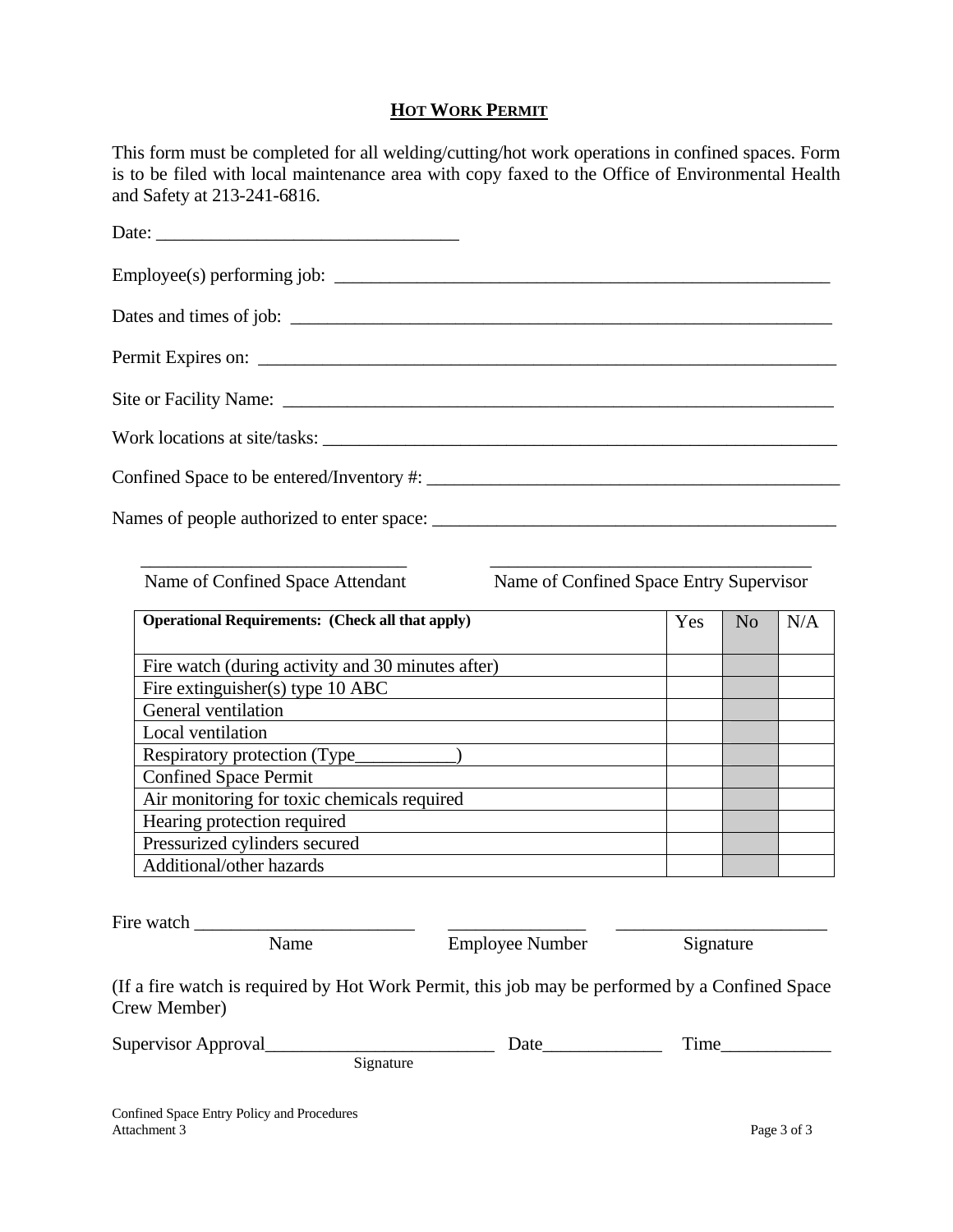# **Identification and Evaluation of Confined Spaces**

The following requirements shall be completed by the Entry Supervisor:

- Prior to initiation of any permit space work, OEHS and Maintenance and Operations personnel/Entry Supervisor will evaluate the potential hazards associated with each specific project. This will be performed to assure that entry conditions are acceptable and hazards do not endanger the entry team. Prior to working in any confined spaces, Maintenance and Operations personnel shall contact OEHS to confirm if the space is a known permit-required or non permit-required confined space. This may include, but is not limited to vaults, electrical pits, trenches, elevator pits, and crawl spaces in attics or beneath building structures.
- Prior to testing and evaluation, all confined spaces are initially considered permit-required confined spaces. Evaluations must be conducted to determine if the space can be reclassified to a non-permit required space. All evaluations must be documented and kept for review.
- Prior to entry, test conditions in the permit space, and monitor the space during entry. Entry supervisors will ensure that this testing and monitoring is completed in the permit-required confined space, including ongoing monitoring of any hazardous conditions.
- Prior to leaving the job, the Entry Supervisor shall be responsible for preparing, authorizing, and canceling all permit-required confined space permits and work.

### Permit-Required Confined Space Notification and Entry Restrictions:

- If a work site contains a permit-required space, the Maintenance and Operations area will notify all potential entrants and OEHS.
- M&O will provide employee training on the dangers of the space, and will post signs indicating, "DANGER - PERMIT-REQUIRED CONFINED SPACE, DO NOT ENTER."
- M&O will posting warning or danger signs on permit-required confined spaces or potential permit-required confined spaces to inform employees of the existence, location, and the danger posed by the permit-required confined spaces. Caution signs will be posted in areas where specific operations may be hazardous (See Attachment 6).
- OEHS and Maintenance and Operations must determine if entering the space is necessary. If entry into a permit space is not necessary, effective measures to prevent entry of employees shall be established by the supervisor. The following are suggested guidelines:
	- o The area may be closed off permanently by welding a hatch shut or bricking up an open wall.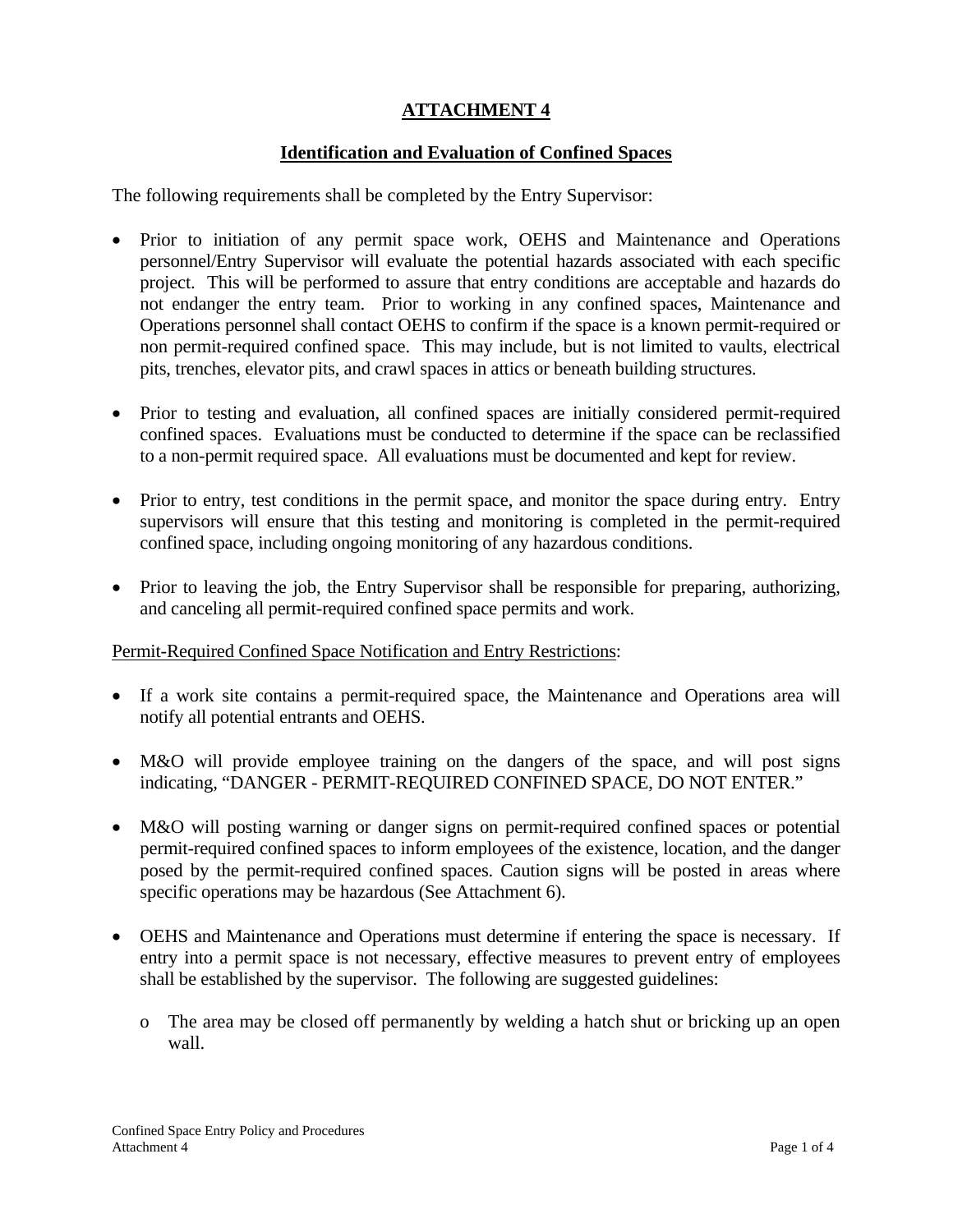- o If the permit space requires periodic visual inspections, use temporary measures such as locking and opening.
- o Signs must be posted per Cal/OSHA regulations for all permit-required confined spaces. It is recommended that warning signs, as shown in Attachment 6, be posted on all nonpermit confined spaces and that caution signs be posted at spaces where certain work operations should be evaluated prior to work.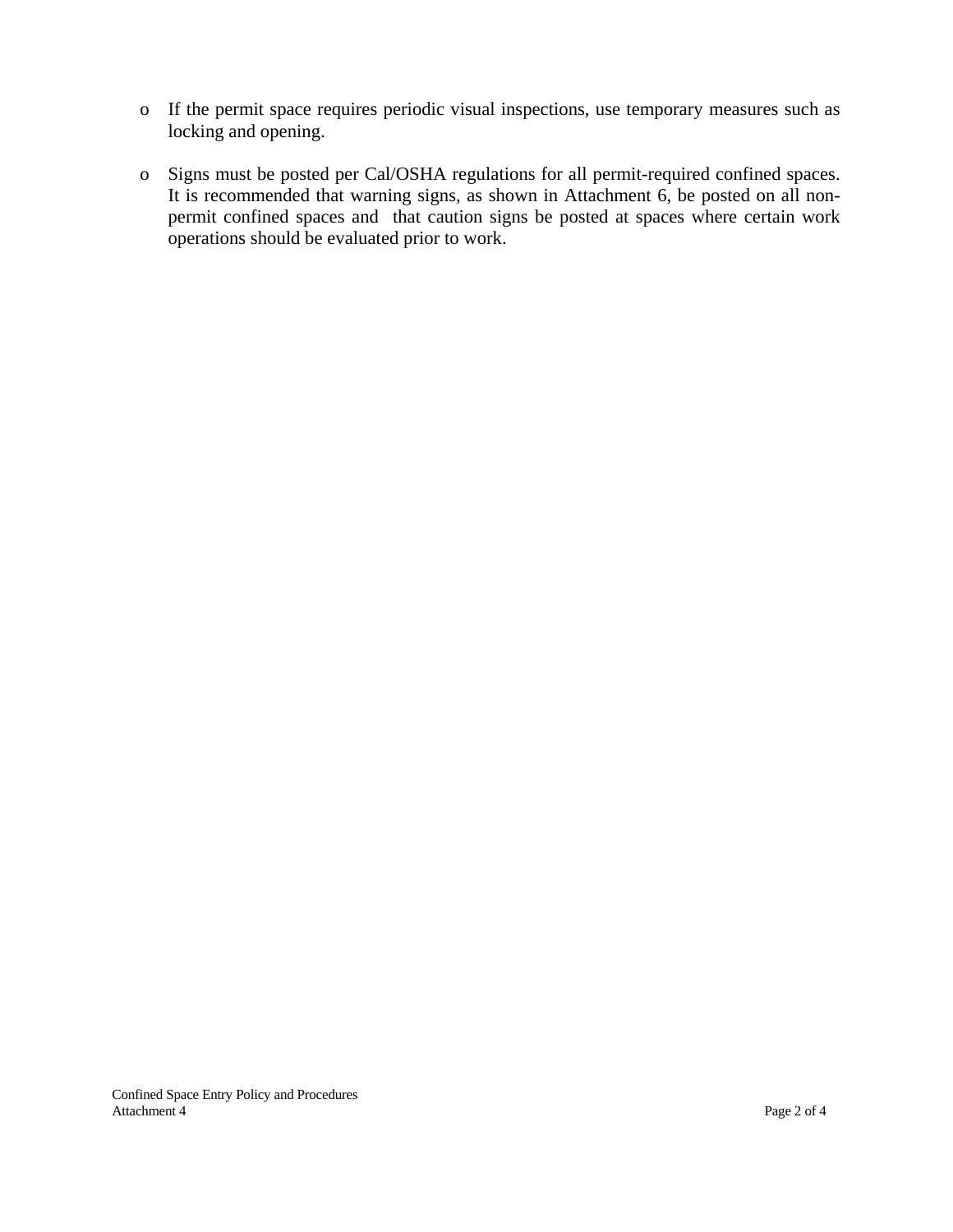# **Identification and Evaluation of Confined Spaces - Alternate Entry Procedures**

Cal/OSHA regulations allow use of alternate entry procedures to enter a permit space, provided the following conditions are met:

- No other hazards exist; and
- Atmospheric hazards can be effectively removed and controlled by forced ventilation; and
- Workers can safely enter and do work in the space; and
- All testing results and monitoring data are documented, retained, and made available to each employee who enters the space.

When using alternate procedures, the following apply:

- If there is an incident where an initial entry of the permit space is needed to obtain the data required for an alternate procedures entry, then all other additional permit-required confined space procedures must be implemented.
- Only OEHS may allow the use of an alternate procedure within a permit space. This shall be documented in writing by OEHS. However, all affected branches and/or contractors will be consulted prior to implementing such a condition. This ensures that necessary information is available so entrant safety is not compromised and regulatory requirements are met.
- The inspections and air monitoring relating to the establishment of acceptable entry conditions into a permit space must be conducted within 24 hours of the entry. If this requirement is not met, the inspection will be void, the permit will not be issued, and the process will be repeated.
- Permanent reclassification of a confined space may be required in a situation where changes in the use or configuration of a non-permit confined space potentially increase the hazards to the entrants. The space must shall be reevaluated by the OEHS and possibly reclassified. It should be noted that it is the responsibility of each maintenance area to inform the OEHS of such changes.
- A permit-required confined space may be temporarily reclassified to a non-permit confined space by the Entry Supervisor and OEHS. This may be done only if the permit space poses no actual or potential atmospheric hazards and if all hazards within the space are eliminated without entry into the space. In this case, the permit space may be reclassified as a nonpermit confined space for as long as the non-atmospheric hazards remain eliminated.
- If testing procedures and inspections (documented on the entry permit) show that the hazards within the permit space have been effectively eliminated and will remain so, the permit space may then be reclassified as a non-permit confined space. *Note: Controlling atmospheric hazards through forced air ventilation is not an elimination process and cannot be used to satisfy this requirement.*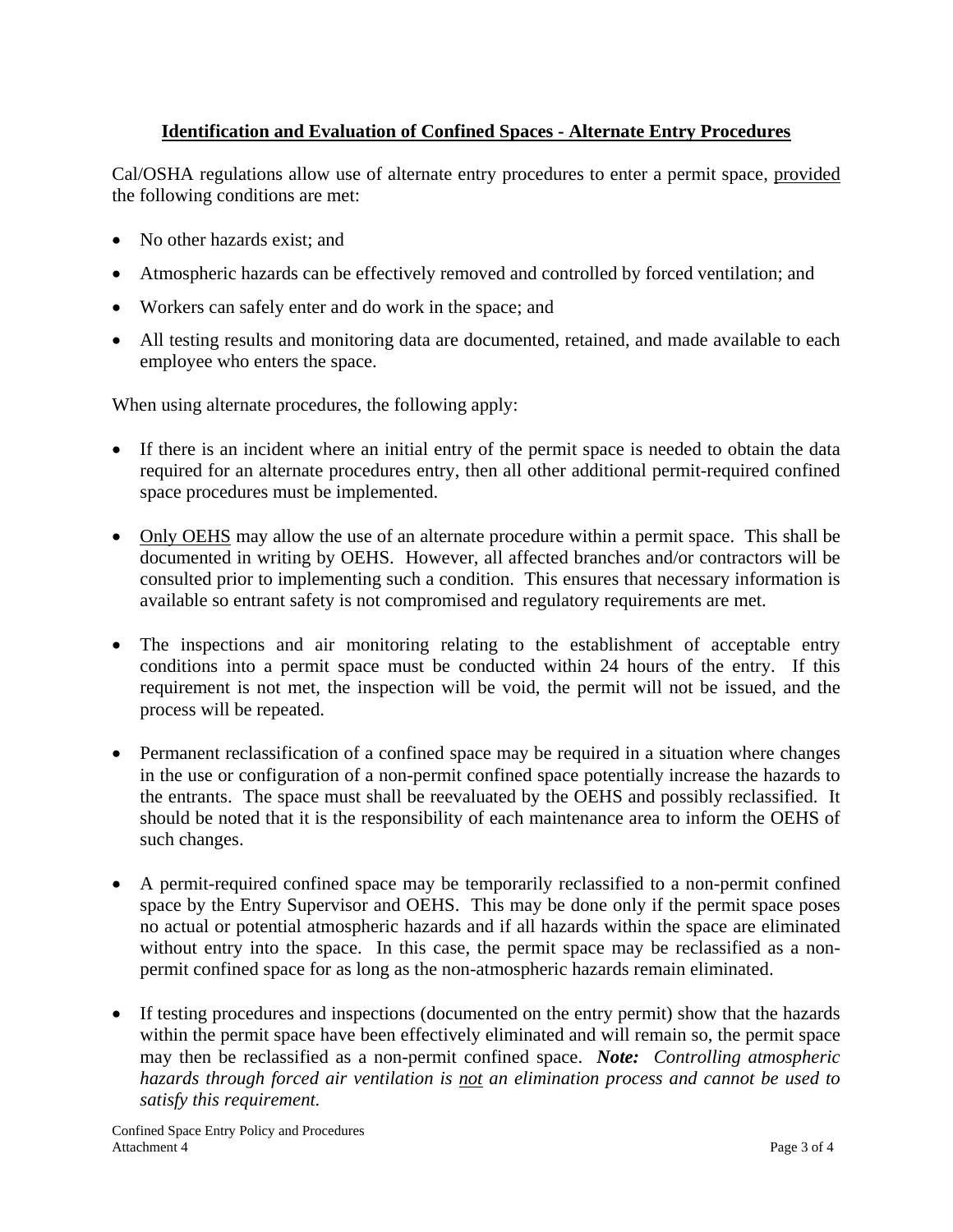- To document that all hazards in a permit space have been eliminated list on the entry permit:
	- Document the date all hazard elimination is complete.
	- List the location of the space.
	- Include the signature of the person certifying that all hazards have been eliminated.
	- Ensure this information is available to all authorized entrants.
- In the event that a hazard develops in a space that has been classified as a non-permit space, *each employee must immediately exit the space,* and the space must then be reevaluated.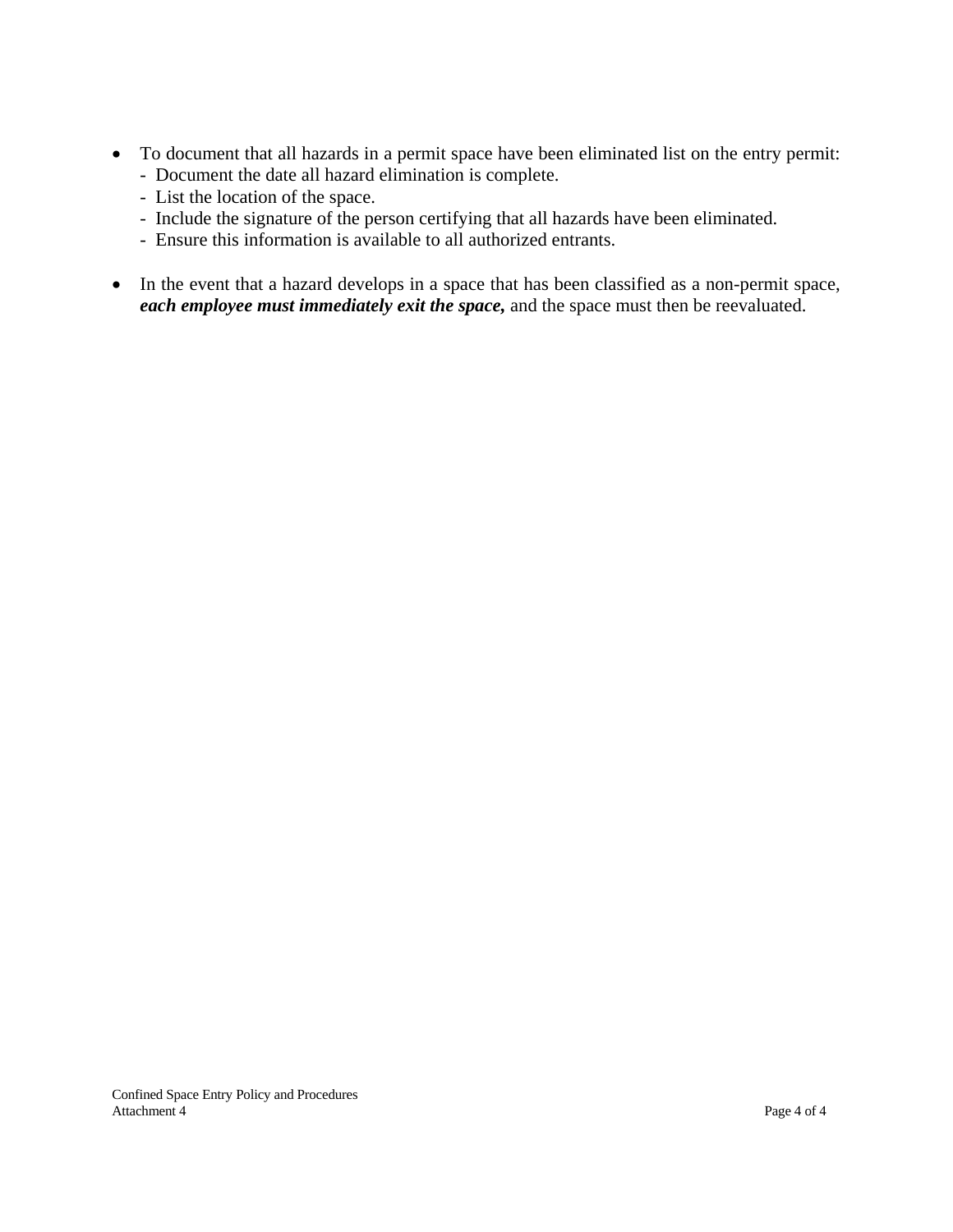# **Confined Space Inventory**

- A District-wide confined space inventory shall be conducted by Maintenance and Operations and OEHS. The inventory shall be updated once each year or when there is a significant change in conditions for an identified space.
- The identification of new confined spaces is the responsibility of the both the OEHS and Maintenance and Operations. Information on the entry permit is to be used to assess possible hazards. Specific hazards to be evaluated include:
	- o Previous materials stored or taken into the space,
	- o Planned work practices that may contribute to the generation of hazards,
	- o Mechanical hazards (such as moving equipment, electrical connections, tools, etc.),
	- o Space configuration hazards (such as restricted spaces, slopes, size, location of openings, dead ends, etc.),
	- o Chemical hazards including the type of contaminants, routes of entry and the symptoms that could result from exposure to the specific contaminants in the permit space,
	- o Electrical, noise, and heat-stress hazards,
	- o Pressure, steam, high-voltage or other hazards that require lockout/tagout procedures,
	- o Conditions outside the space that may contribute to or add to the hazards within the permit space (such as vehicle traffic, weather conditions, engulfing material, etc.),
	- o Oxygen deficient/rich atmospheres,
	- o Flammable atmospheres,
	- o Any other safety hazards.
- The latest copy of the inventory is included in this appendix. This inventory requires annual review and updating based on changes in conditions and work in the confined spaces.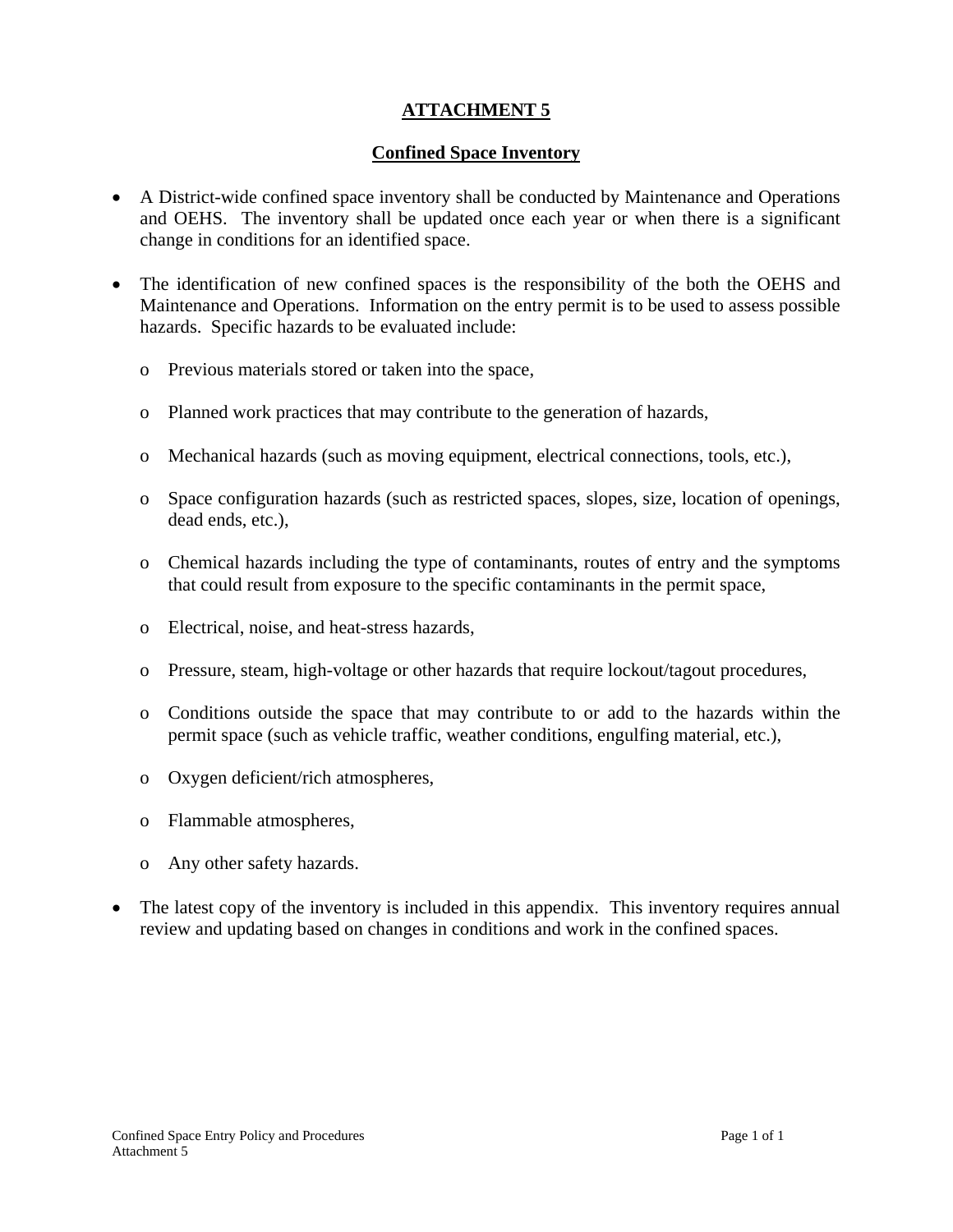# **Confined Space Labeling and Signs**

# **DANGER! Permit-required confined space Enter by permit only**.

# **WARNING**

**Non-Permit confined space** 

**This space may become a permit-required confined space by the use of chemicals, coatings, welding, or abrasive blasting. Evaluation by OEHS must be performed prior to work.** 

# **CAUTION**

**Not a confined space, operations involving the use of chemicals, coatings, welding, or abrasive blasting must be evaluated prior to work. Contact OEHS for questions.**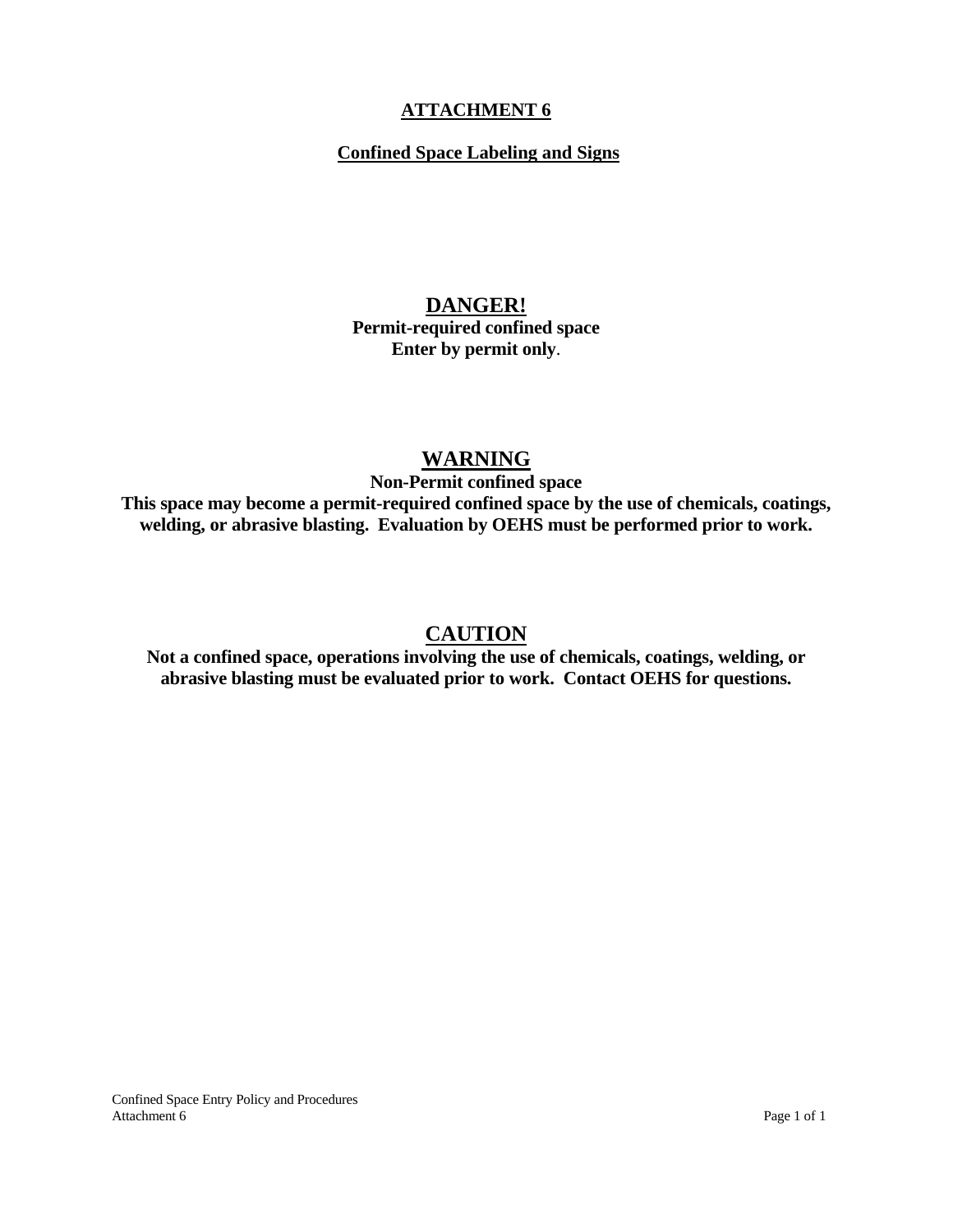# **Confined Space Equipment**

The following equipment must be available to entrants and used if required:

- Testing and monitoring equipment for oxygen, combustible gases and vapors, toxic gases and vapors, carbon monoxide, hydrogen sulfide, LEL, and UEL.
- Ventilating equipment.
- Communications equipment, such as radios, intercoms, or air horns.
- Personal protective equipment (retrieval lines, respirators, or protective clothing).
- Lighting equipment.
- Barriers and shields.
- Ladders.
- Rescue/emergency equipment.
- Fall protection equipment

### Atmospheric Testing Equipment Use/Calibration

Before starting any atmospheric testing, the entry supervisor will perform a thorough inspection of each direct reading instrument used for the testing process. The inspection should include, but not be limited to, the following:

- Check the case, meter and attachments for cracks and/or other defects.
- Inspect the entire length of all sampling hoses for obstructions, breaches, or tightness. Be certain that all sample hoses and probes are long enough to sample the applicable area(s) within the permit space.
- Make sure the battery is functioning properly and is fully charged.
- Make sure the user is familiar with operational procedures and can interpret the results.
- Document inspection procedures on the Permit Entry Form.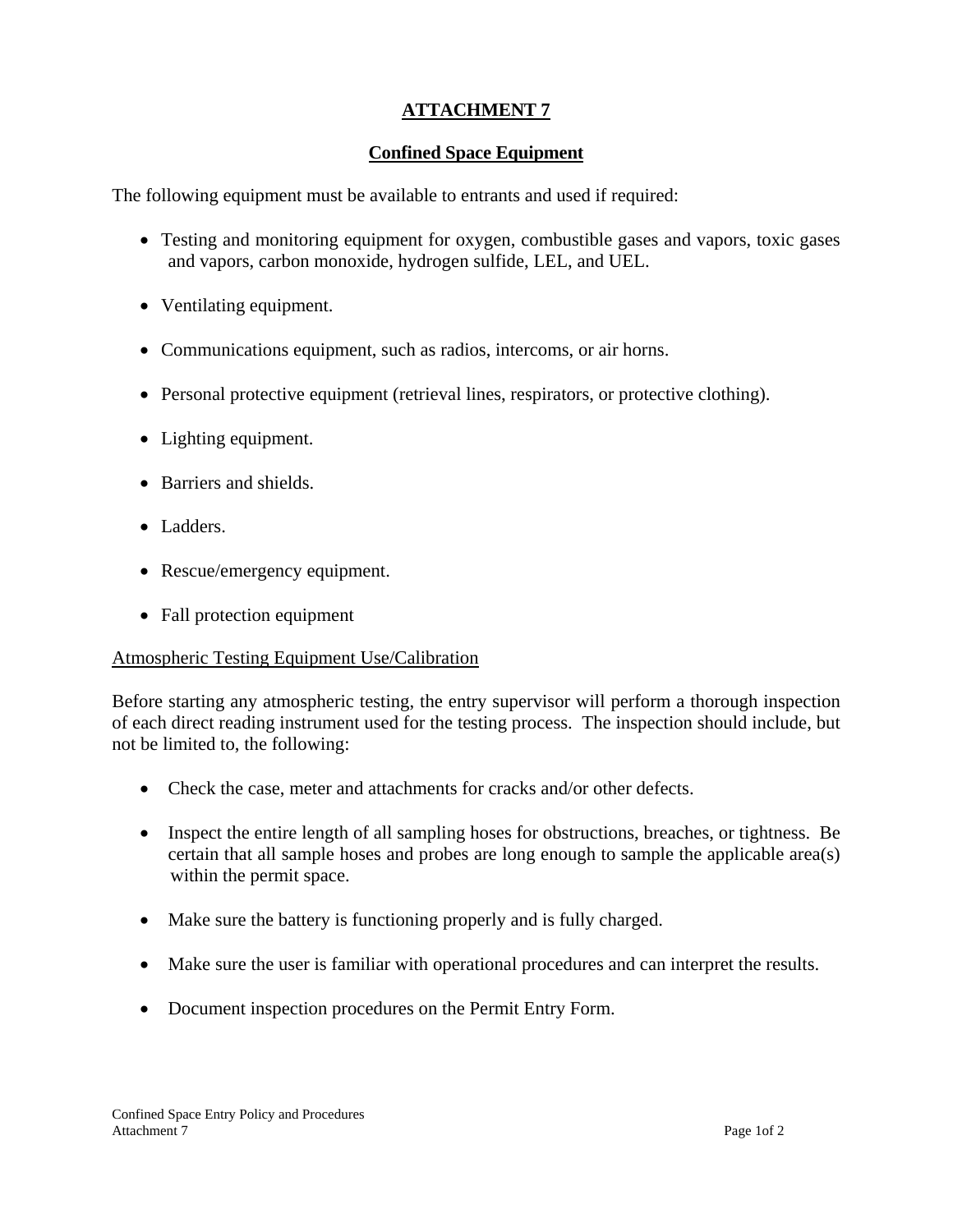- Calibrate sampling instruments following the manufacturer's written instructions. The calibration will be conducted by the OEHS staff or other designated Maintenance and Operations staff. Calibration may **not** be conducted in the atmosphere designated for entry.
- Ensure that all users are thoroughly trained on the use and limitations of each instrument.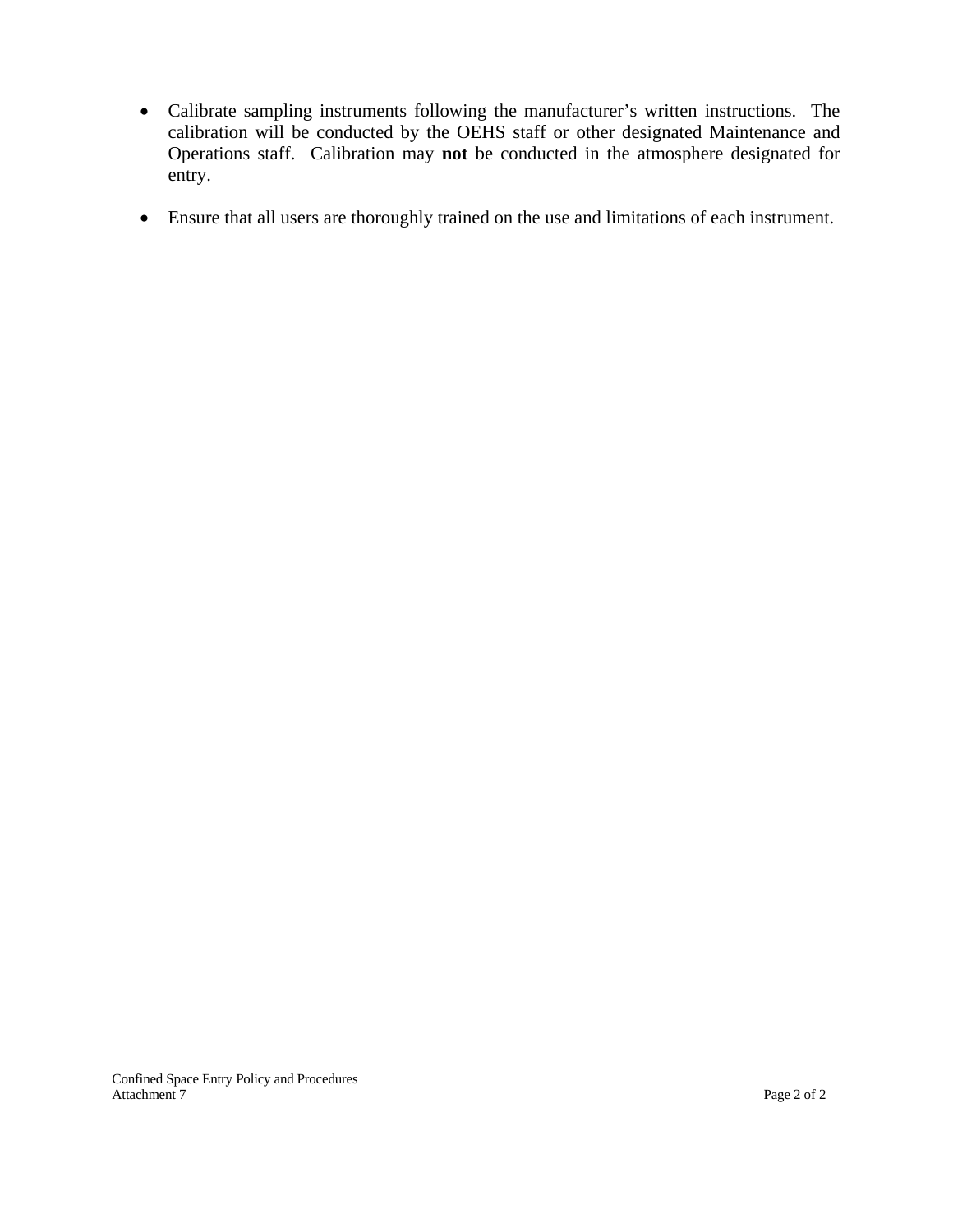# **Entry Conditions**

- Prior to entry, the Entry Supervisor must ensure that all hazardous conditions in the space are addressed by ensuring the following:
	- oControl of hazards posed by atmosphere and engulfment.
	- o Blocking, disconnection or lockout of pumps, lines, ducts, and electrical connections occurs.
	- o Surveillance of the surrounding area to observe hazards such as drifting vapors and gases.
	- o Pre-entry atmospheric testing is conducted.
	- o Rescue procedures specific to hazards in the space are in place.
- After all existing and potential hazards within a permit space have been identified; appropriate preparation of the permit space shall be conducted by the entry team. During the entire preparation phase, the Entry Supervisor will be present and will approve all activities to be performed.
- Ensure ventilation and/or cleaning occurs. In many instances, natural ventilation may maintain acceptable air quality in a permit space. However, should the space be a tank or vessel, the previous contents must be known prior to entry. If the previous contents are not known or are toxic in nature, it will be necessary to purge and/or clean the space prior to entry as follows:
	- o Cleaning

 Cleaning of a permit space may involve steam cleaning, flushing with water, or blowing the space out with air. Cleaning may require a varying number of steps. The Entry Supervisor shall record the procedure and approval on the entry permit. The following procedures should be followed as a general guideline:

- Flush or blow out all pipes or ductwork leading into the space (e.g., vents, process lines, wash lines, pumps, valves, etc.) after cleaning.
- Check any ducted or piped fire extinguishers that could discharge into the space.
- Determine if a flammable or toxic hazard is present in the space. If such hazards are present, all areas immediately adjacent (spaces in all directions from a confined space, including all points of contact, corners, diagonals, decks, tank tops, and bulkheads) to the space must be cleaned, including any areas that adjoin the space along its edges or at its corners.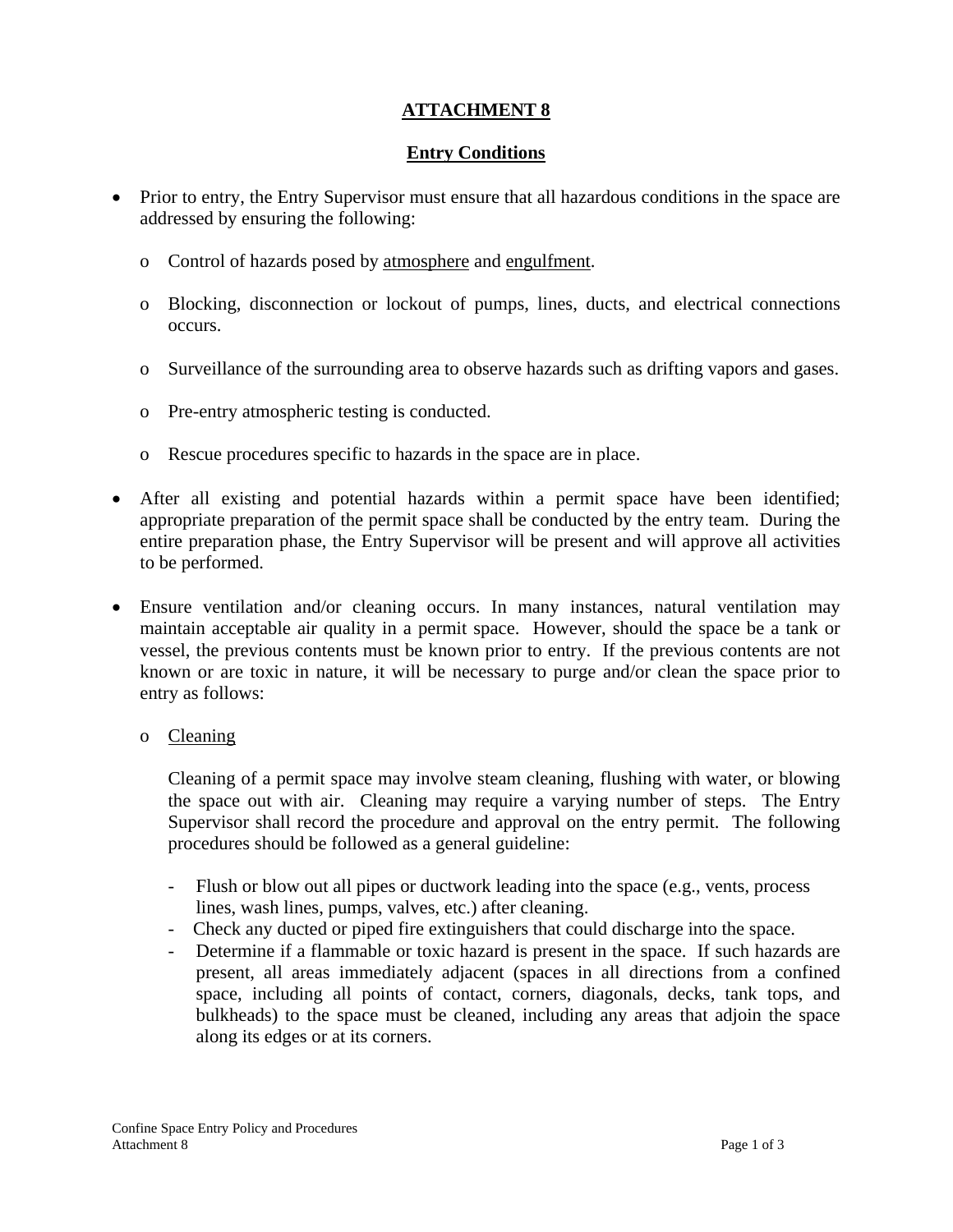- Clean a sufficient distance around any surfaces where hot work will be performed. Be careful not to leave any residues that could become flammable or produce toxic emissions when heated or otherwise disturbed.
- Use extreme caution when selecting cleaning materials. Make sure they are compatible with the previous contents held within the space, and that they are on the OEHS approved chemical list.

### o Purging

 This technique may consist of treating the space with fresh air or displacing the atmosphere with an inert gas (e.g., carbon dioxide or nitrogen). The use of an inert gas to prepare a permit space should only be used if the previous material occupying the space is extremely flammable or reactive (e.g., methane gas). Inerting will result in an IDLH, oxygen-deficient atmosphere, which requires the use of supplied air respiratory protection (e.g., airline with a 15-minute escape bottle or a Self-Contained Breathing Apparatus) for all entrants. The following guidelines should be followed during inerting (Note: should conditions arise that were not expected, the procedure will be canceled and the space re-evaluated):

- Ensure that before introducing the inert gas into the permit space, the integrity of the space, tank, or vessel (a large open or closed-top structure used for storage or other uses) is checked to make sure it will contain the purging medium. Check valves, covers, and fasteners, making sure that all openings (except those used for applying the inert medium) are closed and secured.
- Inspect inert gas lines and tag all inert gas valves.
- Ensure that the confined space atmosphere is not vented near any occupied space and/or air intake of a HVAC system.
- Ensure that fire does not occur. Introducing inert gas into any space can generate sufficient static electricity to ignite flammable vapors still present if adequate oxygen is available to support combustion.

### o Isolation

 Isolation involves removal of the permit space from service and completely protects the entrant against the release of energy and material into the space. Specific isolation techniques include implementing the following:

- Blanking or blinding of a pipe, duct, or line.
- Line breaking for sections of lines, ducts, or pipes.
- Double block and bleed closure.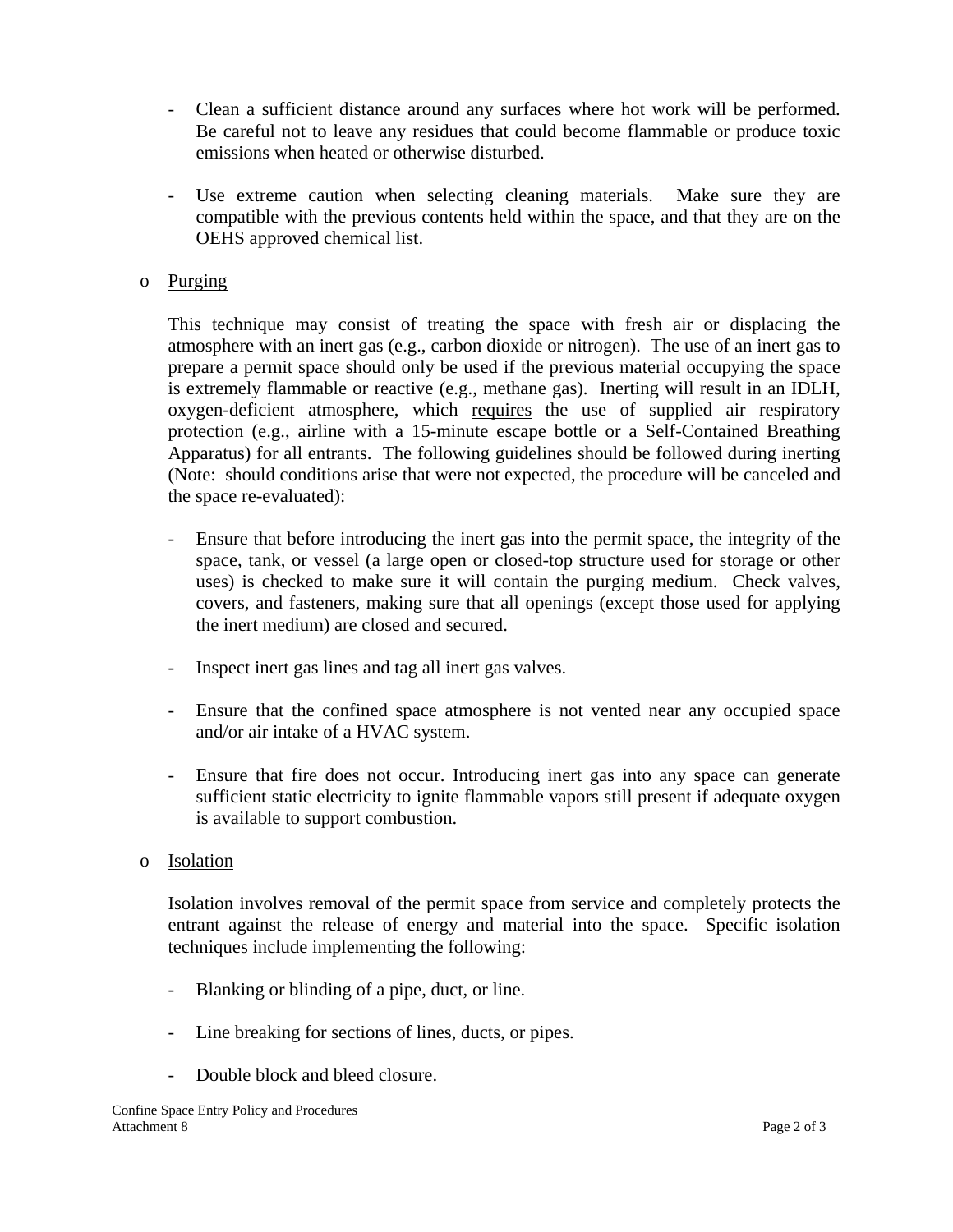- Blocking or disconnecting all mechanical linkages.
- Lockout/blockout procedures for all potential energy sources. Specific Cal/OSHA regulations govern these procedures. If an uncontrolled hazard exists prior to entry into a permit space, the entry cannot proceed until that hazard is controlled to the specifications for safe entry as outlined in the entry permit. For assistance in implementing lockout/blockout procedures, contact OEHS.
- Proper isolation technique, observing and approving the procedure and documenting the accuracy of the implemented procedure on the entry permit shall be completed by the Entry Supervisor.
- Ensure that there are no other uncontrolled hazards prior to entry into a permit-required confined space.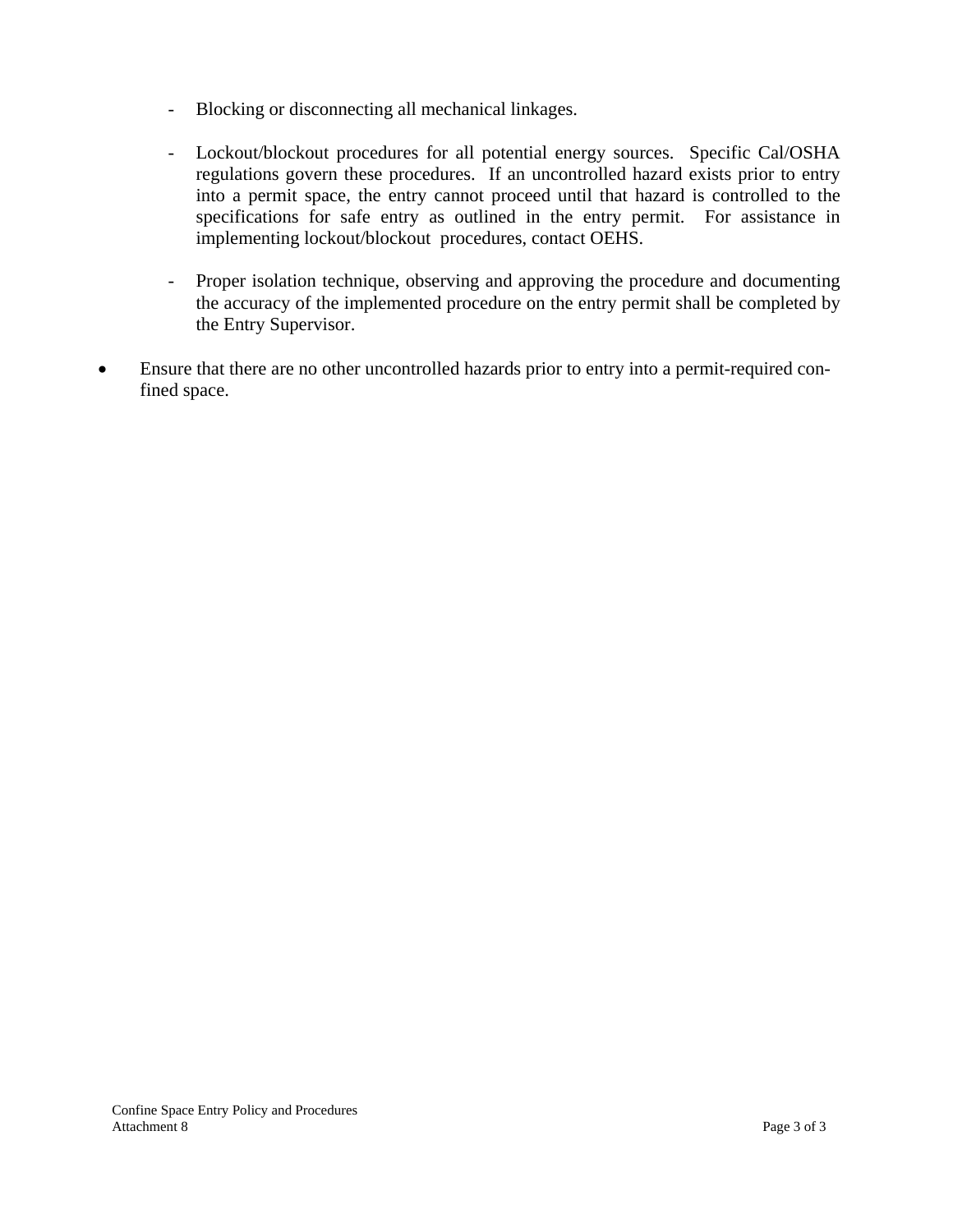# **Ventilation in Confined Spaces**

This section describes how to select, and safely use ventilation within a permit space.

### Ventilation Device Selection

Selecting the appropriate ventilation equipment for a permit space will be done by the entry supervisor, considering the following factors:

- A sufficient volume of air is needed to ventilate the space. This will depend upon the shape of the space, contaminants present, and the length of the ventilation duct run needed to provide fresh air to the space. In case of questions, contact OEHS.
- The type of contaminant will determine whether there is a potential for explosive atmospheres, which would require explosion proof and spark resistant equipment.
- The need for portable generator, and location of generator exhaust. (**Note:** No gasoline powered equipment shall be used underground)
- Sources of clean air.
- Potential contaminants generated by work activities within the space.
- Ventilation equipment commonly used includes fans, air ducting, and a simple device to monitor airflow.

### Ventilation Safety

Ventilation can eliminate atmospheric hazards from confined spaces. Ventilation is NEVER a substitute for atmospheric testing. Atmospheric testing is critical in identifying the hazards to be controlled, the type of ventilation to use and the degree of ventilation required to ensure entrant safety. Other safety measures the entry supervisor needs to follow are the following:

- Ventilate with only fresh air and not with pure oxygen. Using pure oxygen creates an explosive atmosphere.
- Be sure tools or electrical ventilation equipment are spark proof, intrinsically safe and grounded or bonded if fire hazard is present. If a ground fault circuit interrupter is required, make sure that a second power supply source is available to ensure continuous ventilation, should the breaker trip in the original power source.
- Ensure the intake for the makeup air is located in a place free from any flammable or toxic materials. Locate the exhaust outlet in a place where contaminants cannot threaten other workers or cannot be drawn back into the permit space that is being ventilated.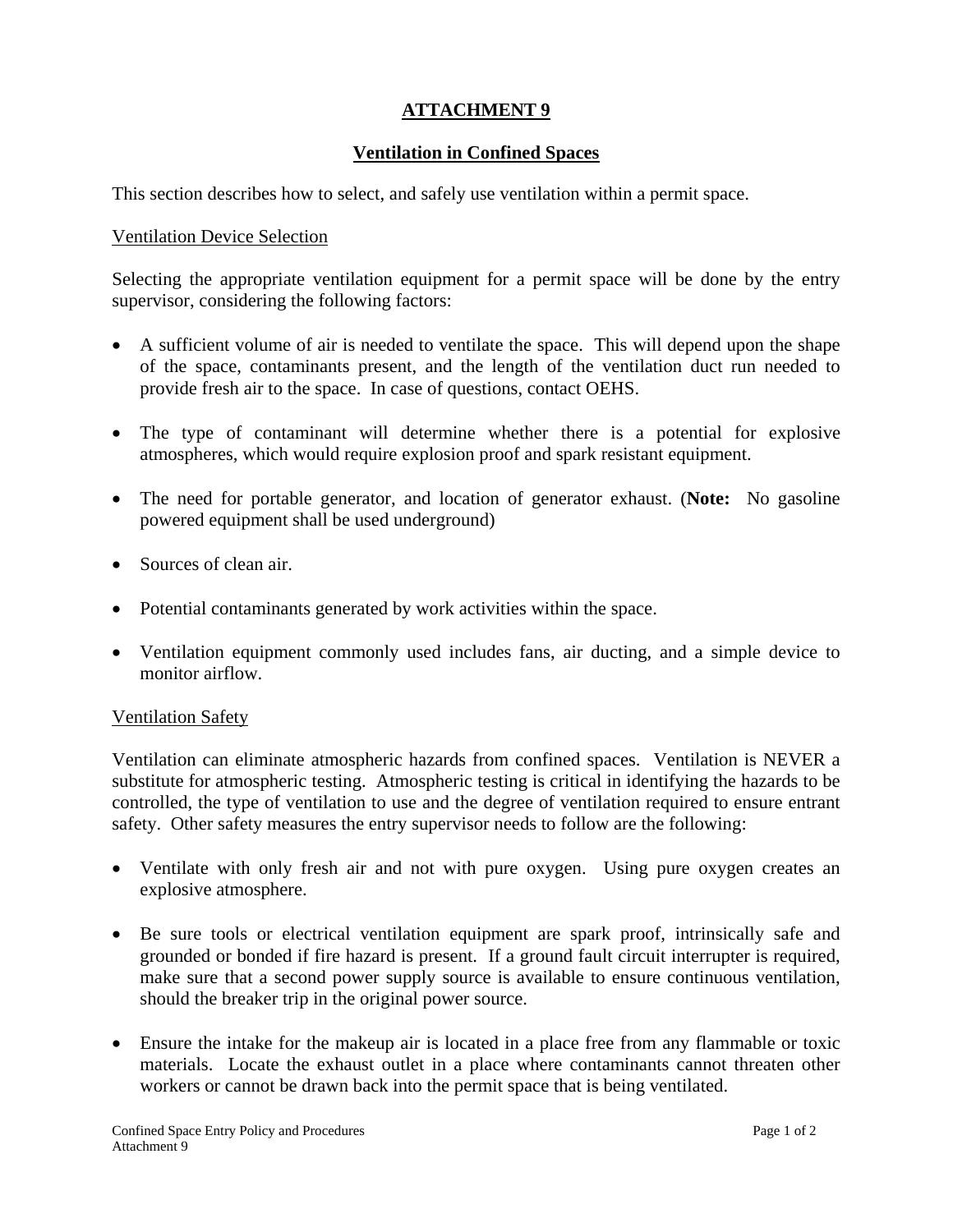### Ventilation Techniques

A sufficient amount of clean and breathable air must be provided wherever an entrant is working within a permit space. In order to achieve this, the ventilation system must circulate a constant flow of fresh air through all areas of the space.

- If natural ventilation is inadequate, air moving equipment (i.e. fans, blowers) should be used. This equipment should have adequate pressure to push the air far enough to ventilate the entire space, and more than one device may be required. Review the manufacturer's specifications for the proposed units to ensure they are adequate.
- Locate the air inlets and outlets properly. Incoming fresh air and outgoing exhaust should move through separate openings. If the space has only one opening or the openings you have do not allow adequate airflow, installing ductwork will help allow the air to be directed to all parts of the space being ventilated. If the scope of work generates contaminants from a single point, local exhaust ventilation should be used whenever possible to remove contaminants.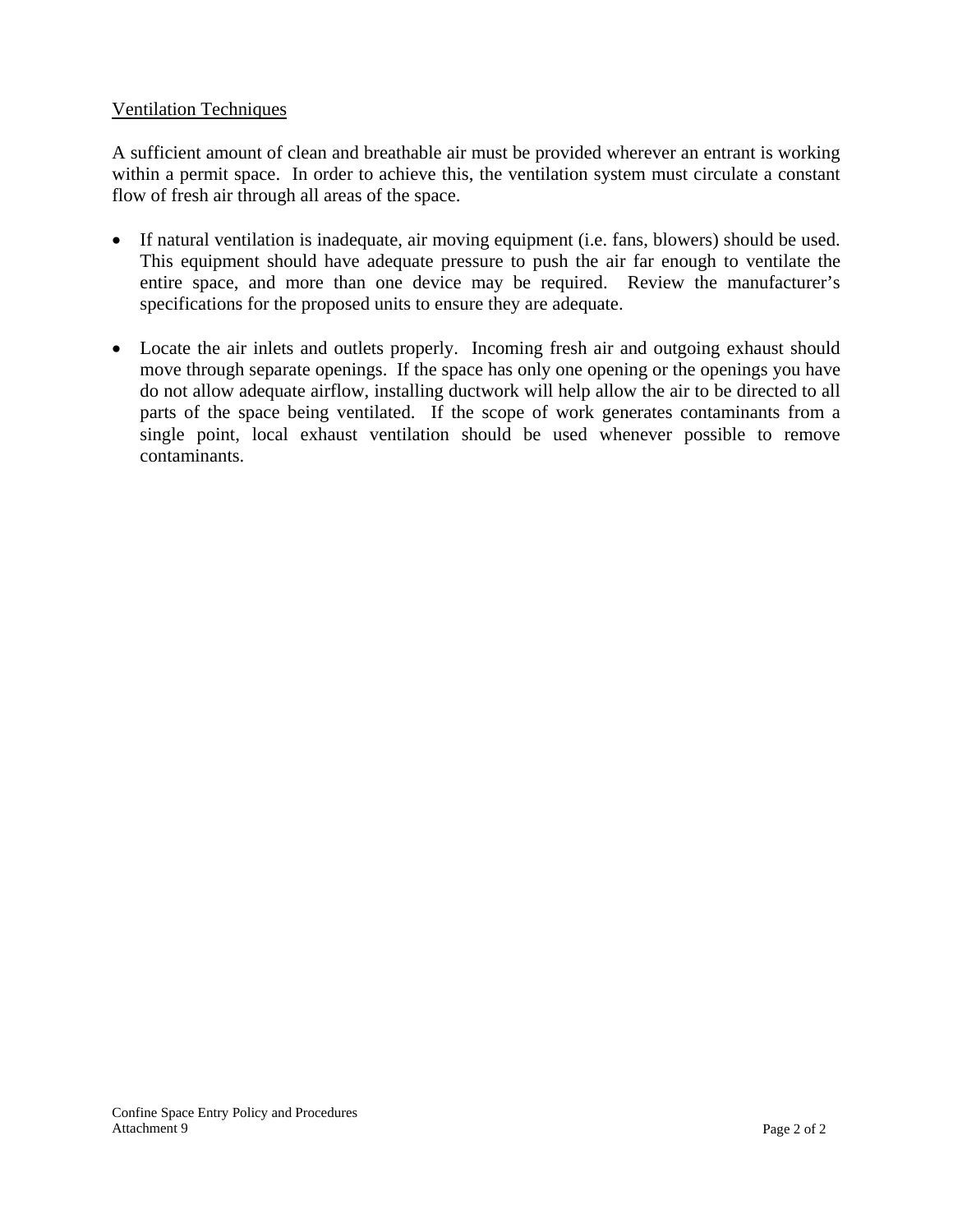### **Atmospheric Testing Requirements**

The atmosphere of a confined space should be evaluated using equipment that is sensitive and specific to identify and assess hazardous atmospheres that may exist or arise within an individual permit space. Atmospheric testing will be conducted by Maintenance and Operations personnel. The internal atmosphere shall be tested using a calibrated direct-reading instrument. **The entry permit shall identify the contaminants for the specific permit space.** 

#### Duration of Testing

The entry supervisor will specify on the entry permit the frequency and duration of tests to be conducted for the permit space. Measurement of values for each atmospheric test should be made for at least the minimum response time of the test instrument, as specified by the manufacturer.

### Order of Testing

Testing must be performed in the sequence of:

- 1. Atmospheric Hazards
- 2. Oxygen
- 3. Combustible vapors
- 4. Toxic gases or vapors

Testing is required in this order based on potential hazard ranking, and applies to both direct reading and other instruments.

### Excavations

Where oxygen deficiency (atmospheres containing less than 19.5 percent oxygen) or a hazardous atmosphere exists or could reasonably be expected to exist, such as in excavations in areas where hazardous substances are stored nearby, the atmospheres in the excavation shall be tested before employees enter excavations greater than 4 feet in depth. When controls are used that are intended to reduce the level of atmospheric contaminants to acceptable levels, testing must be conducted as often as necessary to ensure that the atmosphere remains safe.

### Stratified (layered) Atmospheres

Monitoring in stratified atmospheres can pose special concerns because significant differences may exist in the atmospheric conditions as you enter a permit space. An example of this would be accessing a tank from a hatch mounted on the top of the tank when the work is being performed on the bottom of the tank. In order to properly assess the atmospheric conditions for a vertical or horizontal entry, the atmosphere shall be tested a distance of approximately 4 feet in the direction of travel and to each side. In the case of a vertical entry middle, top, and bottom layers will be tested each 4 feet.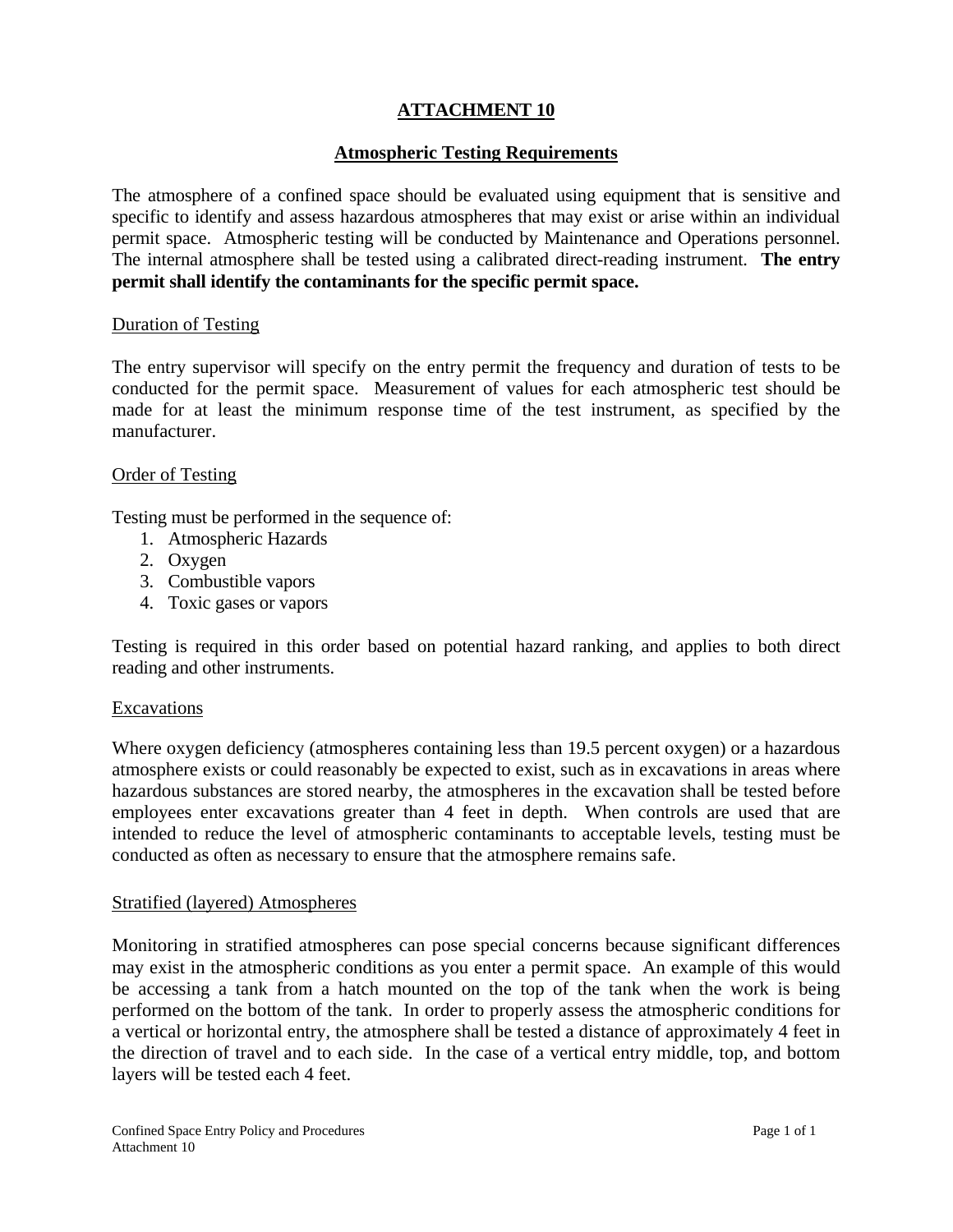# **Confined Space Air Monitoring Log**

Air Monitoring Instrumentation: Instrument(s) \_\_\_\_\_\_\_\_\_\_\_\_\_\_\_\_\_\_\_\_\_\_\_\_\_\_\_\_\_\_\_\_\_\_ Serial#/Unit # \_\_\_\_\_\_\_\_\_\_\_\_\_\_\_\_\_\_ Date of last calibration: \_\_\_\_\_\_\_\_\_\_\_

| <b>Pre-Entry Air Monitoring</b> | Time conducted:                |              |               |       |
|---------------------------------|--------------------------------|--------------|---------------|-------|
|                                 | <b>Acceptable Entry levels</b> | <b>Upper</b> | <b>Middle</b> | Lower |
| Oxygen%                         | 19.5 to 23.5 %                 |              |               |       |
| Explosive % L.E.L.              | Less than $10\%$               |              |               |       |
| $H_2S$                          | Less than 10 ppm               |              |               |       |
| CO                              | Less than 25 ppm               |              |               |       |
| Toxic/Other                     | List specific<br>toxic:        |              |               |       |
| Tester's initials               |                                |              |               |       |

Record continuous monitoring results at least every 2 hours, as specified on entry permit.

| <b>Periodic Air Monitoring</b>      |  |  |  |  |  |  |  |  |
|-------------------------------------|--|--|--|--|--|--|--|--|
| Time                                |  |  |  |  |  |  |  |  |
| Oxygen                              |  |  |  |  |  |  |  |  |
| $(19.5 \text{ to } 23.5 \text{ %})$ |  |  |  |  |  |  |  |  |
| Explosive % L.E.L.                  |  |  |  |  |  |  |  |  |
| (Less than $10\%$ )                 |  |  |  |  |  |  |  |  |
| $H_2S$                              |  |  |  |  |  |  |  |  |
| (Less than 10 ppm)                  |  |  |  |  |  |  |  |  |
| CO                                  |  |  |  |  |  |  |  |  |
| $(< 25$ ppm $)$                     |  |  |  |  |  |  |  |  |
| Toxic/Other 1                       |  |  |  |  |  |  |  |  |
|                                     |  |  |  |  |  |  |  |  |
| Toxic/Other 2                       |  |  |  |  |  |  |  |  |
|                                     |  |  |  |  |  |  |  |  |
| Tester's initials                   |  |  |  |  |  |  |  |  |
|                                     |  |  |  |  |  |  |  |  |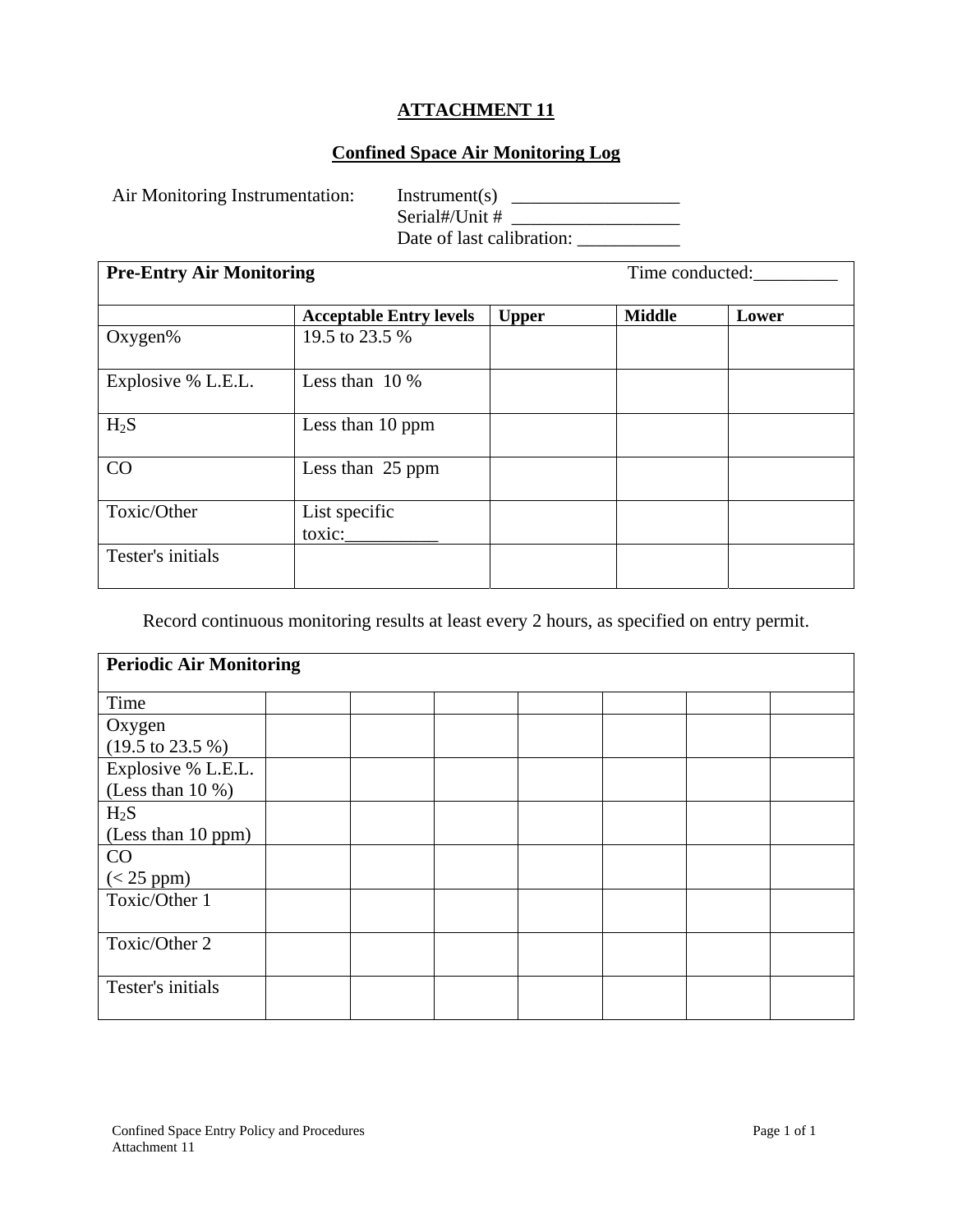# **Rescue Requirements**

A means to rescue employees from confined spaces is required for each entry. The District uses self-rescue, and an off-site rescue service. Any change in rescue procedures will require consultation with OEHS, and revision of these policies and procedures.

# Non-Entry Rescue of Personnel in Confined Spaces

- Self-Rescue is the preferred rescue technique, if possible, where the entrant(s) rescues themselves with no other entrants needed. Non-Entry rescue is used to assist in removing an entrant from the space. The attendant may perform a rescue from outside the confined space only by using the equipment provided. Such equipment may include tripod-mounted hoists attached to lifelines and safety harnesses worn by the authorized entrants.
- If the attendant determines that entrants need to escape from a confined space, the attendant initiate rescue. All entrants must be trained in confined space rescue techniques.
- "911" should be called.

# Medical Information

If an entrant is exposed to a chemical substance, the Material Safety Data Sheet (MSDS) must be kept at the worksite and MSDS information be made available to the medical facility treating the exposed entrant.

# **The Entry Supervisor shall determine if:**

- The space contains obstructions or turns that prevent pull on the line from being transmitted to the entrant.
- The entrant risks injury because of contact with projections in the space.
- Use of an air-supplied respirator puts an entrant at risk of airline entanglement with the retrieval line.

In the event that any of the above conditions exist, the entrant may not be required to use a retrieval system, as it would increase the overall risk of entry, and the issue will be referred to OEHS for review. OEHS will specify the use of a retrieval system on the entry permit.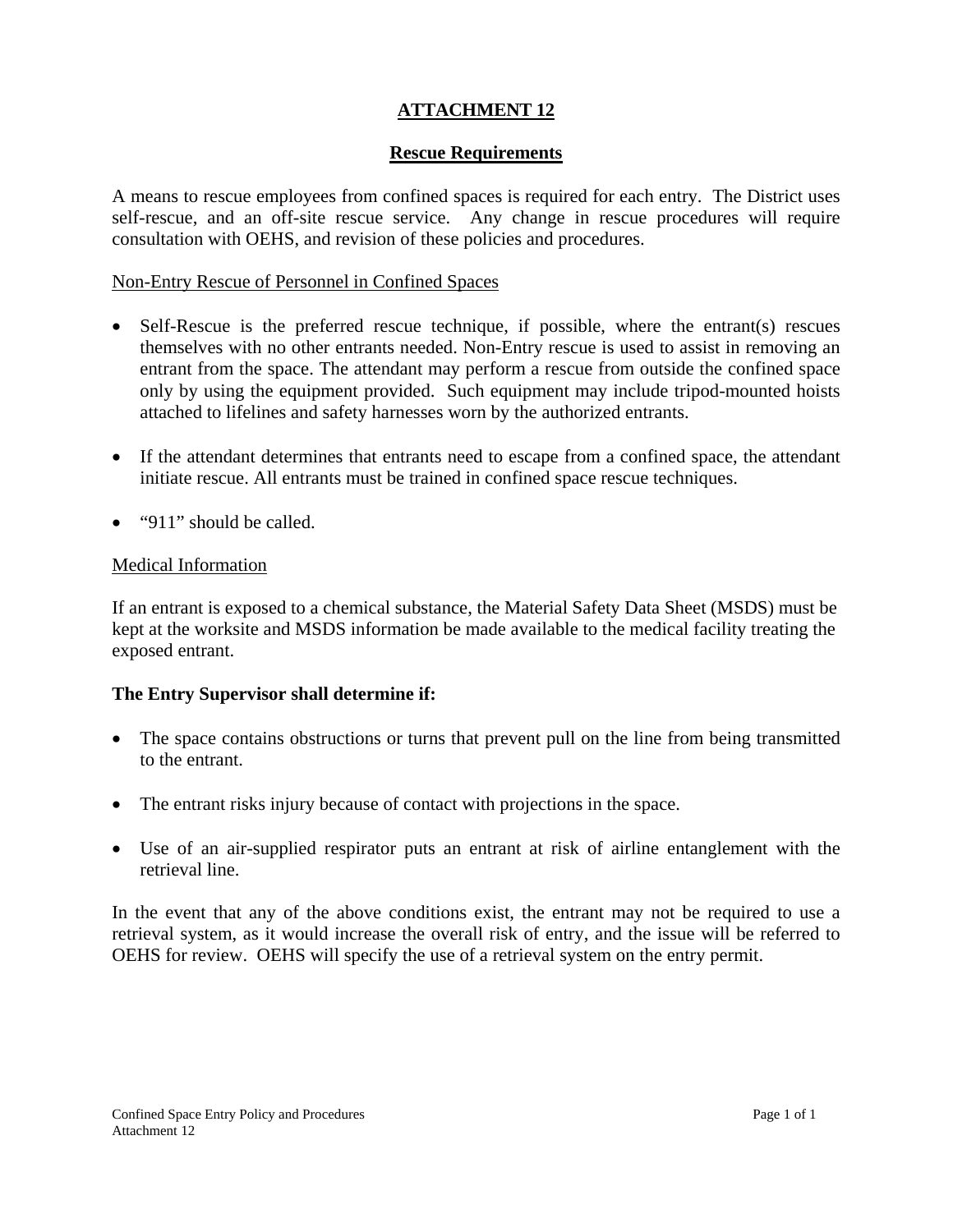# **Confined Space Records**

The following records shall be retained:

Confined Space Inventory

 The Office of Environmental Health and Safety (OEHS) will maintain a master inventory of identified non-permit and permit-required confined spaces, as supplied by Maintenance and Operations. This inventory will be available on the OEHS website at http://www.lausdoehs.org/. Information should include location, description of area, status (permit-required/ non-permit required) and a unique identification number.

• Confined Space Entry Permits and Related Information

 A completed, signed, and dated Entry Permit Attendant Rosters, and Atmospheric Testing Logs must be kept on-site at all permit-required confined space entries. A copy of the permit will be forwarded to OEHS and kept on file for a minimum of 5 years. The original permit shall be kept on file by the Maintenance and Operations District to which the permit was issued.

• Equipment Calibration/Direct Read Instrument Data Form

 Prior to monitoring any confined space activities, testing personnel must conduct calibration of any monitoring equipment used. The date of the last calibration shall be noted on Attachment 11.

• Training Records

 An original copy of the record will be maintained by the local Maintenance and Operations office, with a copy of all training forwarded to OEHS within 30 days after training is completed. OEHS will maintain training records for affected personnel for the duration of the employee's employment.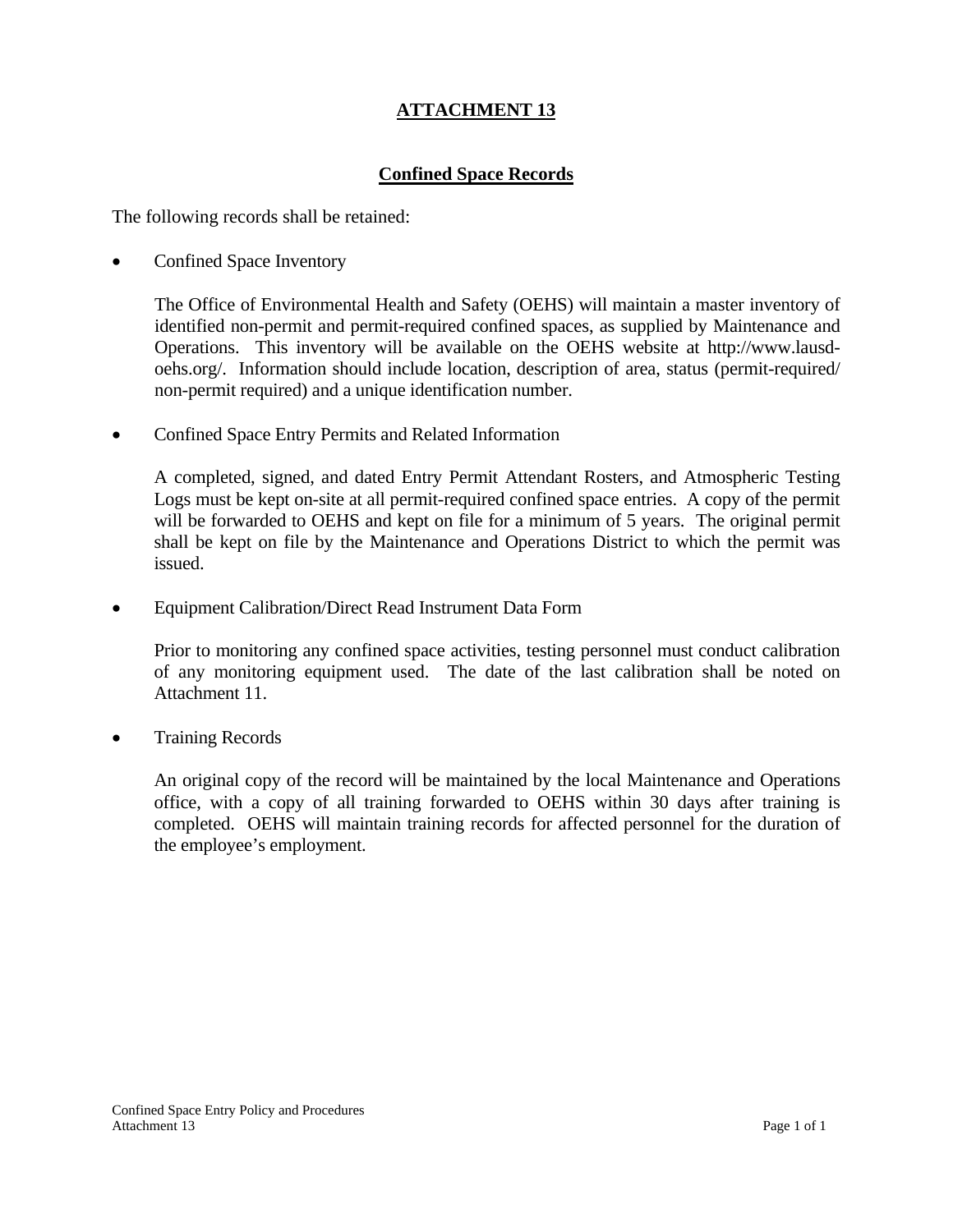### **DISCLAIMER**

**These policies and procedures are written for use by the Los Angeles Unified School District. Any other use is solely at the user's discretion. LAUSD disclaims any liability for the use of these procedures other than for LAUSD purposes.**